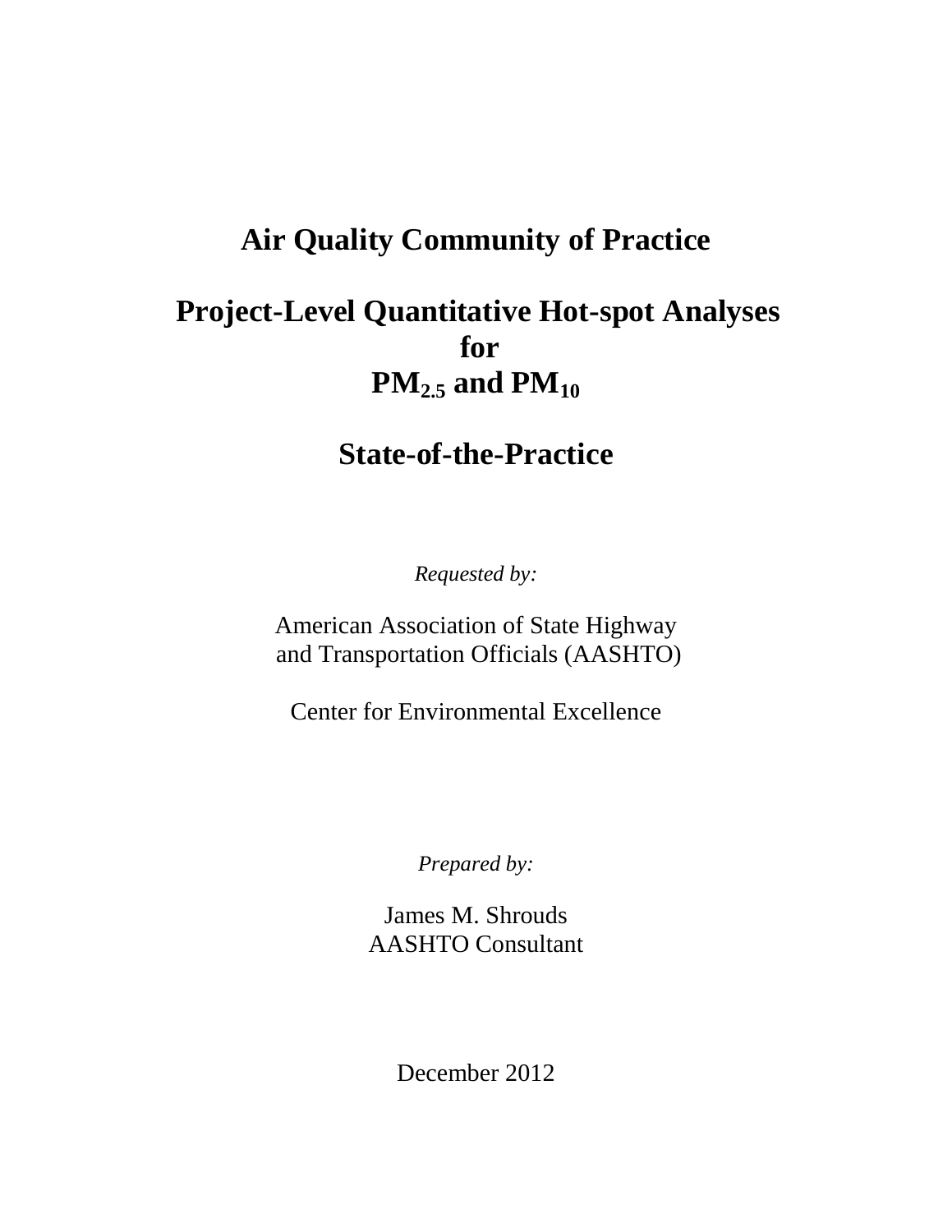### Acknowledgements

This State-of-the-Practice Report was requested by the Center for Environmental Excellence by the American Association of State Highway and Transportation Officials (AASHTO) as part of an Air Quality Community of Practice. The report was developed by James M. Shrouds who serves as a consultant to the AASHTO Center. The work was guided by the air quality community of practice members consisting of Mike Brady and Jim Elder from CALTRANS; Jill Schlaefer from CDOT; Phil Peevy from GDOT; Walt Zyznieuski from IDOT; Howard Simons, Christina Brant, and Mike Kelly from MDOT; Marilyn Jordahl-Larson from MNDOT; Patrick Lentlie from NYSDOT; Terry Arellano and Greg Smith from NCDOT; Mike Baker and Mark Lombard from PennDOT; Jackie Ploch from TxDOT; Christopher Voigt from VDOT; Tim Sexton from WSDOT; Patricia Trainer and Carolyn Amegashie from WisDOT; Cecilia Ho, Mark Glaze, Bob O'Loughlin, and Mike Claggett from FHWA; Adam Stephenson from FTA; and Jennifer Brickett from AASHTO.

### Disclaimer

This State-of-the-Practice Report summarizes the discussions of Air Quality Community of Practice members who spoke as individual members of the community and did not necessarily represent their agency's views or positions. In addition, the contents of the report do not necessarily represent the views or positions of AASHTO or the Center for Environmental Excellence. Use of trade names for commercial products is for example purposes only, and does not constitute approval or recommendation by the Air Quality Community of Practice members or AASHTO.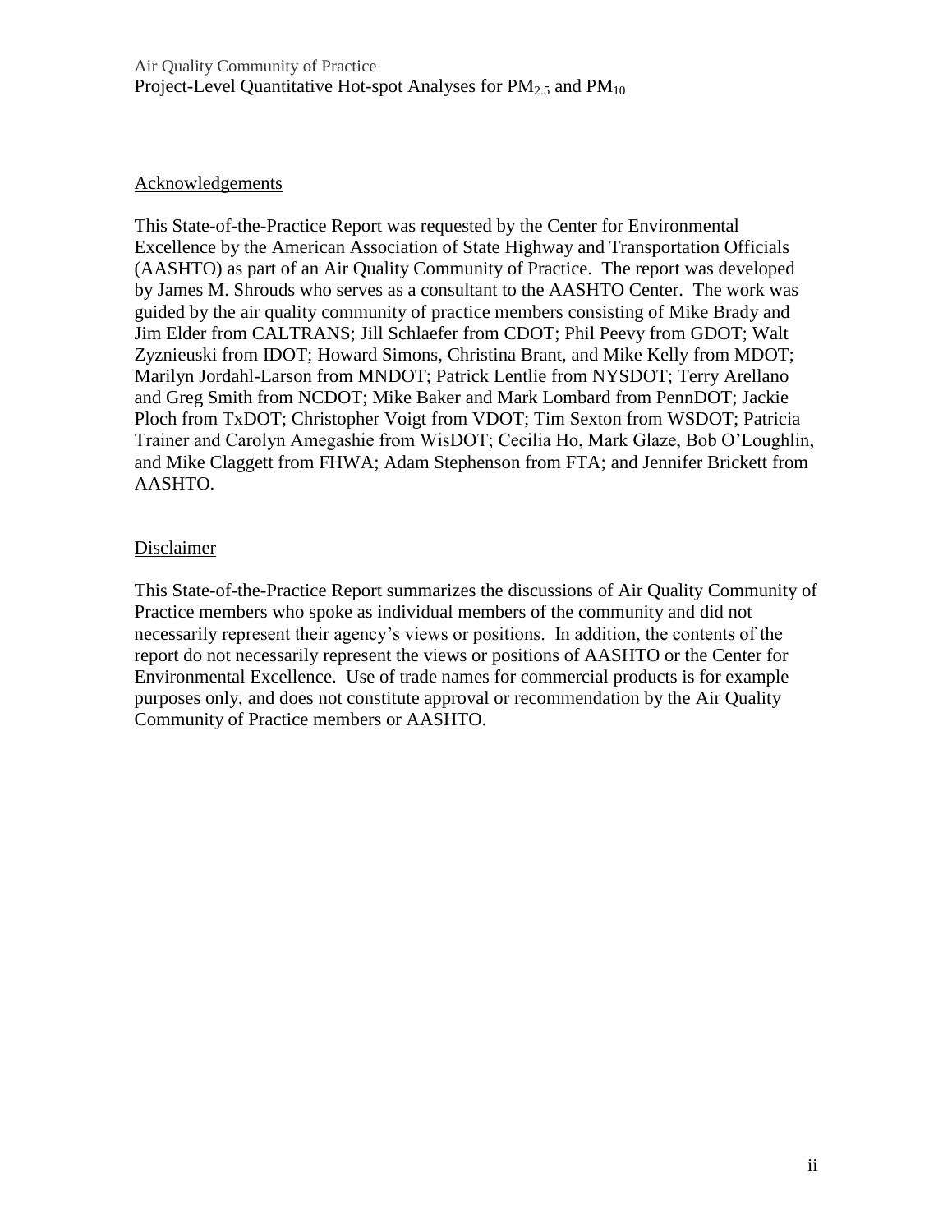### **Table of Contents**

| <b>OVERVIEW OF THE STATE-OF-THE-PRACTICE ON QUANTITATIVE</b>                      |  |
|-----------------------------------------------------------------------------------|--|
| PROJECT-LEVEL HOT-SPOT ANALYSES FOR PM <sub>2.5</sub> AND PM <sub>10</sub> 9      |  |
|                                                                                   |  |
|                                                                                   |  |
|                                                                                   |  |
|                                                                                   |  |
|                                                                                   |  |
|                                                                                   |  |
|                                                                                   |  |
|                                                                                   |  |
|                                                                                   |  |
|                                                                                   |  |
|                                                                                   |  |
| <b>APENDIX A - AASHTO Survey on State Practices on Project-Level Quantitative</b> |  |
|                                                                                   |  |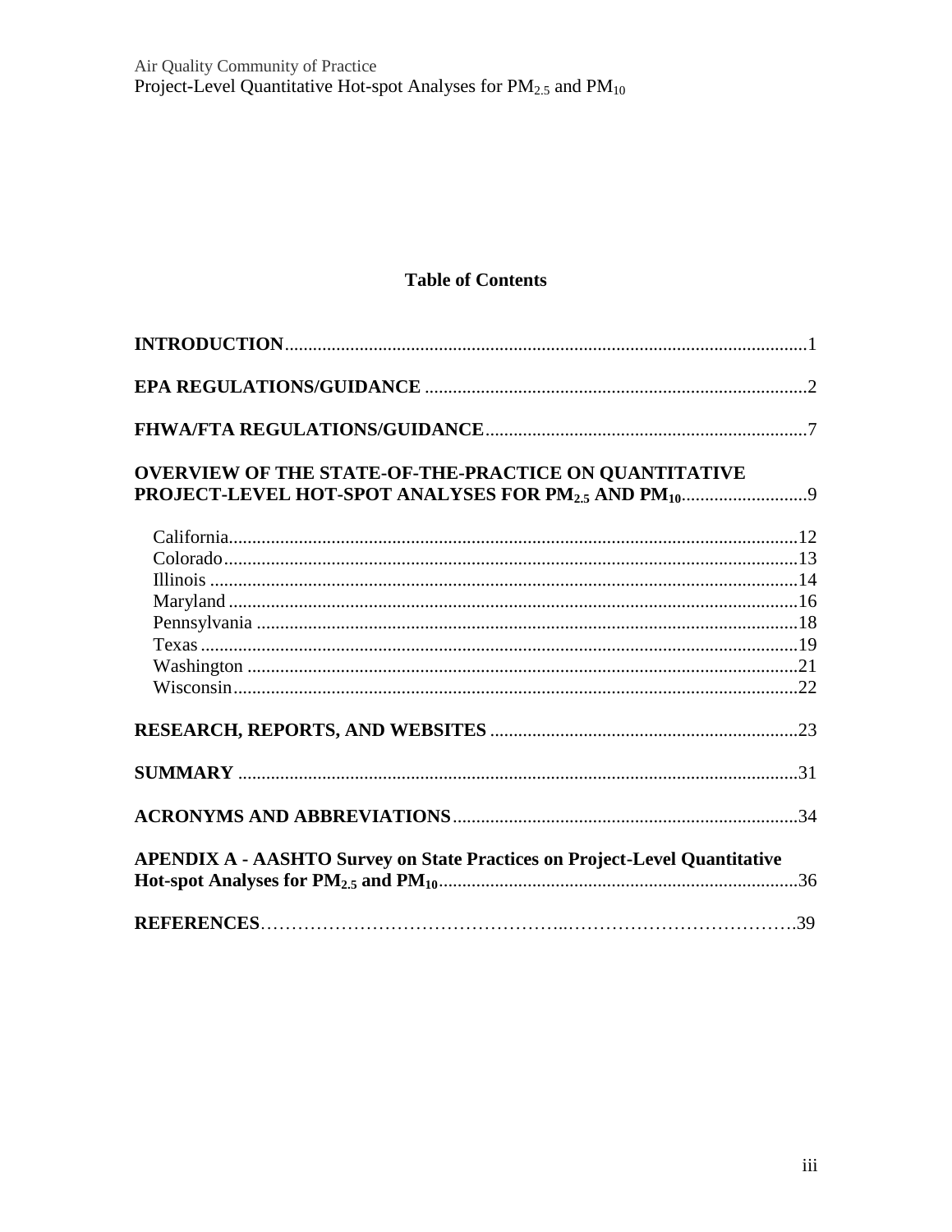# <span id="page-3-0"></span>**INTRODUCTION**

The Center for Environmental Excellence by AASHTO (Center) established an Air Quality Community of Practice (COP) in 2008. The purpose of the Air Quality COP is to assemble a group of State DOT practitioners to have a focused discussion on the state of the practice, emerging issues, and research data needs on particular issues, as well as on other air quality issues of interest. This effort has essentially two goals, the first of which is to extend the State DOTs' networks and contacts, enabling them to share experiences and learn from each other. In this regard, this effort expands and supplements a November 2008 Air Quality Practitioner's Conference that was held in Albany, New York<sup>1</sup>. The second goal is to develop State-of-the-Practice Reports on selected focus areas. To date, the Air Quality COP effort has produced the following reports:

- State-of-the-Practice Report on *Mobile Source Air Toxics* in May 2009;<sup>2</sup>
- State-of-the-Practice Report on *Short Term Impacts from Construction Equipment and Operations* in March 2010; 3
- State-of-the-Practice Report on *Air Quality Interagency Consultation* in June  $2010;^{4}$
- State-of-the-Practice Report on *Establishing Air Quality Background Concentration Levels for Projects* in December 2010; 5
- State-of-the-Practice Report on *Use of Transportation Control Measures and Reasonably Available Control Measures in Approved or Submitted State Implementation Plans* in April 2011; 6
- State-of-the-Practice Report on *Public Education Programs* in January 2012;<sup>7</sup> and
- State-of-the-Practice Report on *Establishing and Coordinating Motor Vehicle Emissions Budgets* in June 2012*.* 8

The Air Quality COP consists of representatives from thirteen State DOTs, FHWA, FTA, and AASHTO. The Air Quality COP members considered a range of possible topic areas and agreed on *Project-Level Quantitative Hot-spot Analyses for PM2.5 and PM<sup>10</sup>* for this report. The US Environmental Protection Agency's (EPA's) Transportation Conformity regulations required  $PM_{2.5}$  and  $PM_{10}$  qualitative hot-spot analyses for projects of air quality concern in PM nonattainment and maintenance areas until such time as EPA released modeling guidance for making quantitative analyses. On December 20, 2010, EPA released final guidance for *Quantitative Hot-spot Analyses in PM2.5 and PM<sup>10</sup> Nonattainment and Maintenance Areas*. Also on this date, EPA announced in the Federal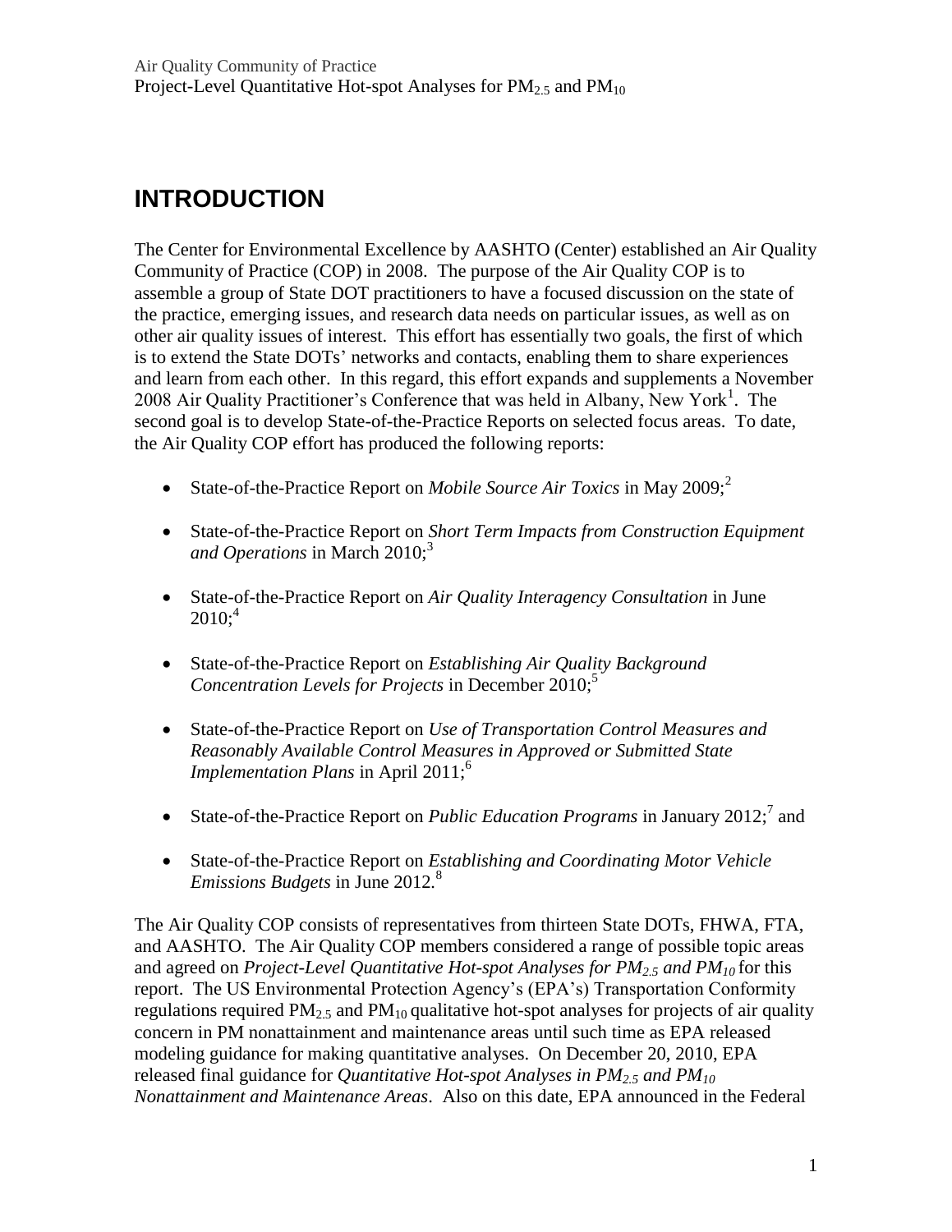Air Quality Community of Practice

Project-Level Quantitative Hot-spot Analyses for  $PM_{2.5}$  and  $PM_{10}$ 

Register its approval of the use of EPA's Motor Vehicle Emissions Simulator model (MOVES 2010a), and the Emission Factor model (EMFAC2007) in California, for quantitative PM hot-spot analyses. The Federal Register indicates that EPA's approval started a two year grace period before the models are required to be used for conformity purposes. This grace period ended on December 20, 2012. Beginning on that date, States are required to use the new models to complete new quantitative hot-spot analyses for projects of air quality concern. The one exception is that a qualitative PM hot-spot analysis begun before the end of the grace period can be completed. Also since EPA proposed to strengthen the annual PM National Ambient Air Quality Standard (NAAQS) and to require some near-road monitors in urban areas which may result in more PM nonattainment areas in the future, the State DOTs elected to look at current and planned State procedures for conducting quantitative project-level PM hot-spot analyses with the new MOVES2010a, MOVES2010b, and EMFAC2007 emissions models. States are also interested in determining what**,** if any, additional research or technical assistance States DOT's may need to help them more efficiently address these analyses procedures now and in the future.

This report area will therefore summarize: EPA and FHWA/FTA requirements and guidance documents for conducting  $PM<sub>2</sub>$  and  $PM<sub>10</sub>$  quantitative hot-spot analyses; current and planned practices of selected State DOTs for conducting these analyses; technical details such as which models States are using or plan to use, including utility software that will help streamline and facilitate the modeling process; and current and completed research, as well as additional research or technical assistance States DOT's may need to more efficiently conduct these analyses.

*[Note: When this report was started, EPA was in the process of proposing changes to the annual PM 2.5 standards and near-road monitoring requirements. EPA announced the final annual PM 2.5 standards and near-road monitoring requirements on December 14, 2012. See the EPA Regulation/Guidance Section below.]*

# <span id="page-4-0"></span>**EPA REGULATIONS/GUIDANCE**

EPA has established a number of regulatory and guidance documents that relate to projectlevel hot-spot analyses for PM2.5 and PM10.The following is a summary of several of these documents and websites.

*Transportation Conformity Rule:*<sup>9</sup> EPA's Transportation Conformity Regulations contain several sections that are applicable to project-level PM hot-spot analyses. The most relevant sections for purposes of this report are:

*Section 93.101, Definitions, Hot-spot Analysis:* This section defines a hot-spot analysis as an estimation of likely future localized Carbon Monoxide (CO),  $PM_2$ . and/or  $PM_{10}$  pollutant concentrations and a comparison of those concentrations to the national ambient air quality standards. It indicates that hot-spot analysis assesses impacts on a smaller scale than the entire nonattainment or maintenance area. Hot-spot analyses typically include congested roadway intersections and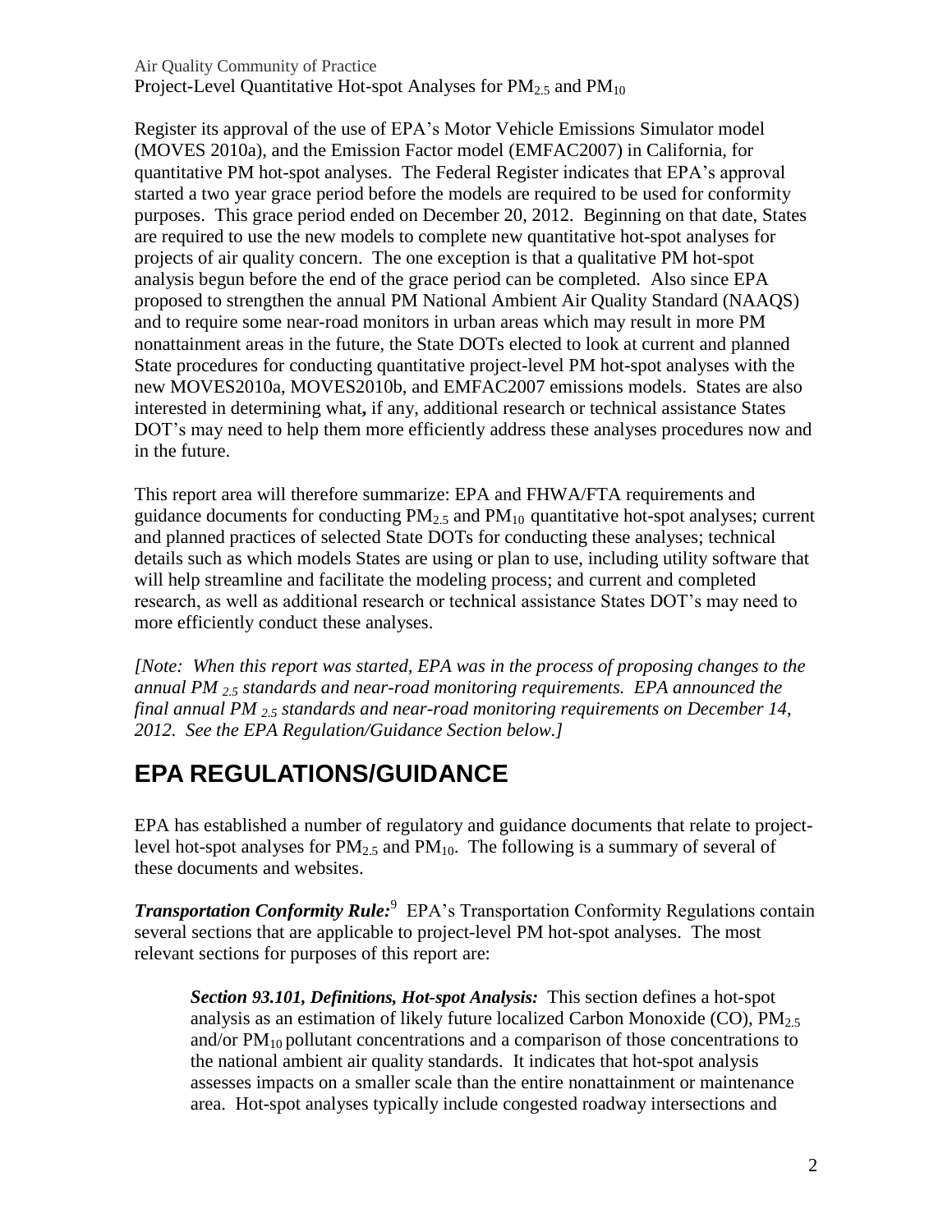highways or transit terminals, and use an air quality dispersion model to determine the effects of emissions on air quality.

*Section 93.102(d), Grace period for new nonattainment areas:* This section indicates that the transportation conformity provisions will not apply with respect to a NAAQS for 12 months following the effective date of a final nonattainment designation for areas or portions of areas which have been continuously designated attainment or not designated for any NAAOS for ozone, CO,  $PM_{10}$ ,  $PM_{2.5}$  or NO<sub>2</sub>. since 1990 and are subsequently redesignated to nonattainment or designated nonattainment for any NAAQS for any of these pollutants.

*Section 93.105, Consultation:* This section requires States to provide detailed consultation procedures whereby representatives of the metropolitan planning organizations (MPOs), and State and local transportation and air quality planning agencies, and other organizations with responsibilities for developing, submitting, or implementing provisions of a State implementation plan (SIP) must consult with each other and with EPA, FHWA, and FTA on the development of the SIP, the transportation plan, the transportation improvement program (TIP), and associated conformity determinations. The rule lists specific topics that the consultation procedures must address such as a process involving the MPO, State and local air quality planning agencies, State and local transportation agencies, EPA, and DOT for evaluating and choosing a model (or models) and associated methods and assumptions to be used in hot-spot analyses.

*Section 93.111, Criteria and procedures: Latest emissions model:* This section indicates that conformity determinations must be based on the latest available emission model approved by EPA. If a new model is established, EPA will consult with DOT to establish a grace period before the new model must be used for transportation conformity purposes. The grace period will be published in the Federal Register.

*Section 93.116, Criteria and procedures: Localized CO, PM10, and PM2.5 violations (hot-spots):* This section indicates that FHWA/FTA projects must not: 1) cause or contribute to any new localized CO,  $PM_{10}$ , and/or  $PM_{2.5}$  violations; 2) increase the frequency or severity of any existing violations; or 3) delay timely attainment of any NAAQS, interim emission reductions, or other milestones in CO,  $PM_{10}$ , and  $PM_2$ , nonattainment and maintenance areas. These criteria are satisfied without a hot-spot analysis in  $PM_{10}$  and  $PM_2$ , nonattainment and maintenance areas for FHWA/FTA projects that are not specifically identified in the regulation. For all other FHWA/FTA projects in CO,  $PM_{10}$  and  $PM_{2.5}$  nonattainment and maintenance areas the criteria are satisfied if it is demonstrated that during the time frame of the transportation plan no new local violations will be created and the severity or number of existing violations will not be increased as a result of the project, and the project has been included in a regional emissions analysis.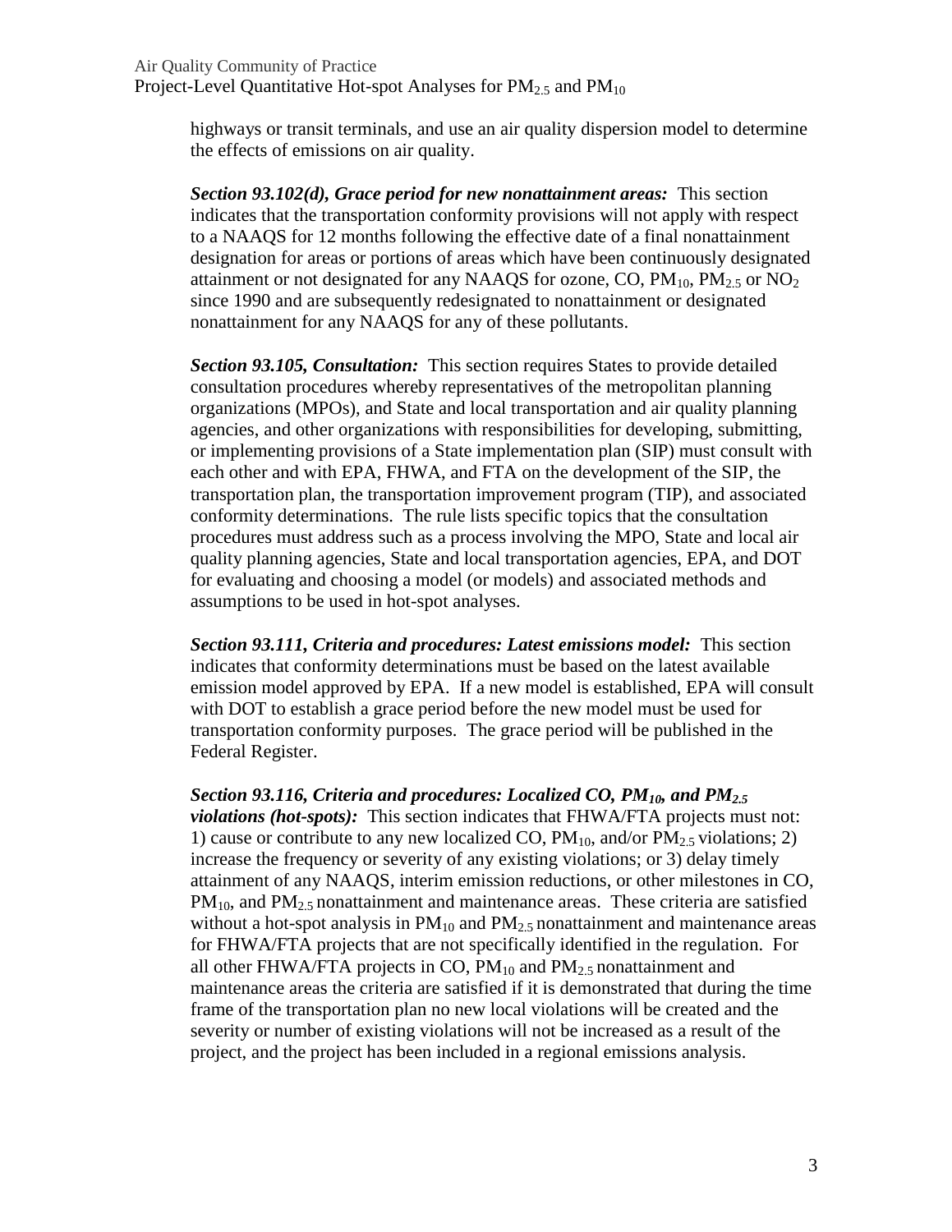*Section 93.117, Criteria and procedures: Compliance with*  $PM_{10}$  *and*  $PM_{2.5}$ *control measures:* This section indicates that a FHWA/FTA project must comply with any  $PM_{10}$  and  $PM_{2.5}$  control measures in the applicable SIP. It further indicates that this criterion is satisfied if the project-level conformity determination contains a written commitment from the project sponsor to include the SIP's PM control measures in the final plans, specifications, and estimates for the project.

*Section 93.123 Procedures for determining localized CO, PM10, and PM2.5 concentrations (hot-spot analysis):* This section indicates that hot-spot demonstrations must be based on quantitative analysis methods for certain types of projects, after EPA releases modeling guidance on this subject and announces in the *Federal Register* that these requirements are in effect. Examples of projects that will require a quantitative analysis once the requirement is effective include: new and expanded highway projects with a significant number of diesel vehicles; projects affecting intersections that are, or will be, at Level-of-Service (LOS) D, E, or F with a significant number of diesel vehicles; new or expanded bus and rail terminals and transfer points that have a significant number of diesel vehicles congregating at a single location; and projects in or affecting locations, areas, or categories of sites which are identified in the PM10 or PM2.5 SIPs as sites of violation or possible violation.

This section allows the use of qualitative PM analysis based on local factors if quantitative methods are not yet available. It also allows DOT, in consultation with EPA, to make categorical hot-spot findings for CO,  $PM_{2.5}$  and  $PM_{10}$  nonattainment and maintenance areas based on appropriate modeling for applicable projects without further hot-spot analysis. Finally this section includes some general requirements that must be included in the hot-spot analysis.

*Final Rule: National Ambient Air Quality Standards for Particulate:*<sup>10</sup> On December 14, 2012, EPA signed a notice to establish final revisions to the suite of PM standards to provide requisite protection of public health and welfare. Among other things this rule: 1) revises the annual  $PM_{2.5}$  standard by lowering the level from 15.0 micrograms per cubic meter ( $\mu$ g/m3) to 12.0  $\mu$ g/m3; 2) retains the current 24-hour PM<sub>2.5</sub> and 24-hour PM<sub>10</sub> standards; and 3) requires one near-road  $PM_{2.5}$  monitor in PM nonattainment and maintenance areas with a population of 1 million or more. While EPA originally proposed to create a separate 24-hour  $PM_{2.5}$  secondary standard for visibility impairment, that provision was not finalized.

*Draft Guidance: Particulate Matter (PM) Advance:*<sup>11</sup> EPA recently requested comments on its proposed PM Advance program which is a collaborative effort by EPA, States, tribes, and local governments to encourage emission reductions in  $PM_{2.5}$  attainment areas to help them maintain the 2012 annual  $PM_{2.5}$  NAAQS, the 2006 24-hour  $PM_{2.5}$  NAAQS, and any future revised  $PM_{2.5}$  NAAQS. The goals of the program are to (1) help attainment areas ensure continued health protection for their citizens, (2) better position areas to remain in attainment, and (3) efficiently direct available resources toward actions to address PM problems quickly. PM Advance is similar to the Ozone Advance program,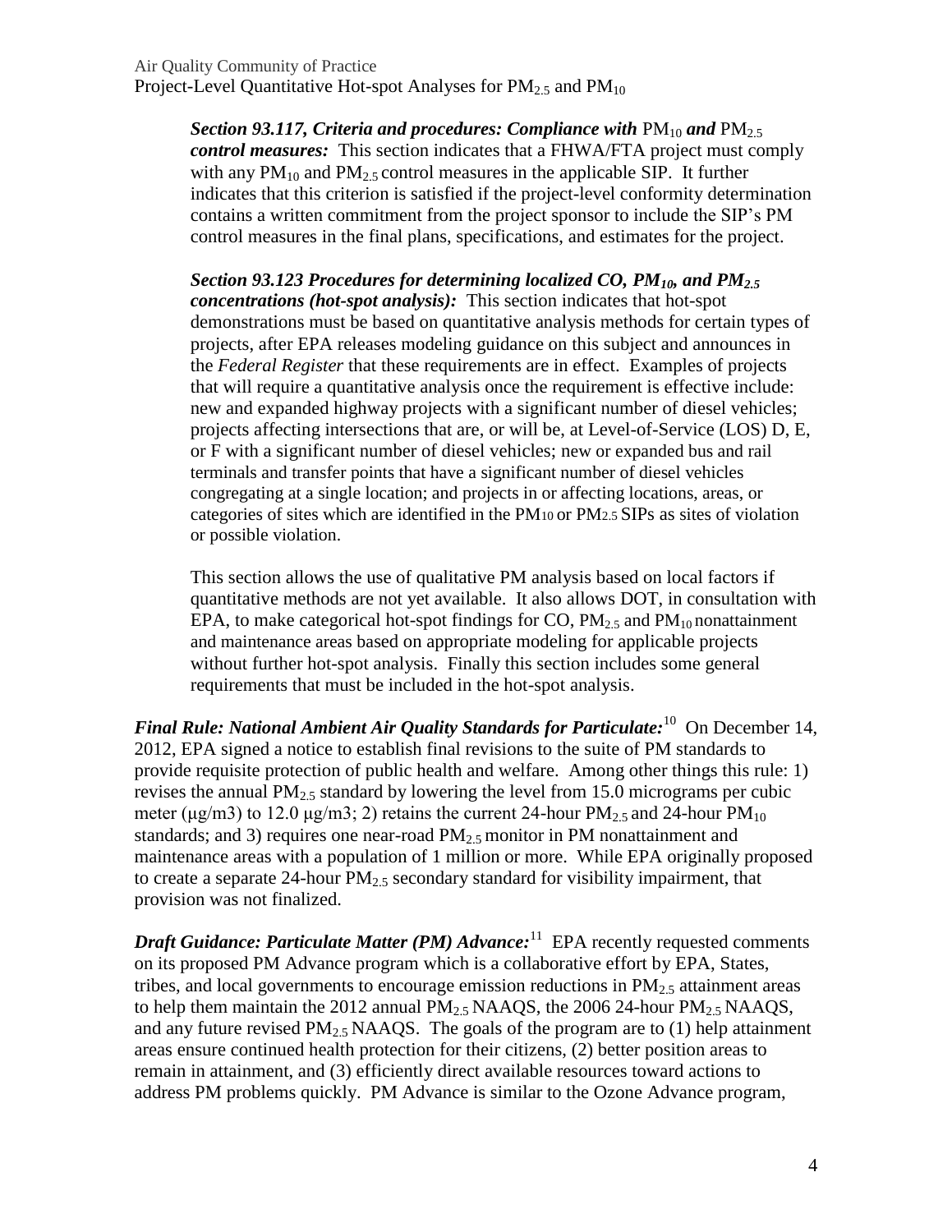which EPA announced on April 4, 2012. The guidance encourages areas that choose to participate in both the Ozone and PM Advance programs to combine their efforts into one multi-pollutant strategy that addresses both PM and ozone.

**Tool to generate EMISFACT portion of an AERMOD input file:<sup>12</sup> EPA recently issued** a tool, called MOVES2AERMOD, that will simplify the incorporation of MOVES emission rates into the AERMOD dispersion model. The tool automates the process of generating the EMISFACT portion of an AERMOD input file using MOVES output. MOVES2AERMOD is run directly through the MOVES interface and can be used for any type of project requiring a quantitative PM hot-spot analysis.

*Proposed Rule: Revisions to the National Ambient Air Quality Standards (NAAQS) for Particulate Matter (PM) as contained in the June 29, 2012 Federal Register:*<sup>13</sup> On June 29, 2012, EPA promulgated a proposal to make revisions to the primary and secondary NAAQS for PM to provide requisite protection of public health and welfare, respectively. Among other things this rule proposed to: 1) revise the annual  $PM<sub>2.5</sub>$  standard by lowering the level to within a range of 12.0 to 13.0 micrograms per cubic meter  $(\mu g/m3)$ , with an alternative level of 11.0  $\mu$ g/m3; 2) retain the current 24-hour PM<sub>2.5</sub> and 24-hour PM<sub>10</sub> standards; 3) create a separate 24-hour secondary standard for visibility impairment; and 4) require one near-road  $PM<sub>2</sub>$ <sub>5</sub> monitor in PM nonattainment and maintenance areas with a population of 1 million or more.

*Policy Guidance on the Use of MOVES2010 and Subsequent Minor Revisions for State Implementation Plan Development, Transportation Conformity, and Other Purposes:*<sup>14</sup> This guidance describes how and when to use the MOVES2010 emissions model (and subsequent minor revisions like MOVES2010b) for SIP development, transportation conformity determinations, including  $PM_{10}$  and  $PM_{2.5}$  quantitative hot-spot analyses, and other purposes. The guidance indicates that project sponsors can continue to use  $PM_{10}$  and PM<sub>2.5</sub> qualitative hot-spot analyses if such analyses are started during the grace period. It also indicates that quantitative  $PM_{10}$  and  $PM_{2.5}$  hot-spot analyses can be completed during the grace period, but cautions that any such analyses must use MOVES2010a or MOVES2010b, since MOBILE6.2 does not have the capabilities to conduct project-level PM emissions analyses. The guidance suggests that the interagency consultation process be used if it is unclear if a previous analysis was begun before the end of the grace period, and to contact the EPA Regional Office if there is a question about which model should be used for project-level conformity determinations during the grace period. Any quantitative analysis begun after the grace period must use MOVES2010a or MOVES2010b (except in California). The guidance indicates that EPA encourages the States and local agencies to use the latest version of the MOVES model when starting the analysis, which at the current time is MOVES2010b.

*Notice of Availability: Official Release of the MOVES2010a and EMFAC2007 Motor Vehicle Emissions Models for Transportation Conformity Hot-Spot Analyses and Availability of Modeling Guidance:* 15 On December 20, 2010, EPA announced the availability of two new EPA guidance documents for completing quantitative PM hot-spot analyses. This notice also announced a two-year grace period before the MOVES2010a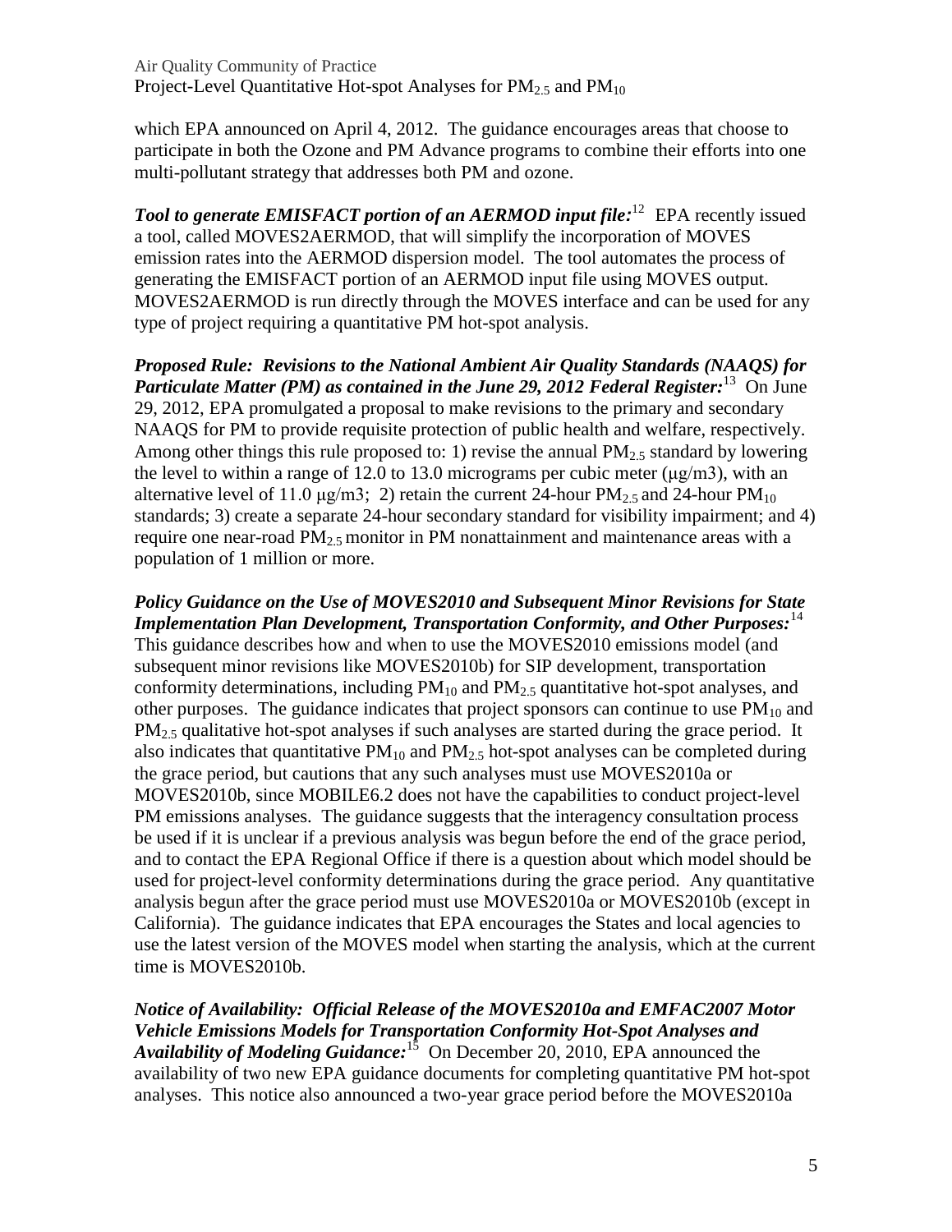model is required to be used in quantitative CO and PM hot-spot analyses for project-level conformity determinations outside California. EPA also approved the latest version of the EMFAC2007 model for quantitative PM hot-spot analyses for transportation conformity purposes in California.

*Transportation Conformity Guidance for Quantitative Hot-spot Analyses in PM***2.5** *and*   $PM_{10}$  *Nonattainment and Maintenance Areas*:<sup>16</sup> This guidance describes conformity requirements for quantitative PM hot-spot analyses; provides technical guidance on how to complete quantitative hot-spot analyses for certain highway and transit projects in  $PM_{2.5}$ and  $PM_{10}$  nonattainment and maintenance areas using EPA's MOVES model, California's EMFAC model, and other methods; outlines how to apply air quality dispersion models for quantitative PM hot-spot analyses; and includes other resources and examples to assist in conducting quantitative PM hot-spot modeling analyses. It indicates that PM hot-spot analyses are required for projects of local air quality concern, which include certain highway and transit projects that involve significant levels of diesel vehicle traffic and any other project identified in the PM SIP as a project of localized air quality concern.

The guidance indicates that: 1) re-entrained road dust must be considered in  $PM_{2.5}$  hot-spot analyses only if EPA or the state air agency has made a finding that such emissions are a significant contributor to the  $PM_2$  s air quality problem in a given nonattainment or maintenance area; 2) re-entrained road dust must be included in all  $PM_{10}$  hot-spot analyses; and 3) emissions from construction-related activities are not required to be included in PM hot-spot analyses if such emissions are considered temporary as defined in the transportation conformity rule (i.e., emissions only occur during the construction phase and last five years or less at any individual site).

The guidance also describes mitigation and control measures that can be considered, if necessary.

**AP-42,** *Compilation of Air Pollutant Emission Factors:*<sup>17</sup> EPA's quantitative hot-spot guidance indicates that road or construction dust can be quantified using its AP-42 method or alternative local methods. AP-42 is EPA's compilation of data and methods for estimating average emission rates from a variety of activities and sources from various sectors. The sections of AP-42 that address emissions of re-entrained road dust from paved and unpaved roads and emissions of construction dust are found in AP-42, Chapter 13, "Miscellaneous Sources."

EPA indicates that AP-42 users should consult its website to ensure they are using the latest approved version, as the methodology and procedures may change over time. In addition to the latest version of AP-42, EPA's guidance indicates that alternative local methods can be used for estimating road or construction dust; in some areas, these methods may already exist and can be considered for use in quantitative PM hot-spot analyses.

*Particulate Matter Website:* This web site contains basic information on PM and its health effects; air quality standards; nonattainment areas; programs and requirements for reducing PM pollution; links to proposed and final rules, fact sheets, and other rulemaking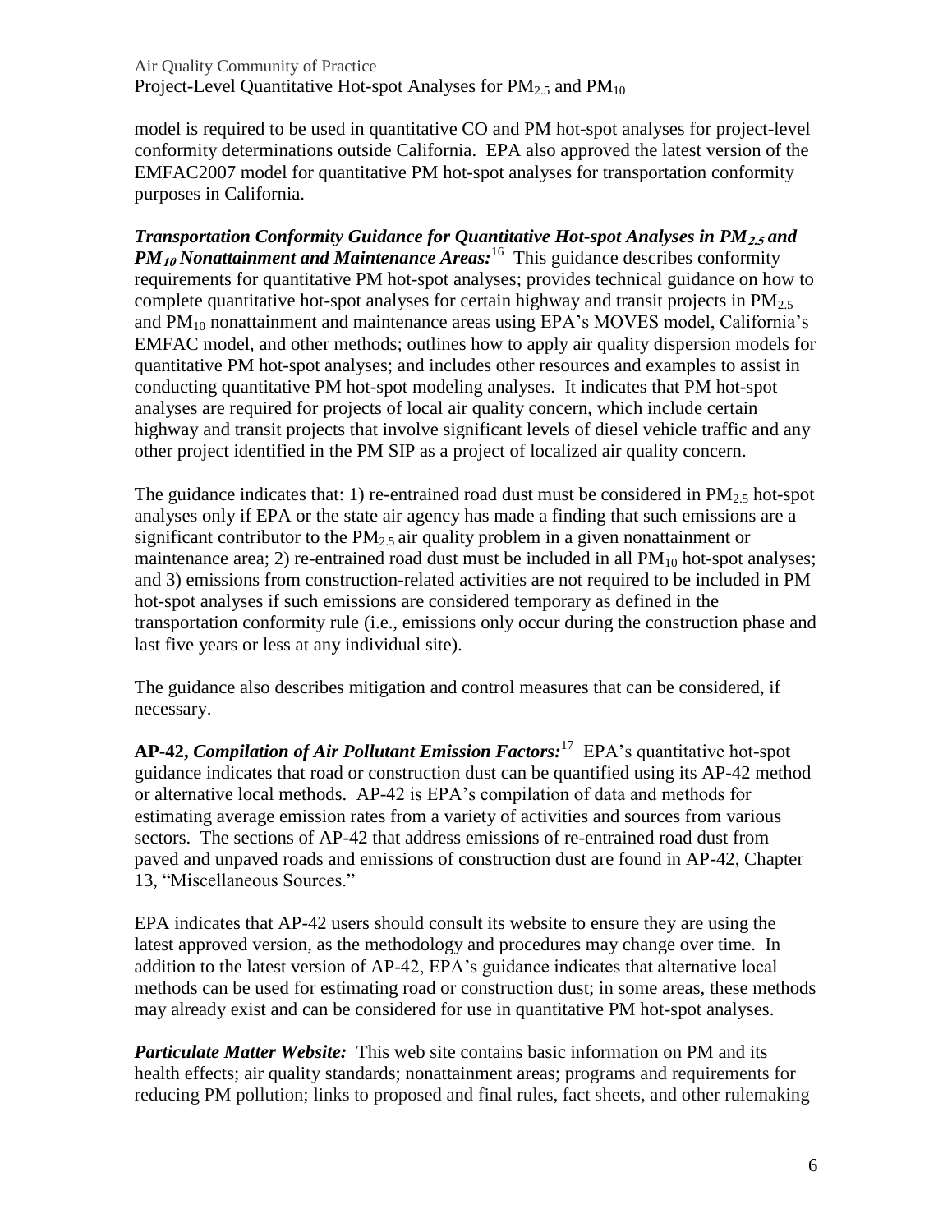documents; links to PM research; etc. The website can be found at [http://www.epa.gov/pm/.](http://www.epa.gov/pm/)

*Policy and Technical Guidance Website:* This EPA website contains policy guidance issued by EPA and/or U.S. DOT to assist State and local transportation and air quality agencies to implement the transportation conformity program. Policy guidance can be found on a range of topics including quantitative and qualitative project-level hot-spot conformity analyses for both PM and CO. It also includes information on the use of the MOVES2010 and the EMFAC2007 emissions models. The website can be found at [http://www.epa.gov/otaq/stateresources/transconf/policy.htm.](http://www.epa.gov/otaq/stateresources/transconf/policy.htm)

# <span id="page-9-0"></span>**FHWA/FTA REGULATIONS/GUIDANCE**

### *Congestion Mitigation and Air Quality Improvement (CMAQ) Program:*

*Legislation:* In 1991, Congress adopted the Intermodal Surface Transportation Efficiency Act (ISTEA) and authorized the CMAQ program to help fund transportation programs and projects that contribute to attainment of a NAAQS. The CMAQ program is jointly administered by FHWA and FTA and was reauthorized in 2005 under the Safe, Accountable, Flexible, and Efficient Transportation Equity Act: A Legacy for Users (SAFETEA-LU). SAFETEA-LU expanded CMAQ eligibility to include non-road diesel retrofit projects including construction vehicles and equipment deployed in Title 23 projects. More recently the program was continued under the Moving Ahead for Progress in the 21st Century Act (MAP–21) in 2012.<sup>18</sup> Among other things, MAP-21 indicates that in PM2.5 nonattainment or maintenance areas States and MPOs must give CMAQ funding priority to projects that are proven to reduce  $PM_{2.5}$  emissions, including diesel retrofits. In addition MAP-21 indicates that a State or MPO may elect to obligate funds to install diesel emission control technology on non-road diesel equipment or on-road diesel equipment that is operated on a highway construction project within a  $PM<sub>2.5</sub>$  nonattainment or maintenance area.

*Guidance:* FHWA released revised CMAQ guidance on November 17, 2008 to incorporate the SAFETEA-LU provisions.<sup>19</sup> The guidance indicates that CMAQ funds are eligible for "diesel engine replacement; full engine rebuilding and reconditioning; and purchase and installation of after-treatment hardware, including particulate matter traps and oxidation catalysts, and other technologies; and support for heavy-duty vehicle retirement programs", assuming that other CMAQ criteria are met.<sup>20</sup> The guidance further states that refueling is not a stand-alone CMAQ eligible project, but it is eligible if "required to support the installation of emissions control equipment, repowering, rebuilding, or other retrofits of non-road engines". $^{21}$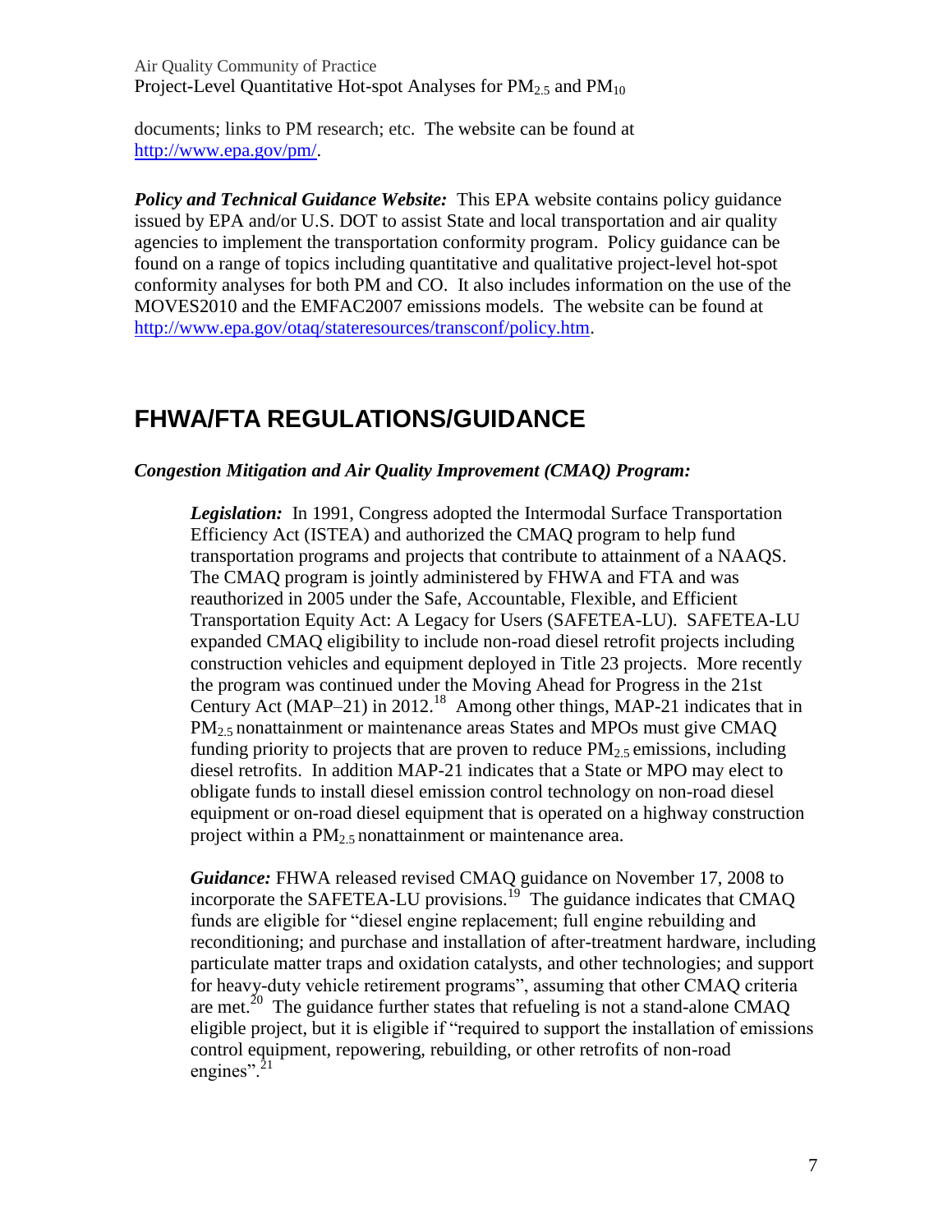Project-Level Quantitative Hot-spot Analyses for  $PM_{2.5}$  and  $PM_{10}$ 

FHWA recently released a Fact Sheet<sup>22</sup> that summarizes the CMAQ provisions as contained in MAP-21, and interim guidance<sup>23</sup> to implement the MAP-21 CMAO provisions. The interim guidance was effective on October 1, 2012, and indicates that projects eligible under the CMAQ program prior to enactment of MAP-21 generally remain eligible with the new authorization. It indicates there is some modification with new language placing considerable emphasis on select project types including electric and natural gas vehicle infrastructure and diesel retrofits. The guidance also recognizes the MAP-21 CMAQ funding priority for projects located in  $PM<sub>2.5</sub>$  nonattainment and maintenance areas. The guidance indicates that further information on this section will be provided in the future. The FHWA has also released a list of Questions and Answers on the CMAQ program under MAP- $21^{24}$ 

*CO, PM2.5 and PM***<sup>10</sup>** *Categorical Findings:* The transportation conformity rule allows DOT, in consultation with EPA, to make CO and PM hot-spot categorical findings without further hot-spot analyses for any project of air quality concern as described in the regulation based on appropriate modeling. The rule also allows DOT, in consultation with EPA, to consider the current air quality circumstances of a given CO,  $PM_{2.5}$  or  $PM_{10}$ nonattainment or maintenance area in categorical hot-spot findings for applicable FHWA or FTA projects. DOT, in consultation with EPA, is currently in the process of developing a categorical finding for CO to assist States to more efficiently meet the CO hot-spot requirements. This categorical finding is expected to be completed in early 2013. DOT, in consultation with EPA, is also working on an approach for a PM categorical finding.

*Transportation Conformity Website:* This website has a wide range of information on the conformity process, including the transportation conformity rule; the EPA MOVES model; guidance for PM hot-spot quantitative analyses; and information on selected transportation conformity practices for a number of areas around the country, including examples of PM<sub>2.5</sub> and PM<sub>10</sub> qualitative project-level hot-spot analyses completed after March 10, 2006. This site also contains  $PM_2$ , nonattainment area maps. The website can be found at [http://www.fhwa.dot.gov/environment/air\\_quality/conformity/.](http://www.fhwa.dot.gov/environment/air_quality/conformity/)

*Transportation Conformity: A Basic Guide for State and Local Officials:* <sup>25</sup> This Guide was prepared to help State and local officials understand the basic provisions of the transportation conformity process and how conformity requirements relate to transportation investments in their communities. The guide provides an overview of the major elements of the conformity process, and discusses the implications of conformity on metropolitan transportation plans, TIPs, and transportation projects. The guide also includes a discussion of project-level conformity and hot-spot analyses, including a flow chart that gives an overview of the transportation conformity process for projects.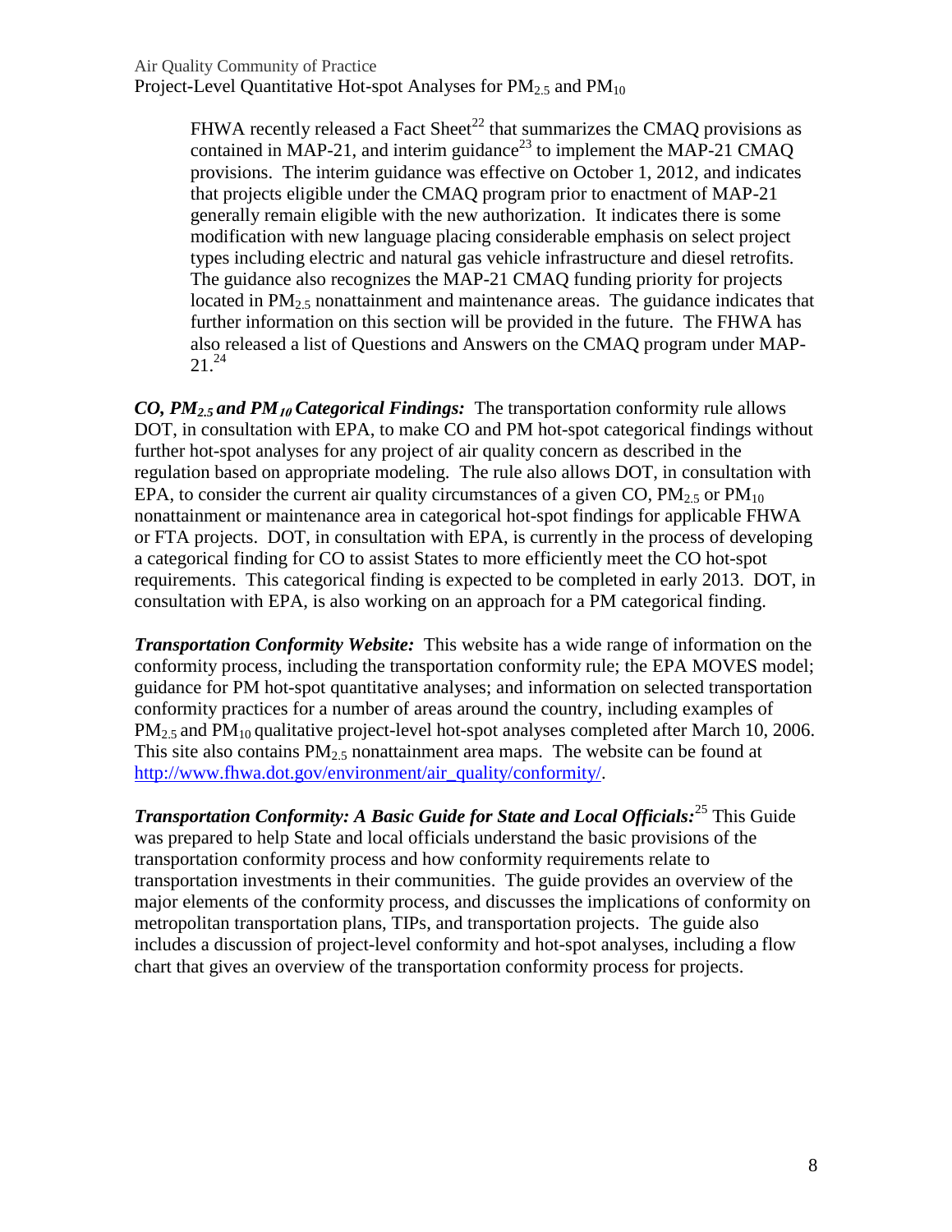# <span id="page-11-0"></span>**OVERVIEW OF THE STATE-OF-THE-PRACTICE ON QUANTITATIVE PROJECT-LEVEL HOT-SPOT ANALYSES FOR PM2.5 AND PM<sup>10</sup>**

As noted above, the transportation conformity regulations currently require qualitative hotspot analyses for projects of air quality concern in PM nonattainment and maintenance areas. However, since EPA released quantitative hot-spot guidance; announced its approval of the use of the MOVES2010a and EMFAC2007 (in California) emissions models; and started a two year grace period on December 20, 2010, the new models must be used to complete PM quantitative hot-spot analyses that are started on or after December 20, 2012.

To determine current and planned State procedures for conducting PM quantitative hotspot analyses, the AQ COP members decided to send out an AASHTO survey to both the States that are members of this COP, as well as those States that are represented on AASHTO's Air Quality, Energy and Climate Change Subcommittee. In addition, COP member States were requested to send in more detailed information on their planned or current practices.

This section contains a summary of the survey results and an overview of selected State DOT's current and planned practices. It also includes a discussion of technical details such as which models States are using or plan to use in such analyses, including any software that States are using that will help streamline and facilitate the analysis process.

### *Survey Results:*

Twelve States responded to the AASHTO survey. Two of the States that responded to the survey also submitted more detailed information on their practices. In addition, two other States that did not respond to the survey submitted more detailed information. A total of 14 States provided information for this report. Below is a summary of the information received:

- Eleven of the States reported that they have PM nonattainment areas. One State reported it has no PM nonattainment areas, but does have some PM maintenance areas. Five of the States reported they may have new PM nonattainment areas under EPA's revised standards, but the designation depends on the final PM standards.
- Most States indicated they plan to closely follow EPA's *Transportation Conformity Guidance for Quantitative Hot-spot Analyses in PM2.5 and PM<sup>10</sup> Nonattainment and Maintenance Areas* and not issue any additional guidance. Several States indicated they will update existing guidance to make it consistent with the EPA guidance. Several other States reported they are developing new guidance documents that will supplement the EPA guidance to make it more specific to their State.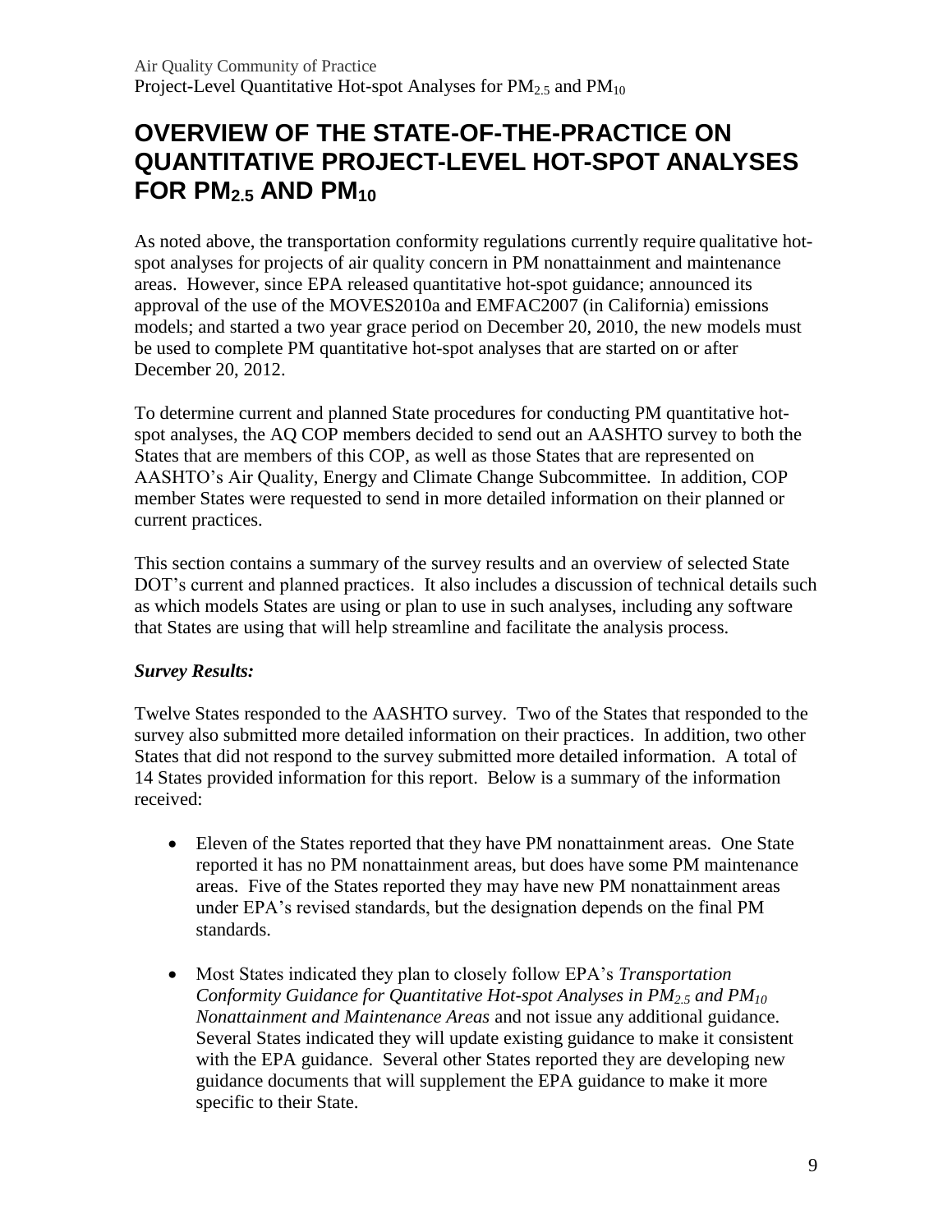- Most States reported that they have not completed, nor do they have underway, any PM quantitative hot-spot analyses. However, one State has completed an analysis under the new EPA guidance, and three other States are in the early stages of completing an analysis. One of these States reported that it is in the process of completing a pilot study  $PM<sub>2.5</sub>$  quantitative hot-spot analysis for a project that does not require a hot-spot analysis per EPA's guidance. This pilot study is being conducted for the sole purpose of State agency staff gaining experience working with EPA's new MOVES emissions model. Another State indicated it anticipates running a test case  $PM_2$ , quantitative analysis prior to the end of EPA's grace period in order to familiarize itself with possible problems and needs of the analysis.
- Three States indicated they do not anticipate any problems with future quantitative hot-spot analyses, or being ready by the end of the grace period for completing such analyses. However, seven States indicated they do anticipate problems. The potential problems mentioned include:
	- 1) lack of resources;
	- 2) limited modeling capabilities both in terms of technical capacity (computers, models) and staff knowledge;
	- 3) obtaining input data including meteorological, population, and vehicle data for the various years and seasons required for the analyses;
	- 4) obtaining background concentration levels;
	- 5) educating project sponsors so that they can identify projects of air quality concern and take the proper steps to address hot spot issues in their NEPA work; and
	- 6) developing staff comfort using the EPA MOVES emissions model and the AERMOD and/or CAL3QHCR dispersion models.
- Most States reported that they will use existing interagency consultation procedures for making quantitative PM hot-spot analyses. The States indicated that the issues that will be determined through the interagency consultation process will include such items as: 1) the correct meteorological data to use, 2) which dispersion model to use, 3) receptor locations and areas that should be modeled along the project, 4) planning assumptions, 5) identifying projects of air quality concern, 6) calendar years to include in the analyses, 7) significant changes in design concept and scope that could trigger a new PM hot-spot analysis, and 8) data adequacy, among other issues.
- One State indicated that it wanted to enhance its interagency coordination procedures for PM quantitative hot-spot analyses by working with other agencies to develop a quality controlled centralized data warehouse or other repository to include area-based meteorological and vehicle attribute data. This data would be made available to assure consistent applications of model inputs for project-level and NEPA air quality related analyses by the agency and its consultants.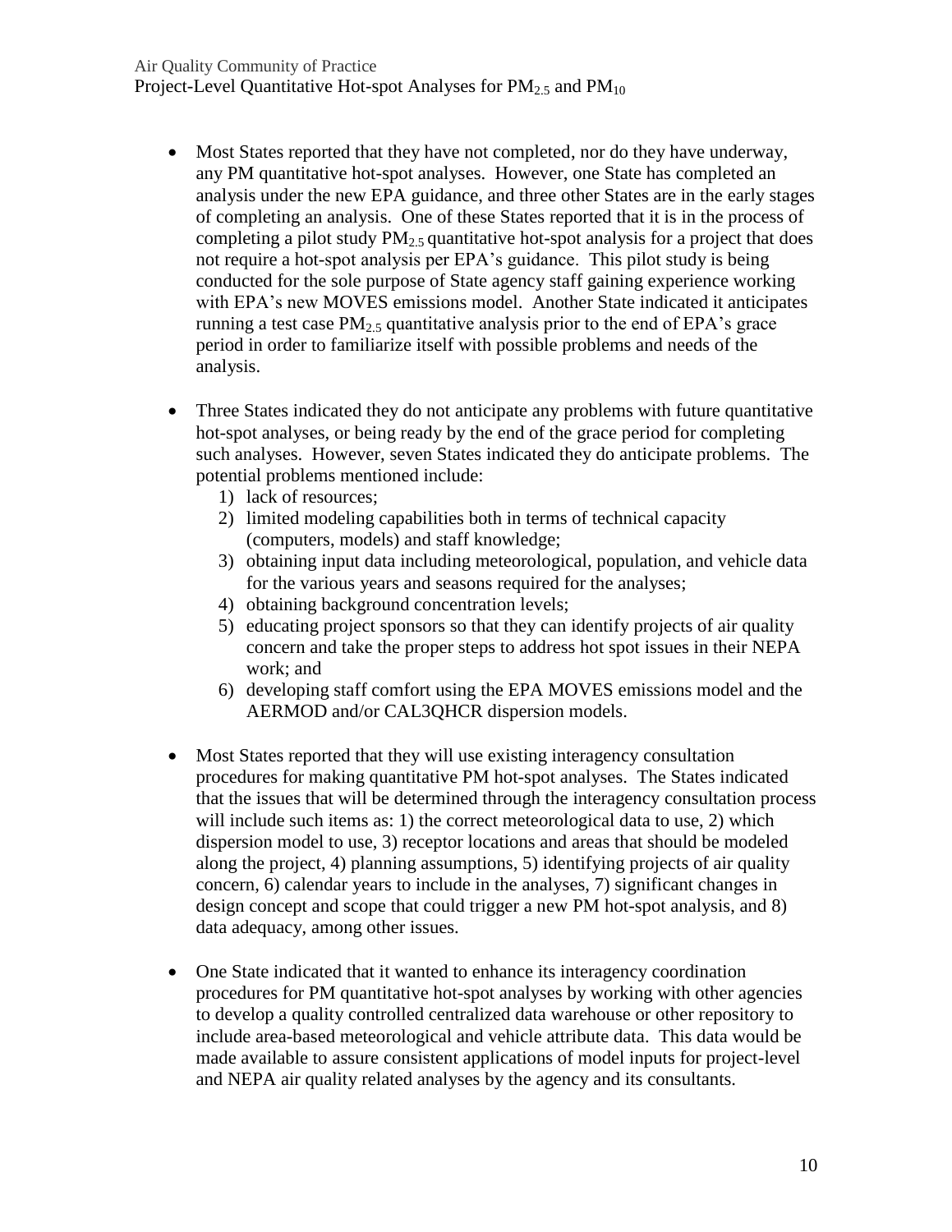#### Air Quality Community of Practice

Project-Level Quantitative Hot-spot Analyses for  $PM_{2.5}$  and  $PM_{10}$ 

- All States (except California) reported they will be using the EPA MOVES emissions model and the CAL3QHCR and/or AERMOD dispersion models in accordance with the EPA PM hot-spot guidance. California indicated it will use the EMFAC2007 emissions model but will be transitioning to the EMFAC2011 emissions model by early 2013. Four States indicated they will use the AERMOD dispersion model in most cases to provide consistency between projects, even those without a transit component. Several States reported that when they need to use the AERMOD model they will rely on the State Air Quality Agency or consultants to run the model. Several other States reported that they have experience with the CAL3QHC model and are very familiar with its requirements, but have not yet used the CAL3QHCR model.
- While most States indicated that they have not used commercial software to help streamline and facilitate the modeling process, others reported using or investigating one of the two major commercial user interface systems:
	- 1) Two states have used or are beginning the acquisition process for CALRoads View (CALINE4, CAL3QHC, and CAL3QHCR dispersion models in one integrated interface) and/or AERMOD View (AERMOD and related programs in one integrated user interface) software.
	- 2) One State indicated that it previously used the BREEZE integrated family of air dispersion models for modeling continuous releases from industrial, highway, and other source types. The State reported its future use will depend on whether they are preparing the analysis in-house or by consultants.
	- 3) One State conducted a preliminary review of vendor software currently available that may facilitate quantitative analyses for transportation projects, but has not made a selection to date pending the completion this fall by one vendor of planned upgrades to its software.
- As noted above, only one State reported that it had completed a PM hot-spot analysis under the new EPA guidance. Since the analysis showed the project will not exceed the annual  $PM<sub>2.5</sub> NAAQS$ , the project was found to conform and no PM hot-spot mitigation measures were required. Also, since the other States have not completed any PM quantitative hot-spot analyses pursuant to the new EPA guidance, it is not yet known if mitigation will be needed to establish conformity under the guidelines.
- Most States indicated they do not have a specific process in place for determining whether or not a significant change in design concept and scope of a project has occurred as it relates to PM hot-spot analyses. As noted above, most States will continue to coordinate on this issue through existing interagency consultation processes. One State indicated that all changes in design concept and scope are coordinated through the interagency consultation process to determine if they are significant. Another State indicated that some of the features they would investigate to determine if a significant change in design concept and scope occurred include: 1) adding lanes or extending existing lanes; 2) a significant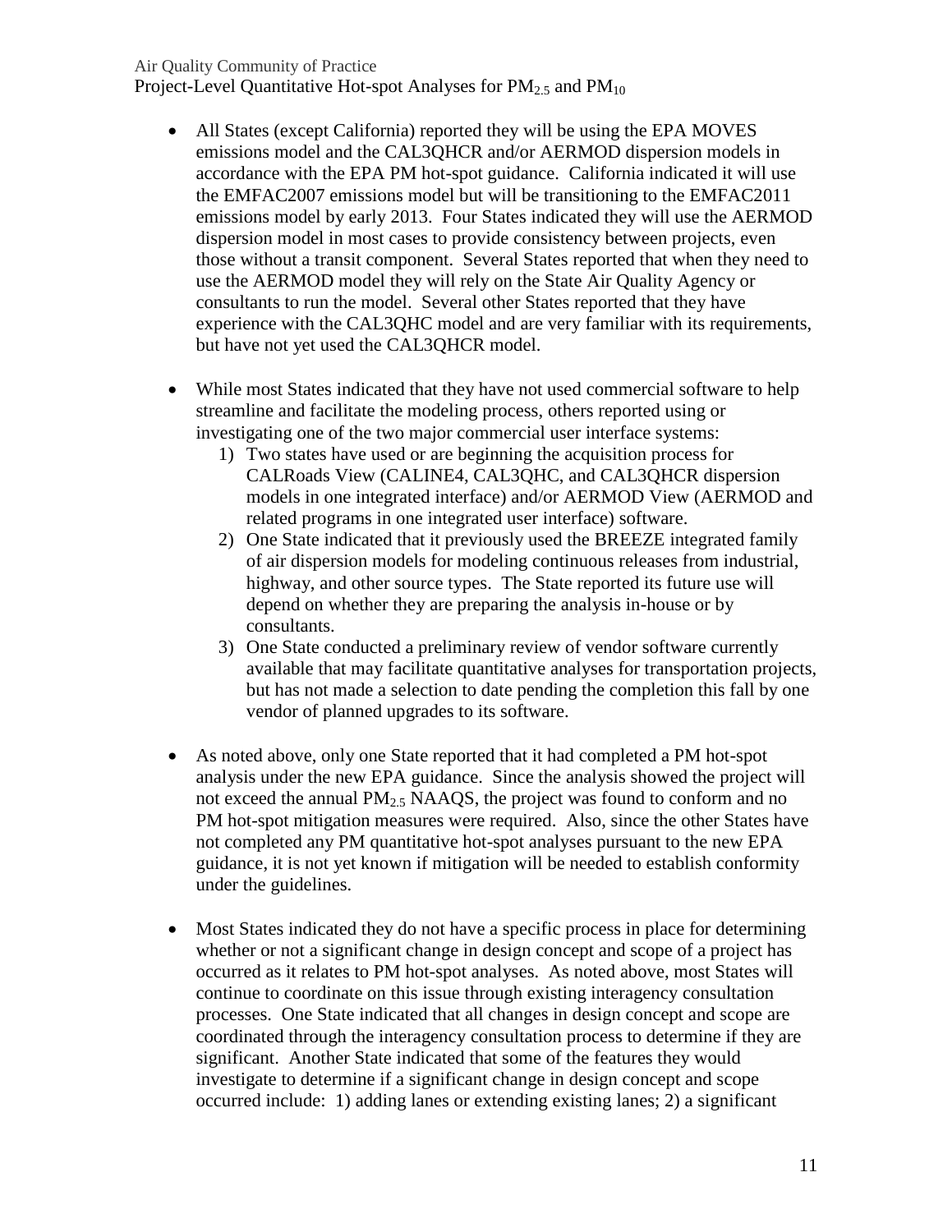increase in traffic volumes, vehicle miles traveled (VMT), or vehicle mix; 3) the length of time since the previous analyses; and 4) adding or removing an interchange, ramps, etc. Another State indicated that once a project of air quality concern has been identified, it would be up to the project sponsor to report any change in scope or cost of the project.

*Overview of Selected State DOTs:*

### <span id="page-14-0"></span>*California*

California DOT (Caltrans) uses the EPA/FHWA hot-spot analyses guidance in  $PM_{2.5}$  and  $PM_{10}$  nonattainment and maintenance areas. Interagency Consultation managed by the MPOs (or by Caltrans in a couple of isolated rural  $PM_{10}$  areas) is used to determine whether or not a project is a project of air quality concern. The consultation process uses regularly scheduled meeting of pre-existing consultation groups in the major MPOs, and email in more rural areas. All of the major metropolitan areas in the state, except San Diego and a few remote or coastal small MPOs, are nonattainment for the 2006 annual PM<sub>2.5</sub> standard.

Projects of air quality concern have been analyzed to date using the 2006 EPA/FHWA guidance, with qualitative emission modeling analyses. Caltrans is just starting to do PM quantitative hot-spot analyses on a few projects for which the environmental process will extend well beyond the December 2012 deadline for using the newer 2010 quantitative analysis guidance. Caltrans is considering revising some of the details in its Standard Environmental Reference document and related materials, but plans in general to closely follow EPA's December 2010 guidance.

Caltrans will use the EPA recommended dispersion models and the EMFAC emissions model (instead of EPA's MOVES emissions model) for detailed PM hot-spot analyses. The EMFAC2007 emissions model is the current model (as of Fall 2012) in California for conformity use. However, the fleet and other planning assumptions are hard-coded into EMFAC, so a new version of the model must be released by California Air Resources Board (CARB) at least every five years to meet FHWA's "latest planning assumptions" requirements. The EMFAC2011 model was released by CARB in October 2011, and is currently being reviewed by EPA and CARB to ensure that it is usable for project-level analysis purposes before EPA officially "makes it available" for conformity use. In the meantime, Caltrans will continue to use EMFAC2007 pending agreement between CARB and EPA about how to use EMFAC2011 for PM hot-spot analyses. EPA is expected to make EMFAC2011 available for conformity use in early 2013.

Caltrans reports that its modeling capabilities remain limited, both in terms of technical capacity (computers, models) and staff knowledge. Caltrans staff is currently learning the AERMOD and CAL3QHCR models and expects to use the AERMOD dispersion model in most cases. Most previous dispersion modeling (for CO) used CALINE4. Caltrans work so far has revealed significant data availability issues for both meteorology and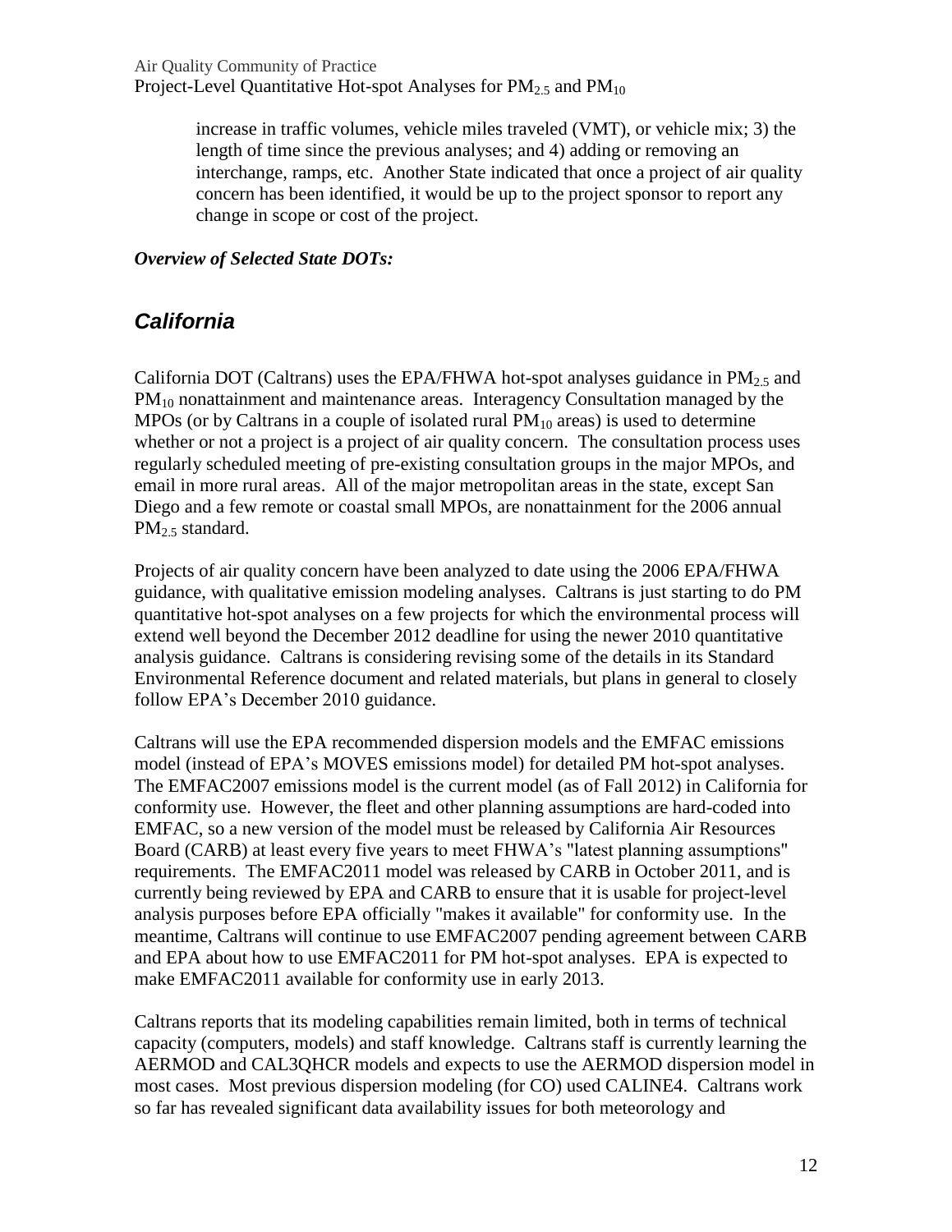background concentrations, and reports that the use of local (project site) monitoring is both time and cost prohibitive in most cases. Use of AERMOD for projects of substantial scope is also proving to be challenging due to excessive runtimes (on the order of weeks to a month or more per run) and model setup complexity.

Pre-existing interagency consultation processes are used to review projects and concur in the analysis process for projects of air quality concern, or in a determination that a project is not a project of air quality concern, consistent with the EPA guidance. The interagency consultation procedures are also used to verify background concentration levels, sensitive receptors/locations, models to be used, etc.An example is the Southern California Association of Governments' (SCAG) procedure for determining whether  $PM_{2.5}$  or  $PM_{10}$ hot-spot analyses are required for a project. See FHWA's conformity practices website located at [http://www.fhwa.dot.gov/environment/air\\_quality/conformity/practices/.](http://www.fhwa.dot.gov/environment/air_quality/conformity/practices/) This website provides a PM Conformity Hot-Spot Analysis Summary Form for Interagency Consultation.<sup>26</sup> The purpose of this form is to provide sufficient information to allow the transportation conformity working group to determine if a project requires a project-level PM hot-spot analysis pursuant to the EPA conformity regulations.

Agencies involved in the interagency consultation process include EPA, FHWA, FTA on occasion, Caltrans, MPO(s), CARB, air pollution control/air quality management district(s), local transit agencies or public works departments as applicable. In isolated rural areas for PM**10**, there is no MPO, but the state-based Regional Transportation Planning Agency and the air pollution control district also participate. The consultation process is jointly run by Caltrans and the air pollution control district on a per-project basis.

### <span id="page-15-0"></span>*Colorado*

Colorado DOT (CDOT) does not currently have any  $PM_{2.5}$  or  $PM_{10}$  nonattainment areas, but has seven  $PM_{10}$  maintenance areas which include Adams, Arapahoe, Archuleta, Boulder, Broomfield, Denver, Fremont, Jefferson, Pitkin, Prowers, Routt, and San Miguel Counties.

CDOT is planning to follow EPA's *Transportation Conformity Guidance for Quantitative Hot-spot Analyses in PM2.5 and PM<sup>10</sup> Nonattainment and Maintenance Areas.* CDOT reports that it does not anticipate any problems with future quantitative hot-spot analyses, or being ready by the end of the grace period.

CDOT indicates that the current interagency scoping consultations that include: FHWA (Resource Center and Colorado Division Staff), EPA, CDOT, state air agency (Colorado Department of Public Health and the Environment, Air Pollution Control Division) and MPOs, effectively assure that the analytical guidance will be properly applied on projects as directed by EPA. As such, they have not yet been compelled to generate any supplemental policies or procedures for the new guidance.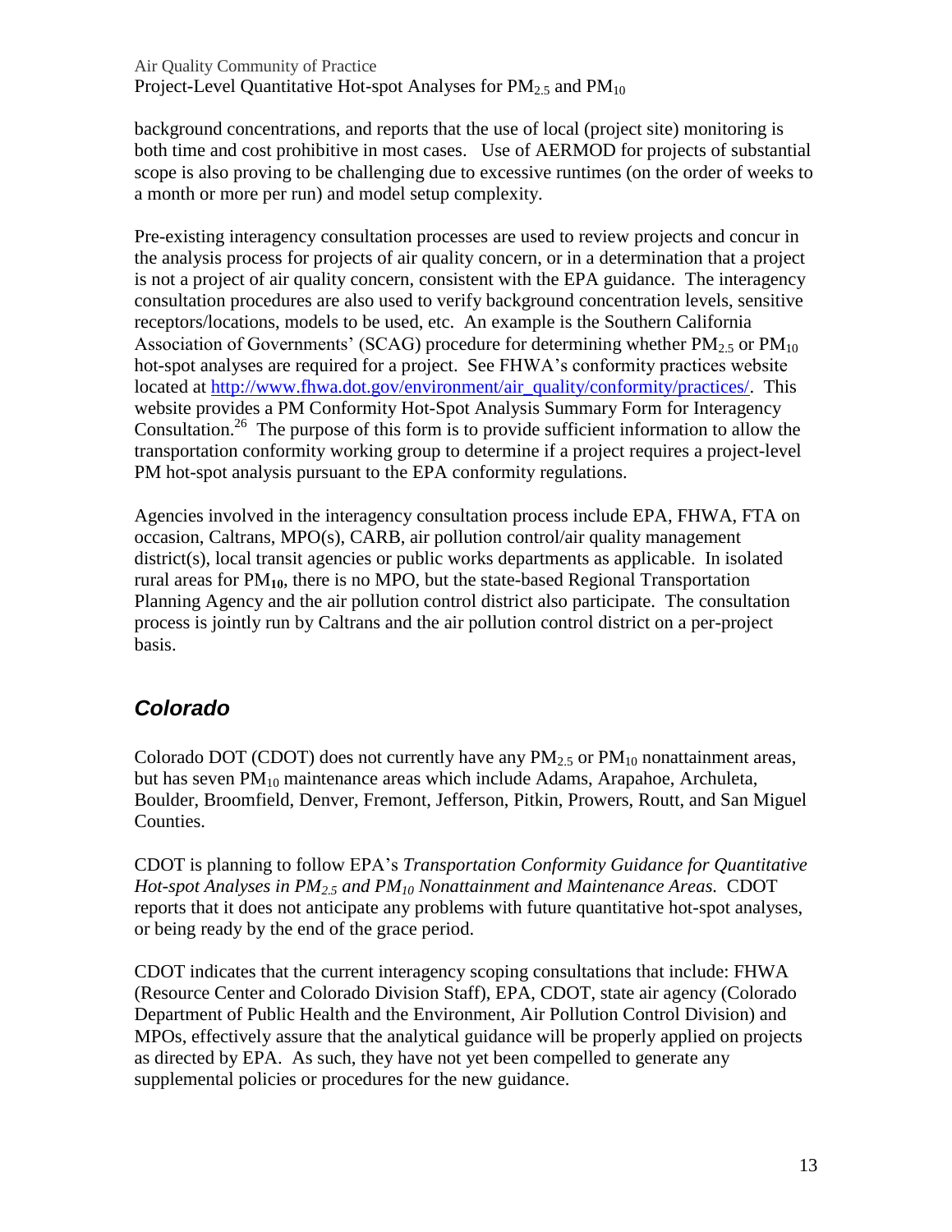CDOT would like to enhance its interagency coordination procedures for PM quantitative hot-spot analyses by working with the interagency consultation agencies identified above to develop, validate and otherwise provide a quality assurance/quality control centralized data warehouse or other repository. This would include area-based meteorological and vehicle attribute data, which will be made available to assure consistent applications of model inputs for project-level and NEPA air quality related analyses by the agency and its consultants.

In addition to MOVES2010b (or most current software version), CDOT anticipates using AERMOD and CAL3QHCR, but has not purchased any additional vendor or utility software for these models. CDOT has staff experienced with use of the MOVES and AERMOD models and does not anticipate any problems gaining appropriate knowledge of CAL3QHCR.

CDOT has not completed any PM quantitative conformity or hot-spot analyses pursuant to the new guidance. As such, it has not attempted to incorporate any mitigation measures into a project-level conformity analyses. CDOT does have several projects of various statures whose environmental planning and review process is expected to move forward in the near-term. It anticipates using MOVES2010b to perform any necessary quantitative analyses although specifics are not available at this time.

### <span id="page-16-0"></span>*Illinois*

### **Project Description**

The Illinois Department of Transportation (IDOT) utilized EPA's quantitative hot-spot guidance to estimate annual  $PM<sub>2.5</sub>$  concentrations in the Tier Two Draft Environmental Impact Statement (DEIS) and Final EIS (FEIS) for the Elgin O'Hare – West Bypass (EO- $WB$ ) project.<sup>27</sup> The project includes roadway, transit, and bicycle/pedestrian improvements and is intended to relieve local congestion, improve efficiency, improve access to existing and planned land uses, and enhance planned O'Hare Airport improvements. EPA's guidance did not require a quantitative analysis during the grace period which ended on December 20, 2012. However, it was determined during an interagency consultation meeting, consisting of FHWA, FTA, EPA, Illinois Environmental Protection Agency (IEPA), and the Chicago Metropolitan Agency for Planning, that the proposed project is one of air quality concern because it is located in a  $PM_{2.5}$  nonattainment area and is considered a new highway project that has a significant number of diesel vehicles. Consequently, in anticipation of the release of EPA's final hot-spot guidance, it was decided to complete a quantitative  $PM_{2.5}$  hot-spot analysis. In this case, only the annual  $PM_2$ <sub>5</sub> standard was evaluated because the project is located in the DuPage County and Cook County annual PM2.5 nonattainment areas. The FHWA, FAA, IDOT, and Illinois State Toll Highway Authority (Illinois Tollway) are joint lead agencies for the project.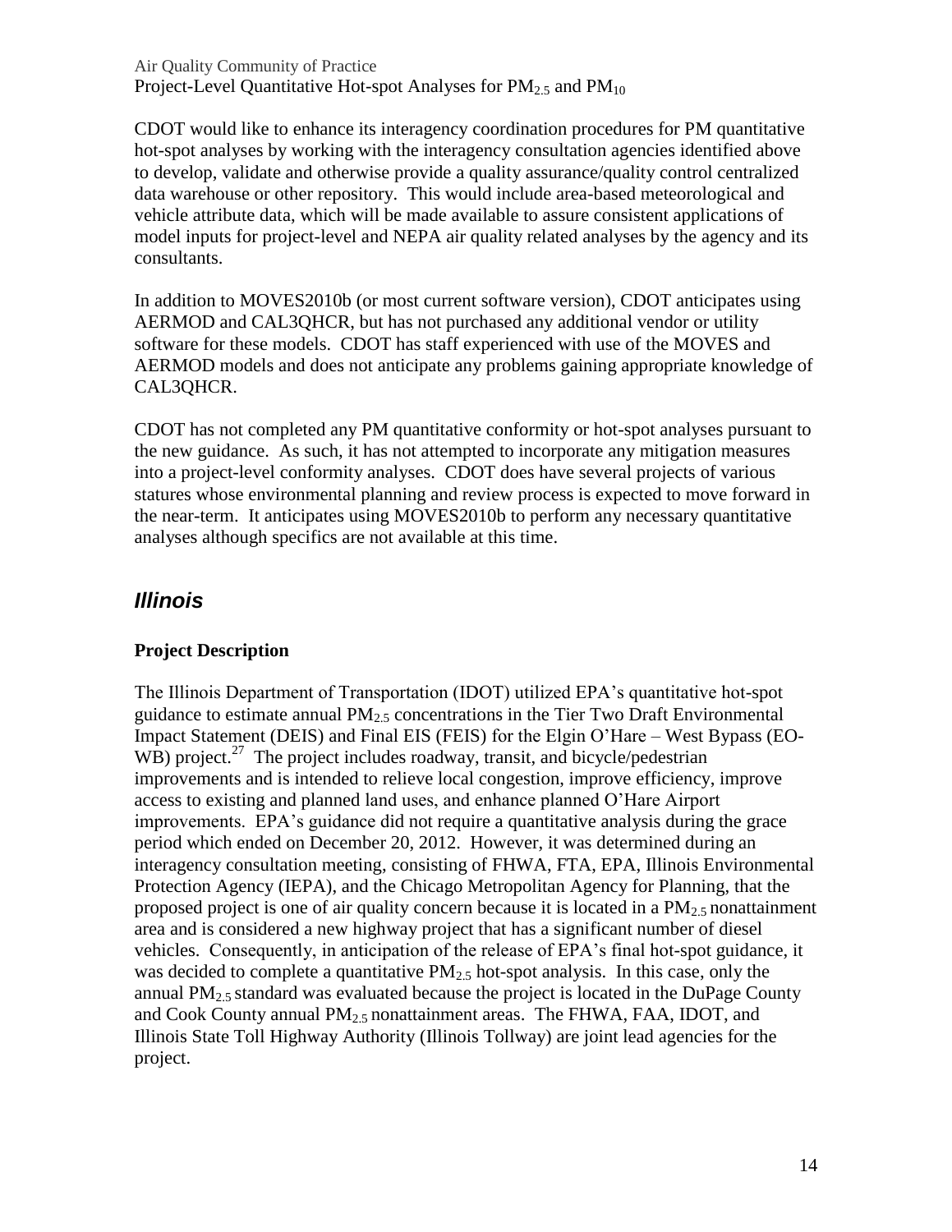### **Overview of PM hot-spot Analyses**

IDOT used EPA's MOVES2010a emissions model and CAL3QHCR dispersion model for the PM hot-spot analyses. The MOVES inputs incorporated local registration mix and fuel data provided by IEPA that are consistent with the regional emissions analyses for conformity determinations. The CAL3QHCR model inputs included local meteorological data and traffic data specific to each roadway section.

While hot-spot analyses typically include the entire project, the DEIS indicates that since this project is so expansive, the PM hot-spot analysis focuses on the locations with the highest likelihood of new or worsened violations of the PM standard. Accordingly, the EO-WB interagency workgroup selected four major interchanges that have a large number of vehicles concentrated in one general location. These locations were selected based on the greatest increase in traffic volumes, greatest overall traffic volumes, proximity to residential areas, and proximity to other potential sources of PM emissions. The interchanges represent the locations expected to have the highest air quality concentrations. Consequently, if conformity was demonstrated at these locations, it was assumed that conformity was met in the entire project area. This approach is consistent with EPA's quantitative hot-spot modeling guidance.

PM<sub>2.5</sub> concentrations for both the Build Alternative and the No-Build Alternative were evaluated at all four interchange locations. Since this project is being constructed in two phases, analyses were conducted for 2030 (i.e., after the initial construction phase would be completed), and 2040 (i.e., after construction of the entire project would be completed) consistent with EPA guidance.

The PM hot-spot analyses included directly emitted  $PM_{2.5}$  emissions which consist of exhaust, brake wear, and tire wear emissions. Only running exhaust emissions were considered because cold start exhaust emissions are unlikely to occur on the roadways included in the model domain. Re-entrained road dust was not included because the SIP does not identify that such emissions are a significant contributor to the  $PM<sub>2.5</sub>$ nonattainment problem. Emissions from construction-related activities were not included because they are considered temporary, as defined in EPA's conformity rule. In addition, no other sources of PM<sub>2.5</sub> emissions were included since it was assumed that PM<sub>2.5</sub> concentrations due to any nearby emissions sources are included in the ambient monitor values that are used as background concentrations.

IDOT coordinated with the interagency consultation group on the meteorology data. For surface meteorology, IDOT used five years worth of data from O'Hare Airport. For the Upper Air data, IDOT used 5 years of data from the Peoria Upper Air Station. The surface data met EPA criteria, and IEPA advised that the Peoria Upper air data was appropriate to use for this project. IDOT indicates that it met with the consultation group three different times and that the group provided them with good guidance and direction on such things as the correct meteorology data to use, which dispersion model to use, receptor placement, and areas that should be modeled along the project.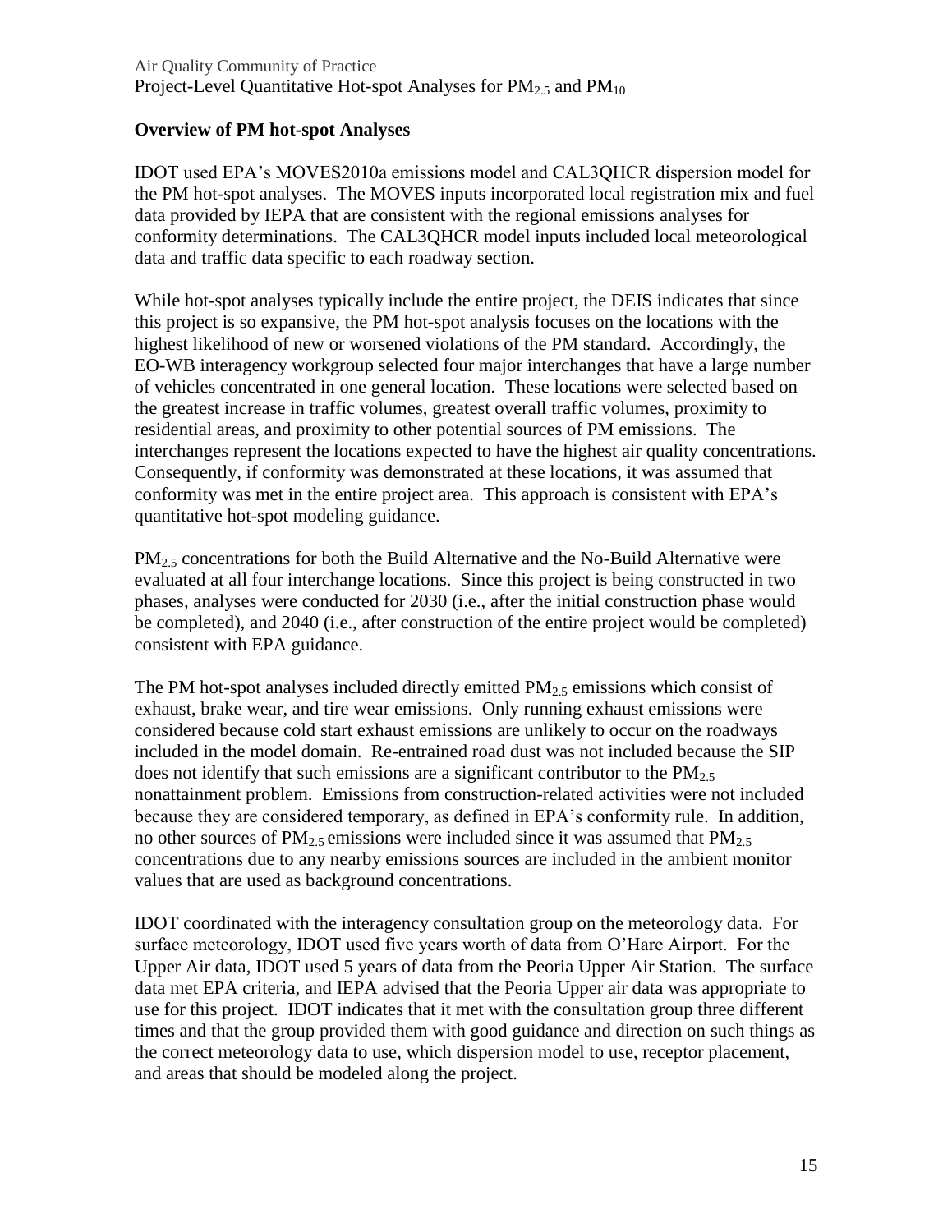The DEIS indicates that the model output was used to determine a design value, which describes a future air quality concentration level that can be compared to an air quality standard, for each modeled scenario. The IEPA provided a background concentration of 13.0 μg/m3 from a monitor that represents the highest monitored concentration level in the project area for use in the hot-spot analyses. As the DEIS notes this value is likely conservative because it is expected that ambient  $PM_2$ , concentrations will be lower in future years. The design value for each scenario was determined by combining modeled PM<sub>2.5</sub> concentrations from the project with the 13.0  $\mu$ g/m3 monitored background PM<sub>2.5</sub> concentration provided by IEPA. The total concentration was then compared to the annual  $PM_2$ <sub>5</sub> NAAQS of 15  $\mu$ g/m3.

### **Results**

EPA hot-spot guidance indicates that the annual  $PM<sub>2.5</sub>$  design value is defined as the average of three consecutive years' annual averages, each estimated using equallyweighted quarterly averages. The 1997 annual  $PM<sub>2.5</sub>$  standard is met when the three-year average concentration is less than or equal to  $15.0 \mu g/m<sup>3</sup>$ . Using the EPA guidance procedures and the receptor with maximum annual average  $PM_{2.5}$  concentration for each model run for each year of meteorological data, the associated design value was determined for comparison to the NAAQS. The annual  $PM_{2.5}$  design value for the receptor with the maximum concentration for each scenario ranged from 13.2  $\mu$ g/m3 to 13.8  $\mu$ g/m3 for the 2040 No-Build Alternative and 13.4 μg/m3 to 14.0 μg/m3 for the 2040 Build Alternative. The annual concentrations of  $PM_{2.5}$  for the 2030 interim year ranged from 13.4  $\mu$ g/m<sup>3</sup> to 13.8  $\mu$ g/m<sup>3</sup>. The results of the analyses show that the modeled hot-spot PM2.5 concentrations do not exceed the annual PM2.5 NAAQS for the Build Alternative, No-Build Alternative, or 2030 interim year of the Build Alternative. As a result the project was found to conform and no PM hot-spot mitigation measures were required.

The DEIS indicates that the Illinois Interagency Workgroup agreed on the  $PM<sub>2.5</sub>$  hot-spot analyses. They also indicated that EPA is on the consultation team for the above project and provided input and guidance on the analyses. The technical details of the PM hot-spot analyses for the project are included in Appendix I of the DEIS.<sup>28</sup>

IDOT indicates that the above was the first project in Illinois where they have completed a quantitative PM hot-spot analyses. IDOT reports that no other quantitative PM hot-spot analyses are currently being worked on but they may have some more in the future.

### <span id="page-18-0"></span>*Maryland*

Maryland has three non-attainment areas for the 1997  $PM<sub>2.5</sub>$  24-Hour and Annual NAAQS, including the Baltimore, MD; Washington, DC-MD-VA; and Hagerstown-Martinsburg, MD-WV areas. Maryland has no non-attainment areas for the 2006 24-hour  $PM_{2.5}$  or  $PM_{10}$ standards. Maryland notes that the current designations include all areas of significant populations and industry, and does not anticipate additional nonattainment area designations based on the revised PM2.5 annual standard being proposed by EPA.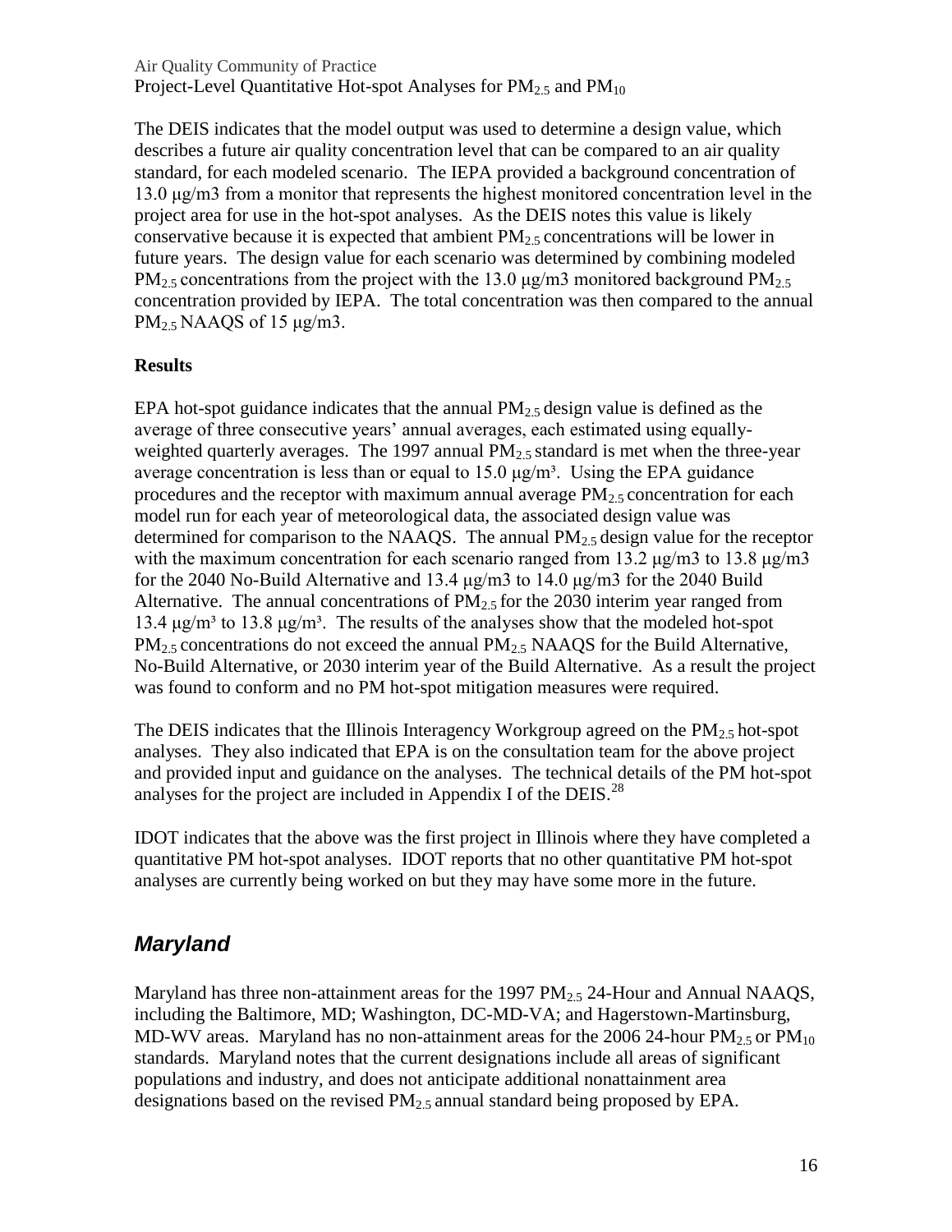Maryland plans to update its previous project level conformity process guidelines to be consistent with the current EPA guidance on quantitative PM hot-spot analyses. The revision will rely heavily on the EPA guidance with modifications specific to Maryland concerning analysis requirements and computer model input values. Maryland reports that no quantitative analyses have been completed using MOVES by the Maryland State Highway Administration to date, although MPOs and air agencies are using it on a regional level in SIP development and for conformity purposes. Maryland ran a test case of a project level  $PM_{2.5}$  quantitative analysis for a Park and Ride facility prior to December 20, 2012 in order to familiarize itself with possible problems and needs of the analysis. It anticipates running a more detailed test case for a multi-lane highway in early 2013.

Maryland anticipates the biggest issue with future quantitative  $PM<sub>2.5</sub>$  hot-spot analyses will be obtaining input data for the required MOVES analyses for the various years and seasons. These would include meteorological, population, and vehicle data. The Maryland Department of Transportation (MDOT) hopes much of this data will be available from the Maryland Department of the Environment (MDE), MPOs and through internal sources.

Agencies involved in the interagency consultation process for PM hot-spot analyses will include EPA, FHWA, MDOT, MDE, and the MPOs. Prior to the analyses, interagency consultation will be required to determine: 1) the exempt status of the project; 2) the status of the project in the constrained long range plan and TIP; 3) if any change in scope/scale of a previously approved project has occurred; 4) whether the project is a project of air quality concern; and 5) to coordinate with MPO's regional analyses, models and inputs. In addition, the final analyses and report will be sent to all interagency consultation members for review, comment and acceptance.

Maryland anticipates using the MOVES2010b emissions model (or most current version) with the CAL3QHCR dispersion model. Maryland reports that they have personnel and consultants who have been trained in running MOVES, but have not yet used it on a PM quantitative hot-spot project analyses. Maryland has not used CAL3QHCR, but has used CAL3QHC for many years and is very familiar with its requirements. To date, Maryland has not used any vendors or utility software to help streamline and facilitate the modeling process.

Maryland indicates that in order to determine whether or not a significant change in design concept and scope of a project has occurred, they will investigate features such as: 1) additional lanes or extension of existing lanes; 2) significant increases in traffic volumes, VMT, and/or vehicle mix; 3) length of time since previous analyses; 4) addition, modification or removal of interchanges, ramps, vehicular movements, etc.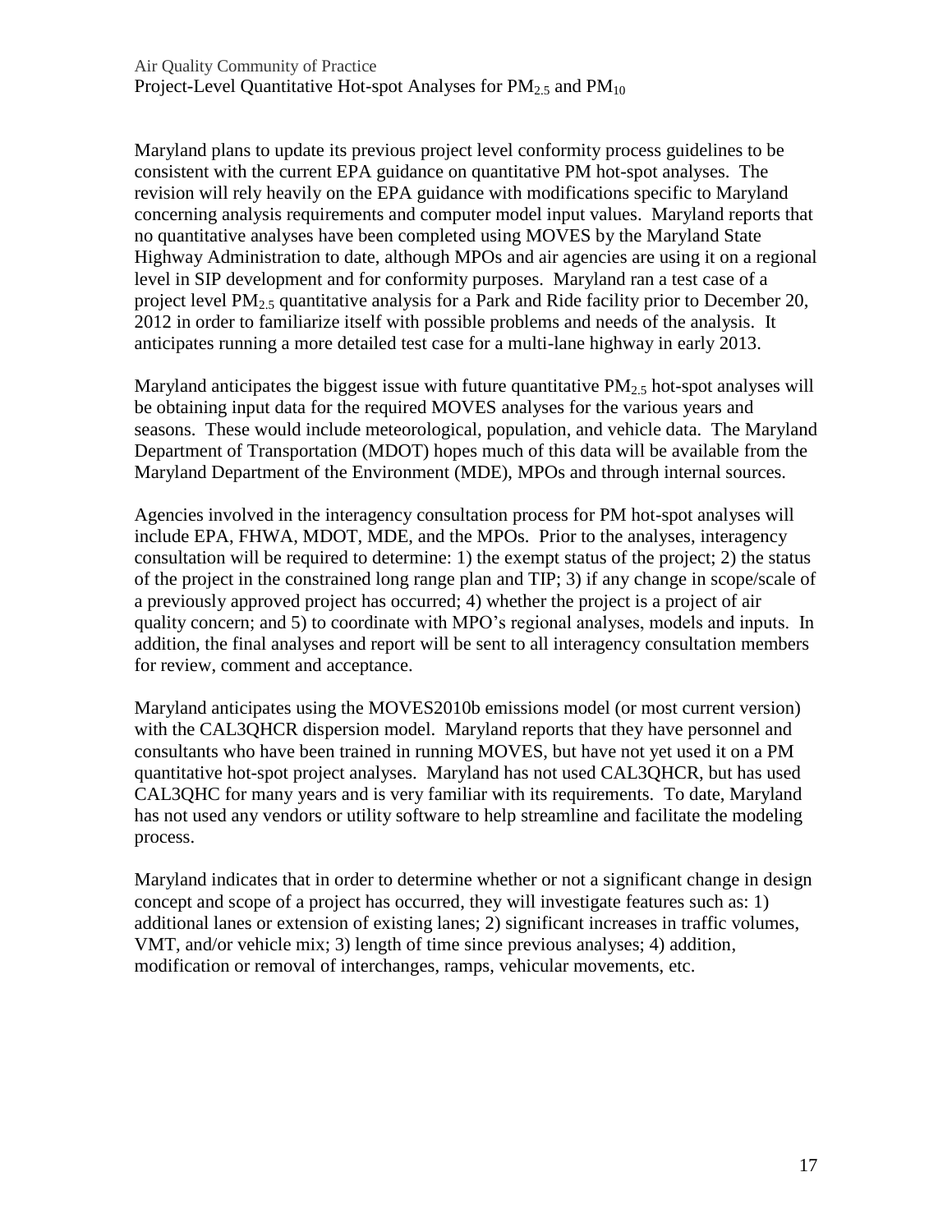### <span id="page-20-0"></span>*Pennsylvania*

### **Project-Level Air Quality Handbook**

Pennsylvania has not completed any PM quantitative analyses to date. However, they have developed a Project-Level Air Quality Handbook<sup>29</sup> that will assist the Pennsylvania Department of Transportation (PennDOT), its consultants, and other potential users in the completion of project-level CO, PM, and mobile source air toxics analyses to satisfy current state and federal air quality requirements. With regard to PM analyses the Handbook provides: 1) a process to analyze and report air quality impacts of transportation improvement projects; 2) background information and citations to relevant state and federal rules, regulations, and guidance documents; 3) a screening process to identify projects that may be of air quality concern and a process to determine the need and level of air quality modeling during the NEPA process; and 4) technical guidance and procedures for assessing  $PM_{2.5}$  and  $PM_{10}$  at the project-level.

The Handbook references EPA's transportation conformity rule requirements regarding the criteria and procedures for determining which transportation projects must be analyzed for  $PM<sub>2</sub>$  s and PM<sub>10</sub> hot-spots in nonattainment and maintenance areas. It also indicates that EPA's December 2010 quantitative PM hot-spot guidance must be used to conduct quantitative hot-spot analyses for new or expanded highway or transit projects with significant increases in diesel traffic in PM nonattainment or maintenance areas. It points out, however, that while the available EPA and FHWA rulemaking and guidance documents provide examples of projects of air quality concern, they do not provide specific thresholds for such determinations.

### **Screening Process**

To assist in the decision-making process, PennDOT, through the interagency consultation process with EPA, FHWA, FTA, Pennsylvania Department of Environmental Protection (PaDEP), MPOs, and applicable transit agencies, established a screening procedure to determine projects of air quality concern. The Handbook points out that the screening process has three distinct screening levels.

The Level 1 screening process is used to initially determine whether a project is exempt from a  $PM<sub>2.5</sub>$  or  $PM<sub>10</sub>$  hot-spot analysis or whether a hot-spot analysis is required. Projects that cannot be clearly defined as exempt under Level 1 are advanced to Level 2.

The Level 2 screening process quickly identifies projects which are not exempt and are located within a  $PM_{2.5}$  or  $PM_{10}$  nonattainment or maintenance area but clearly do not create new PM hot-spots or worsen existing air quality conditions. The interagency consultation group (ICG), which includes the agencies noted above, has agreed on criteria and assumptions to screen out projects that clearly do not contribute to or worsen air quality conditions within the project area, including: 1) total traffic and diesel truck volume totals or increases that clearly do not cause a potential  $PM<sub>2.5</sub>$  or  $PM<sub>10</sub>$  hot-spot concern; and 2) vehicle classes that should be considered to represent diesel trucks. The Handbook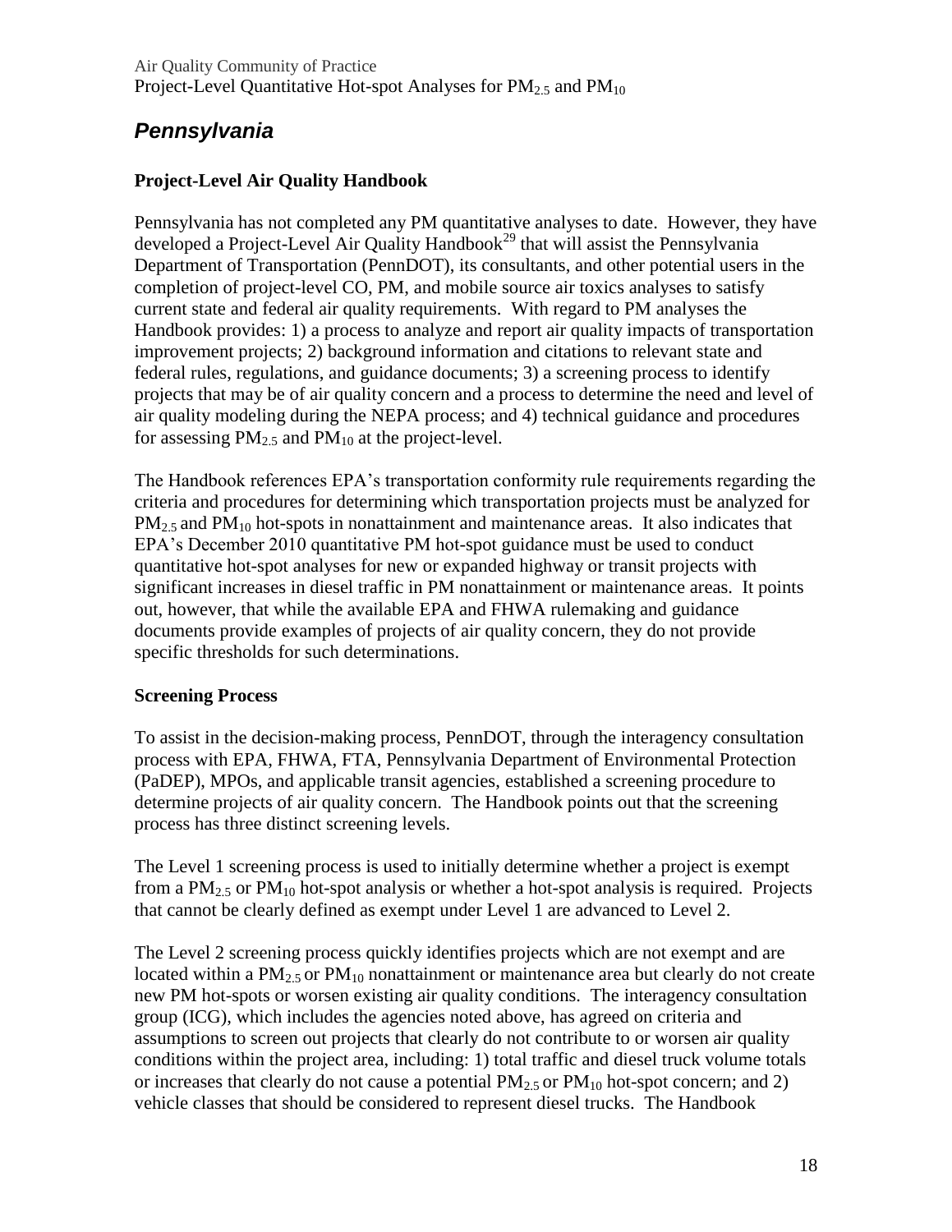includes a Figure that includes specific thresholds for various types of projects such as for highway capacity expansions, new highways and intermodal or transit facilities, etc. PennDOT will review project information, including traffic/truck volumes and LOS. If the project is identified as being "not of air quality concern," this determination is documented in the project record.

Projects that cannot be determined to be a project "not of air quality concern" using the Level 2 thresholds are to be submitted to the ICG to make the decision on whether the project is of air quality concern, requiring a quantitative hot-spot analysis. Level 3 screening may use the same or more detailed information as the Level 2 screening but is performed and decided by the ICG rather than a single person or agency.

A project does not have to go through each screening level. For example, if a project is determined to be exempt in Level 1 screening, then additional traffic data and interagency consultation review are not required. Likewise, if the project can be screened out using the Level 2 thresholds, than the ICG review is not needed.

The Handbook indicates that it does not change or revise any recommendations provided in EPA guidance for conducting a PM quantitative hot-spot analysis and that all analyses are to follow EPA's regulatory requirements for PM hot-spot analyses from Section 93.123(c) of the Conformity Rule. It also points out that the interagency consultation process is an important component in completing project-level conformity determinations and hot-spot analyses, and that the interagency consultation process must be used to determine: 1) the geographic area covered by the analysis; 2) the emissions models used in the analysis; 3) whether and how to estimate road and construction dust emissions; 4) the nearby sources considered, background data used, and the air quality model chosen, including the background monitors/concentrations selected and any interpolation methods used; and 5) the appropriateness of receptors to be compared to the  $PM_{2.5}$  NAAQS.

The Handbook also includes several example write-ups that should be included in the NEPA document for conditions where a  $PM_{2.5}$  or  $PM_{10}$  hot-spot quantitative analysis is not required.

### <span id="page-21-0"></span>*Texas*

### **Background**

Texas Department of Transportation (TxDOT) is in the process of developing guidance for quantitative PM hot-spot analyses and for determining projects of air quality concern. The guidance should be complete before the end of fiscal year 2013 when it can be used for any planned projects in El Paso, which is a  $PM_{10}$  nonattainment area. TxDOT has requested EPA guidance on what constitutes a project of air quality concern for existing roadways that add lanes; but the additional lanes don't result in a change in diesel truck percentage; since EPA's example was for a new location freeway. The protocol may also be useful for the Houston area if it is designated  $PM_{2.5}$  nonattainment area under the pending revised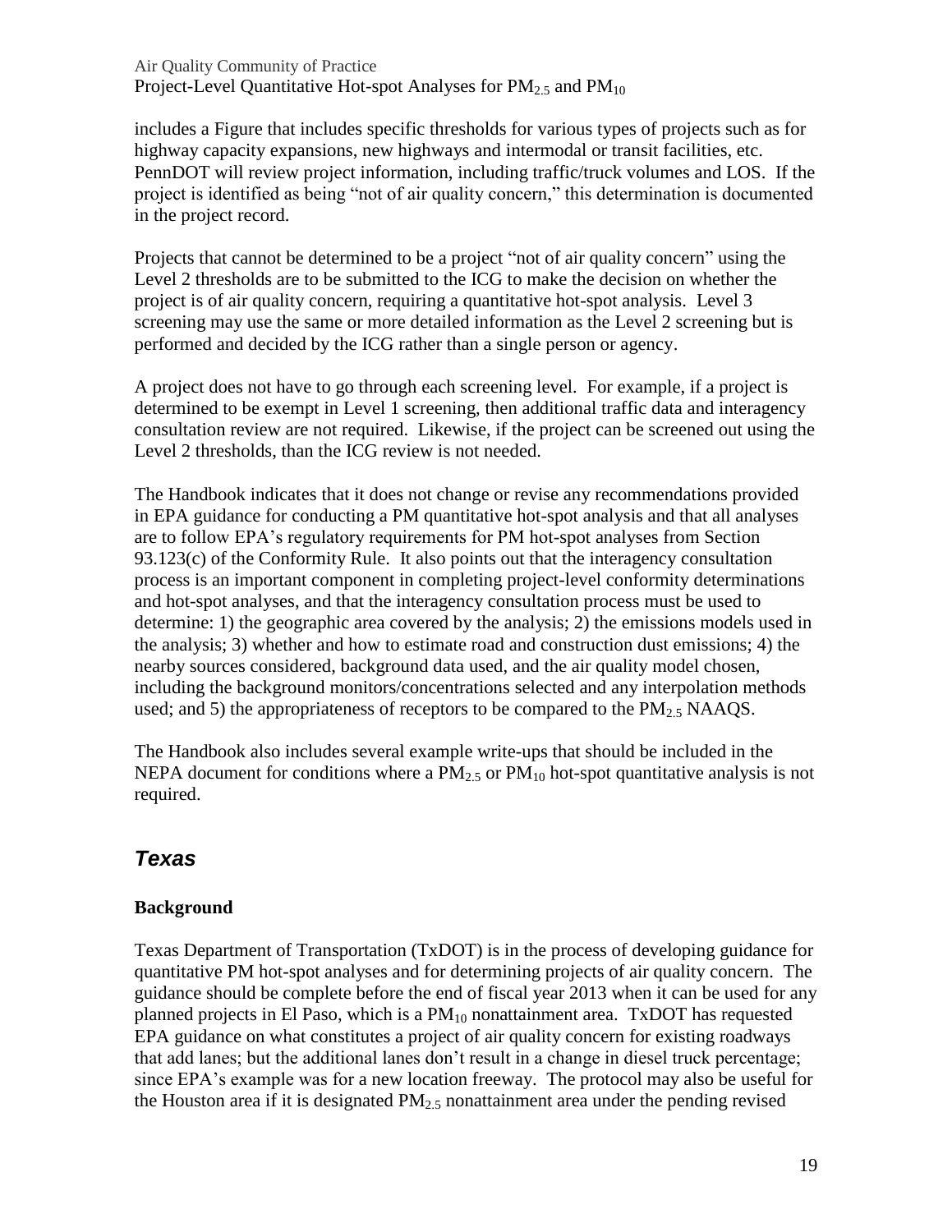EPA standards. TxDOT is developing an El Paso worst-case analysis option for consideration by the El Paso transportation conformity consultation partners.It is anticipated that the worst case analysis will provide a set of threshold criteria, similar to what FHWA is developing for the CO categorical findings, only this analysis will be specific to El Paso (including but not limited to unique terrain and meteorology). For any project with all criteria at or below the threshold, the goal would be to use the worst case analysis instead of conducting separate project level hot-spot analyses.

TxDOT has two El Paso PM qualitative hot-spot analyses underway prior to December 20, 2012, for which it anticipates being able to demonstrate conformity after excluding dust storm events as defined by the National Oceanic and Atmospheric Administration (NOAA). While TxDOT anticipates that up to two projects every four years in El Paso may require  $PM_{10}$  hot-spot analyses, none are planned for FY2013-2014. TxDOT also estimates approximately five hot-spot analyses per year in the greater Houston area if it is designated a  $PM<sub>2.5</sub>$  nonattainment area.

Limited experience with PM quantitative hot-spot analyses within the state of Texas will pose challenges. For example TxDOT reports that one issue is how to deal with high wind events that the Texas Commission on Environmental Quality (TCEQ) does not flag as an exceptional event because the NAAQS has not been exceeded, even when NOAA criteria indicate it is a dust storm. This could skew the background concentration levels. TxDOT indicates it will use the MOVES2010b and AERMOD models but notes it has a limited knowledge base with the AERMOD dispersion model since it was initially designed for point sources.

All aspects of TxDOT's analyses and selected methodologies will be determined through interagency consultation, however, TxDOT has been asked to propose what they believe fulfills requirements of the hot-spot guidance and regulations. The agencies that will be involved in the interagency consultation process include MPOs, the TCEQ, EPA, FHWA, TxDOT, local air quality agencies, and in the El Paso area the New Mexico DOT, and New Mexico Environmental Protection Agency. The El Paso nonattainment area traverses portions of Texas and New Mexico and is influenced by bi-national pollutant transport (primarily from Juarez, Mexico).

### **Template for Meteorological Data Analysis for Days with High PM10 Records**<sup>30</sup>

TxDOT developed and submitted a protocol to consultation partners for their consideration on excluding high wind events that resulted in dust storms with higher than "background" level concentrations of  $PM_{10}$ . The consultation partners (including but not limited to FHWA and EPA) deemed this protocol acceptable for use in determining background PM<sub>10</sub> concentrations.

This protocol was developed and provides criteria on what ambient monitoring data may be excluded from determining background concentrations that are associated with duststorm related high wind events in El Paso. The protocol references EPA's Exceptional Events rule which states that at the request of a responsible state agency, EPA shall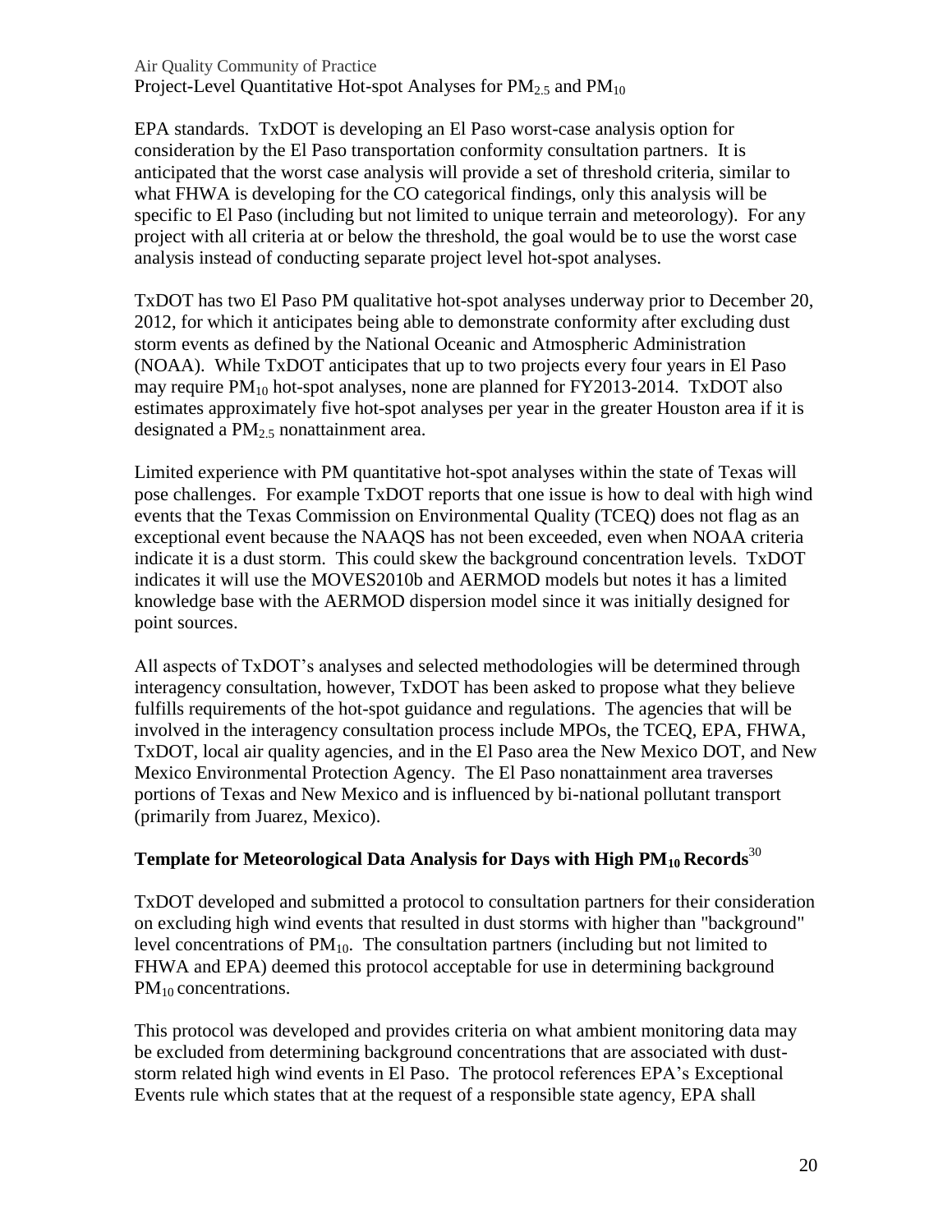#### Air Quality Community of Practice

Project-Level Quantitative Hot-spot Analyses for  $PM_{2.5}$  and  $PM_{10}$ 

exclude data from use in determinations of exceedance or violation of a NAAQS that are directly due to an exceptional event (e.g. a significant dust event).<sup>31</sup> Exceptional event decisions for Texas require extensive data collection and may take 2-4 years or more of negotiations between TCEQ and EPA before a decision is rendered. This is important for project development because Section 93.123(c)(1) of the EPA conformity rule states that, "estimated pollutant concentrations must be based on the total emissions burden which may result from the implementation of the project, summed together with future background concentrations…". In addition, the protocol points out that EPA's guidance on quantitative PM hot spot analyses states that background concentrations do not include the emissions from the project itself; but instead, the background concentrations for PM hotspot analyses include nearby sources and other sources. Consequently, identifying and excluding these exceptional natural events is important in establishing a representative PM<sub>10</sub> background level.

This protocol notes that the procedure for excluding exception events has been regularly used in regional conformity determinations in Texas; but now needs to be implemented for project level conformity requirements since estimated pollutant concentrations from a project must be added to representative background concentrations before comparing the total concentration levels to the air quality standards. As a result, TxDOT and Texas Transportation Institute have developed a template to help identify high wind related dust storms for the El Paso area. The protocol notes that a published study by NOAA staff (Novlan et al.  $2007^{32}$ ) that analyzed 73 years of dust storms in El Paso was used to establish criteria to identify high  $PM_{10}$  causing events.

This protocol provides an overview of hourly meteorological and  $PM_{10}$  data for the days with high 24-hour  $PM_{10}$  concentration readings from regulatory monitors. The main methodology used in this protocol is a qualitative comparison of these hourly observations. These time-aligned data are then used to isolate potential dust events based on the reported visibility values of less than six miles. The protocol indicates that the meteorology data are taken from the closest Meteorological Aviation Report (METAR) station located in the study area; usually this is the closest airport or permanent weather station.

The goal of this protocol is to provide sufficient information to make a determination on whether a natural event (i.e. dust storm or wild fire) was the main contributing factor to the high  $PM_{10}$  readings that are below the NAAQS and have not been flagged as a potential exceptional event, as well as those above the NAAQS that the state flags as potential exceptional events. A recommendation is made for each day regarding the applicability of the readings for establishing the appropriate background concentration level for the proposed area or project.

### <span id="page-23-0"></span>*Washington*

The State of Washington has one partial county that is in a nonattainment area (Tacoma) for the 2006 PM<sub>2.5</sub> standard, and five PM<sub>10</sub> maintenance areas that are subject to transportation conformity. PM quantitative hot-spot analyses will be required for projects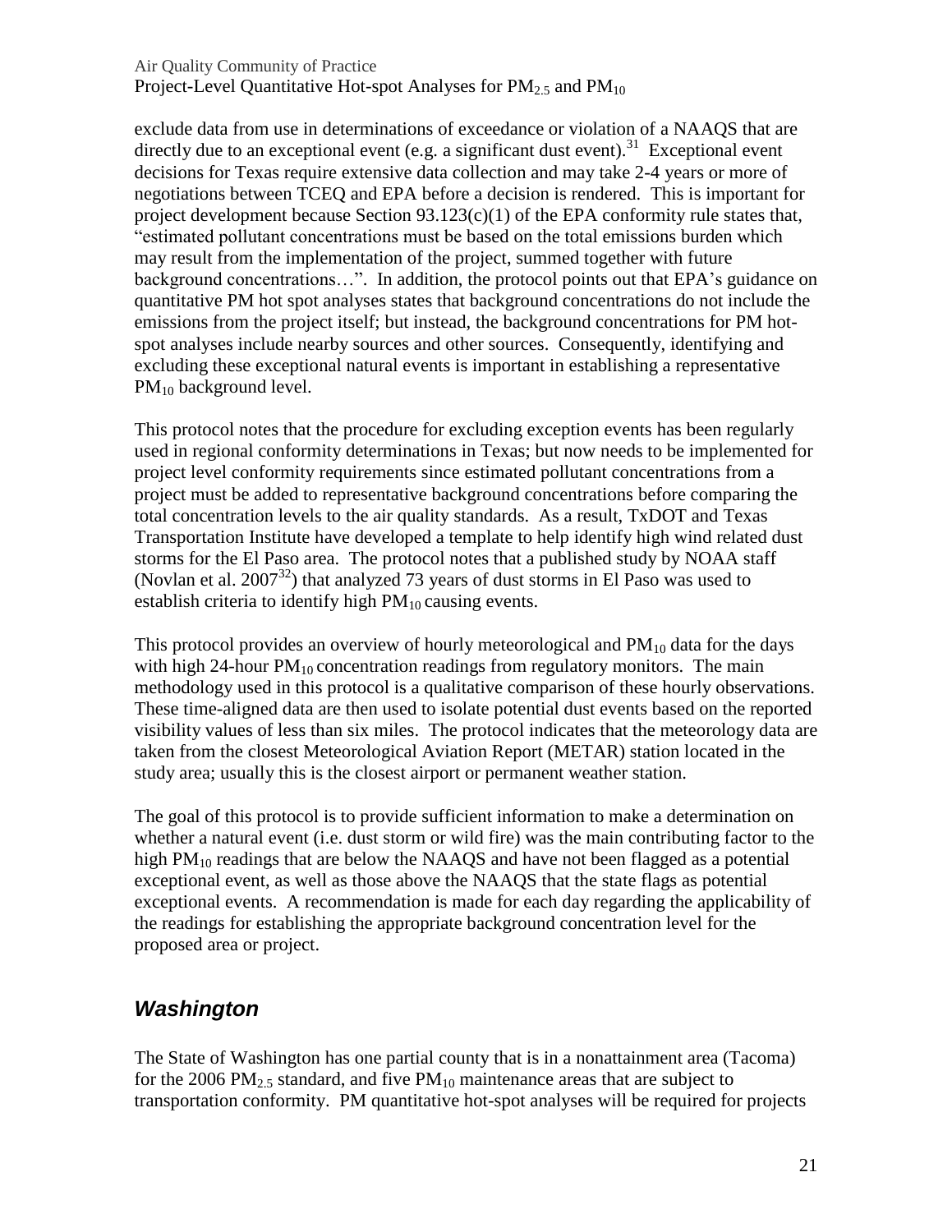of air quality concern in these areas after December 20, 2012, the end of EPA's MOVES grace period. Washington DOT (WSDOT) reports that it anticipates doing the first quantitative hot-spot analysis in early calendar year 2013.

WSDOT indicates that the PM hot-spot analysis will use EPA guidance and recommended models. While the EPA guidance allows the use of the CAL3QHCR or AERMOD dispersion models for highway and intersection projects, WSDOT is currently planning to use the AERMOD dispersion model to promote consistency between projects, even those without a transit component. AERMOD is EPA's recommended model for transit, freight, and other terminal projects; and for projects that involve both highway/intersections and nearby terminals and/or nearby sources.

WSDOT indicates that its staff has some experience using the BREEZE interface model for the AERMOD model on multi-modal projects, including bus and ferry terminals. WSDOT has reviewed the documentation for using the AERMOD and CAL3QHCR models, however, it reports that it will be a challenge to develop staff comfort using EPA MOVES and AERMOD and/or CAL3QHCR models, and WSDOT plans to use consultant expertise for initial quantitative analyses. While WSDOT has previously used the BREEZE software, its future use will depend on whether WSDOT prepares the analyses in-house or contracts them out to consultants.

WSDOT plans to use interagency consultation to determine project types and parameters to evaluate and then identify individual projects of air quality concern on an annual (or less) timeframe. To date, discussions with consultation partners have focused on the definition for "projects of air quality concern." Consultation partners include the Washington State Department of Ecology, WSDOT, Regional Clean Air Agency(s), MPO, Regional Transportation Planning Organization, FHWA, FTA, and EPA. WSDOT will co-lead this process with local MPOs. WSDOT further states that past consultation efforts have resulted in programmatic approaches to quantitative air quality analyses for projects. For example, once the evaluation criteria are agreed to by the consultation partners, the project sponsors determine if/how those criteria apply to a specific project without additional consultation with interagency partners, unless there are questions. WSDOT is expecting that the models and receptor locations will continue to be evaluated and determined by the project sponsor as long as they are consistent with EPA guidance. However, one new element that may need to be addressed through consultation is the determination of a significant change in design concept and scope that triggers a new PM hot-spot analysis.

### <span id="page-24-0"></span>*Wisconsin*

In 2009, the EPA designated Milwaukee, Racine, and Waukesha counties in Wisconsin to be in nonattainment for the 24-hour  $PM<sub>2.5</sub> NAAQS$ . EPA is now considering a request from the Wisconsin Department of Natural Resources (WDNR) to redesignate these counties to attainment based on 2008-2010 monitoring data. Wisconsin does not anticipate any new violations. A review of 2009-2011 monitoring data reveals that all counties in the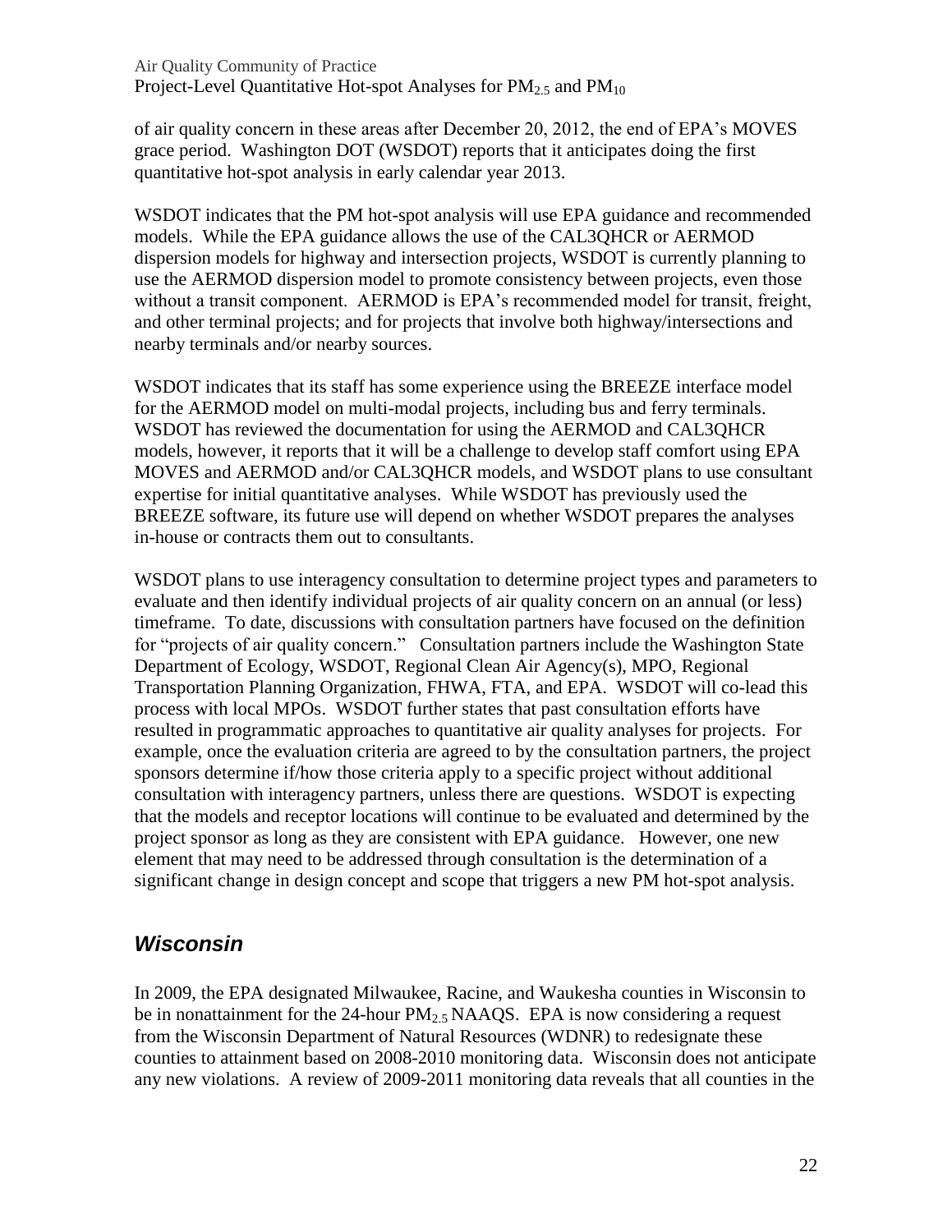State will be in attainment of the annual PM<sub>2.5</sub> NAAQS if EPA sets the standard at  $12\mu/m^3$ or higher.

Wisconsin DOT (WisDOT) does not plan to develop any policies and/or procedures to supplement EPA's quantitative PM hot-spot guidance. However, Wisconsin is in the process of completing a pilot study  $PM_2$ , quantitative hot-spot analysis for a project that does not require a hot-spot analysis per EPA's guidance. This pilot study is being conducted for the sole purpose of State agency staff gaining experience working with EPA's new MOVES emissions model. It is anticipated that the pilot study will be completed after the end of EPA's grace period.

WisDOT reports that its staff together with staff from WDNR participated in EPA's and FHWA's Project Level Training for Quantitative PM Hot-Spot Analyses. WisDOT states that limited experience with MOVES in its pilot study indicates that there will likely be significant data gaps which must be filled in order for them to confidently and successfully run the MOVES model. The data requirements for MOVES are beyond what WisDOT typically collects. Decisions will need to be made about how to collect the additional data and how to address this issue in its budget.

Agencies involved in the interagency consultation process will include EPA, FHWA, FTA, WDNR, WisDOT, and MPOs if a conformity issue is specific to an area/county served by the MPO, and Wisconsin Local Public Transit Agencies. Wisconsin has an interagency consultation Memorandum of Agreement with all affected agencies that provides the guidance for making technical and policy recommendations regarding transportation conformity issues. All decisions are jointly made by an interagency consultation workgroup. In the past, the workgroup has discussed and reached consensus on planning assumptions, projects of air quality concern, sensitive receptors, calendar years to include in the analyses, safety margins, and data adequacy, among other issues.

WisDOT and the WDNR will be using the current version of the MOVES emissions model per EPA's guidance. WDNR uses the AERMOD dispersion model and has extensive experience with the model as applied to stationary sources. WisDOT indicates that obtaining appropriate spatial data for transportation projects which can be converted to the AERMOD input format, especially for the no-build scenario, is currently a major issue. Wisconsin does not plan to use any vendors or utility software, but for the pilot study, they have employed a contractor to provide data from their travel demand model to be used as inputs for the MOVES emissions model.

# <span id="page-25-0"></span>**RESEARCH, REPORTS, AND WEBSITES**

The following is a summary of selected research documents, reports, and websites that are relevant to project-level hot-spot analyses for  $PM_{2.5}$  and  $PM_{10}$ .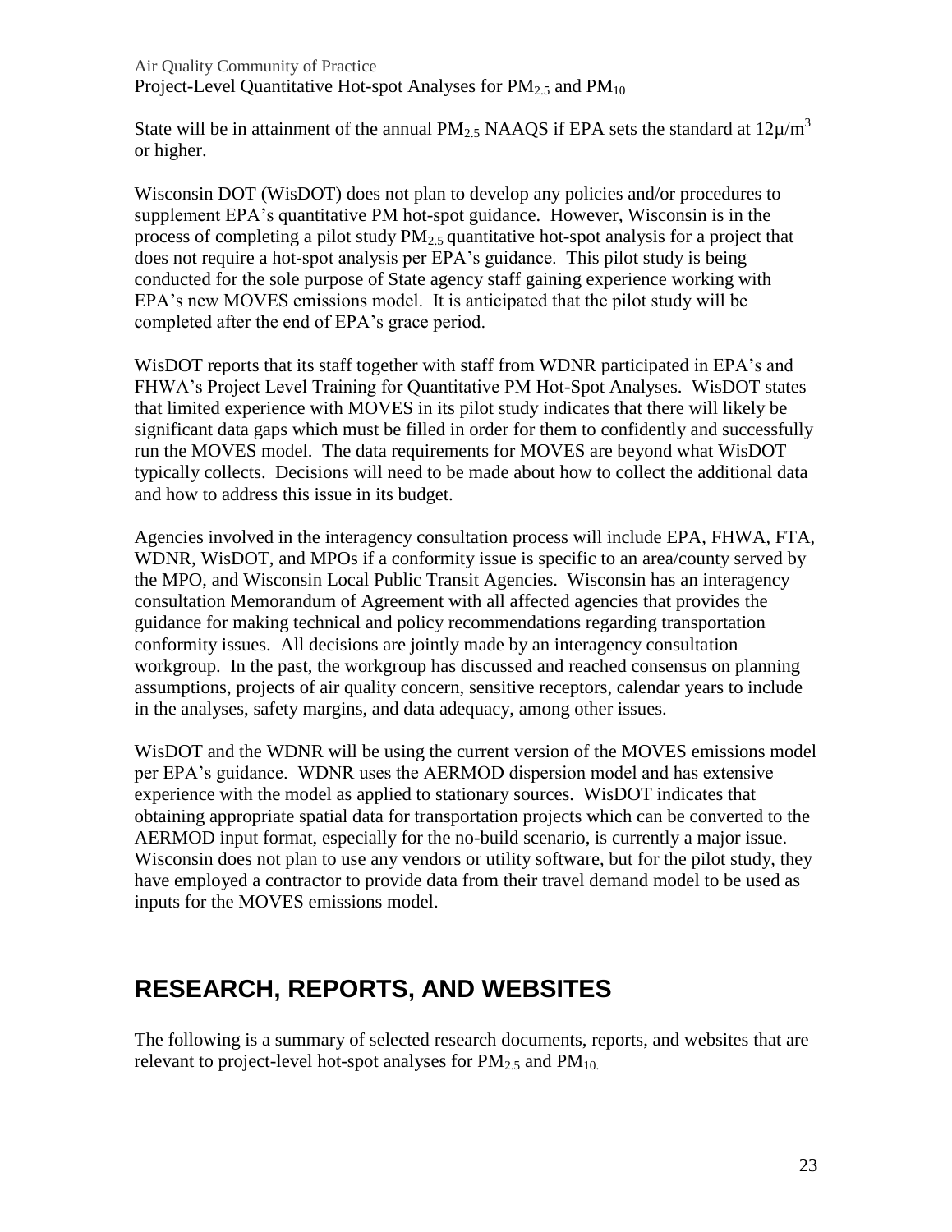from highway and non-road diesel vehicle and equipment fleets.

**EPA** *– Website on Transportation Related Documents:* This website includes specific guidance documents that provide guidance for crediting emission reductions from programs such as commuter programs, heavy duty diesel retrofits, alternative fuels, antiidling programs, transportation control measures, etc. All these strategies can be used to help reduce PM emissions. The website can be found at *[http://www.epa.gov/otaq/stateresources/policy/pag\\_transp.htm.](http://www.epa.gov/otaq/stateresources/policy/pag_transp.htm)* 

**EPA** *- Diesel Retrofits: Quantifying and Using Their Benefits in SIPs and Conformity -* Guidance for State and Local Air and Transportation Agencies:<sup>33</sup> This document provides guidance on quantifying and using emission reductions from highway and nonroad diesel vehicles, engines, and equipment that have been retrofitted with emission reduction technology in 8-hour ozone,  $PM_{2.5}$ ,  $PM_{10}$ , and CO nonattainment and maintenance areas. The guidance indicates that, among other things, the emission reductions resulting from implementing a retrofit project can be used in transportation conformity determinations. The guidance further states that retrofit projects provide a

**EPA** *- Diesel Retrofit Technology - An Analysis of the Cost-Effectiveness of Reducing Particulate Matter and Nitrogen Oxides Emissions from Heavy-Duty Non-road Diesel Engines Through Retrofits:*<sup>34</sup> The purpose of this technical analysis was to evaluate the cost effectiveness of retrofitting existing heavy-duty diesel non-road engines to reduce PM and nitrogen oxide (NOx) emissions. The report includes an evaluation of the costs and emissions benefits of retrofitting non-road equipment such as tractors/loaders/backhoes, excavators, cranes, generator sets, agricultural tractors, crawler tractors/dozers and offhighway trucks with diesel oxidation catalysts and catalyzed diesel particulate filters. The study indicates that retrofits can be a cost effective way to reduce air pollution and health impacts associated with diesel emissions.

unique and cost-effective opportunity for state and local governments to reduce pollution

**EPA** *- Website on the MOVES (Motor Vehicle Emission Simulator) Model:* This website contains information on the use of the MOVES model for SIP and conformity purposes, technical details on the design and inputs for MOVES, and information on previous versions of the MOVES model. More specifically this website includes documents such as the MOVES2010a User Guide, policy guidance on the use of MOVES2010 for transportation conformity purposes; and general information and user documents for MOVES2010b. The new MOVES emission modeling system estimates emissions for mobile sources covering a broad range of pollutants and allows multiple scale analyses. The MOVES model currently estimates emissions from cars, trucks, and motorcycles. EPA plans to add the capability to model non-highway mobile sources in future releases. The website can be found at

[http://www.epa.gov/otaq/models/moves/index.htm.](http://www.epa.gov/otaq/models/moves/index.htm)

**FHWA** *– Transportation Conformity Research Website:* This website notes that a variety of research has been conducted by FHWA, EPA, and others related to all aspects of transportation conformity. Among other things, this website includes information on *Advances in Project Level Analyses*; *Multi-Pollutant Emissions Benefits of Transportation*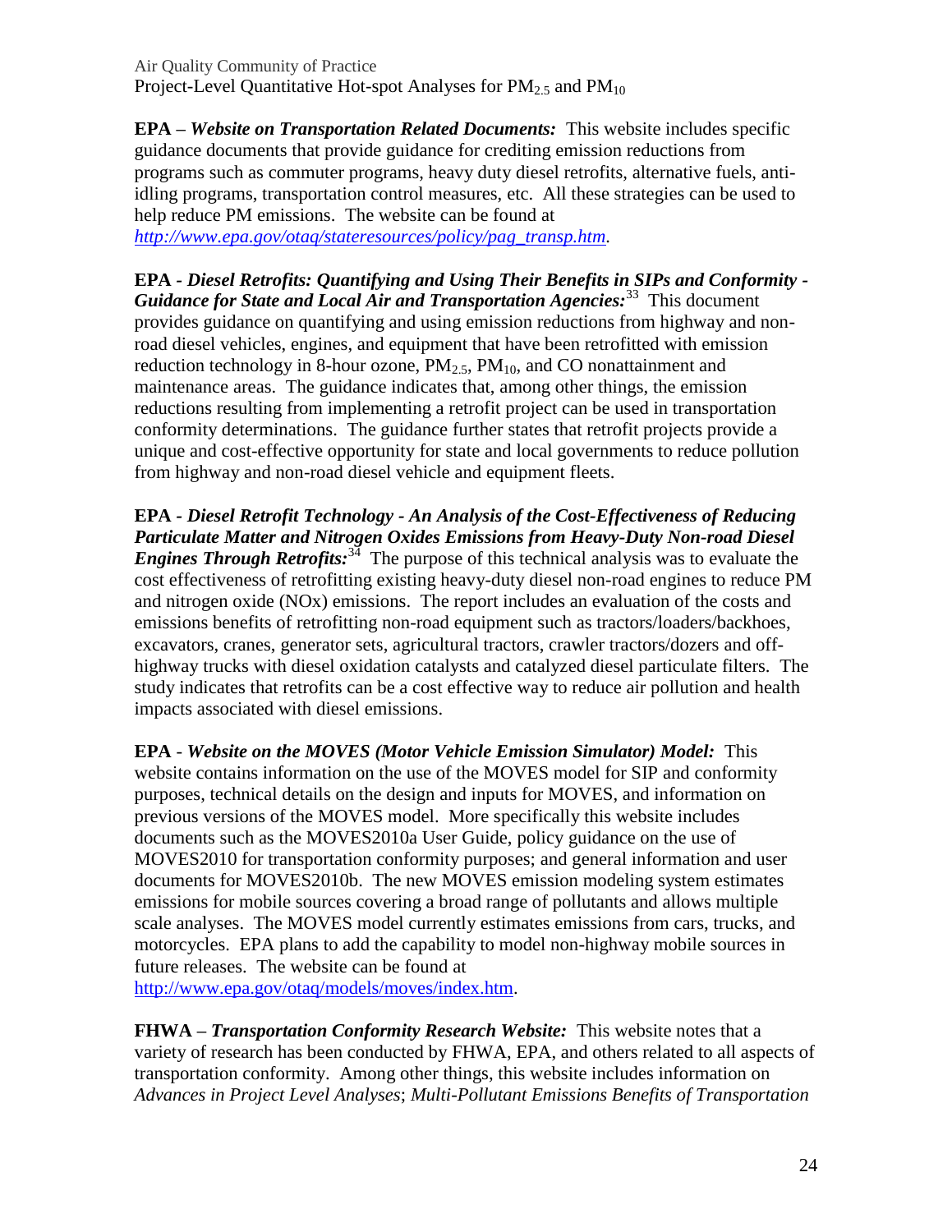*Strategies*, which is intended to help transportation practitioners determine the emissions effects of various transportation demand and system management strategies, technology strategies such as idle reduction programs, non-road strategies, and dust reduction strategies; *Implications of the Implementation of the MOBILE6 Emissions Factor Model on Project-Level Impact Analyses Using the CAL3QHC Dispersion Model*; *A Compendium of Practice for Off-Model Air Quality Analysis*; etc. The website can be found at *[http://www.fhwa.dot.gov/environment/air\\_quality/conformity/research/index.](http://www.fhwa.dot.gov/environment/air_quality/conformity/research/index.cfm) m.* 

**NCHRP 25-25/Task 78 [Pending]** *- Programmatic Agreements for Project-Level Air Quality Analyses Using MOVES, CAL3QHC/R and AERMOD:*<sup>35</sup> This proposal recognizes the challenges that State DOTs, and other agencies responsible for project implementation, face with implementation of EPA's project-level hot-spot modeling requirements using the new MOVES emissions model and the CAL3QHC/R and/or AERMOD dispersion models. The proposal indicates that these challenges may be partly addressed through programmatic agreements and categorical findings for project-level analyses based on the new models and guidance. This project is therefore aimed at developing standard approaches to streamline air quality analyses relating to CO and PM. The proposal recognizes that FHWA has recently initiated a process to develop, in consultation with EPA, regional or multi-state categorical findings for both CO and PM. Since FHWA/FTA plan to develop categorical findings, this project has been postponed until completion of the FHWA/FTA findings.

**NCHRP 25-25, Task 42 [Completed] –** *Alternative Methods For Determining Emissions For Re-Entrained Road Dust On Transportation Projects:*<sup>36</sup> The purpose of this research effort was to identify alternative approaches to the AP-42 methodology for determining more reliable emission factors for re-entrained road dust for application to transportation projects. The report indicates that the traditional AP-42 methodology, which has been in place for more than 30 years, relies on difficult and costly road surface sampling to gather critical information for input into the AP-42 emission factor equations. This research began with an analysis of the current practice of applying the AP-42 methodology and its deficiencies. This included not only the requirement of road surface sampling, which the report indicates limits the feasibility of full method application, but also the use and limitations of default dust ("silt") loading tables that can be used in place of road surface sampling. The research then shifted to an evaluation of the mobile monitoring and the specific configurations that have been tested. Finally, a new set of hybrid combinations of mobile monitoring and the AP-42 methodology were developed, with accuracies equal to or greater than the AP-42 methodology alone, but with significantly lower costs of implementation.

**NCHRP 25-25, Task 59 [Completed]** *- Evaluate the Interactions between Transportation-Related Particulate Matter, Ozone, Air Toxics, Climate Change, and Other Air-Pollutant Control Strategies:*<sup>37</sup> The objective of this study was to provide transportation officials with information on the effects of different transportation control strategies on a full range of pollutants, and to identify methods for evaluating tradeoffs among different pollutants when selecting control strategies. The study assessed the effectiveness and cost-effectiveness of a variety of transportation emission control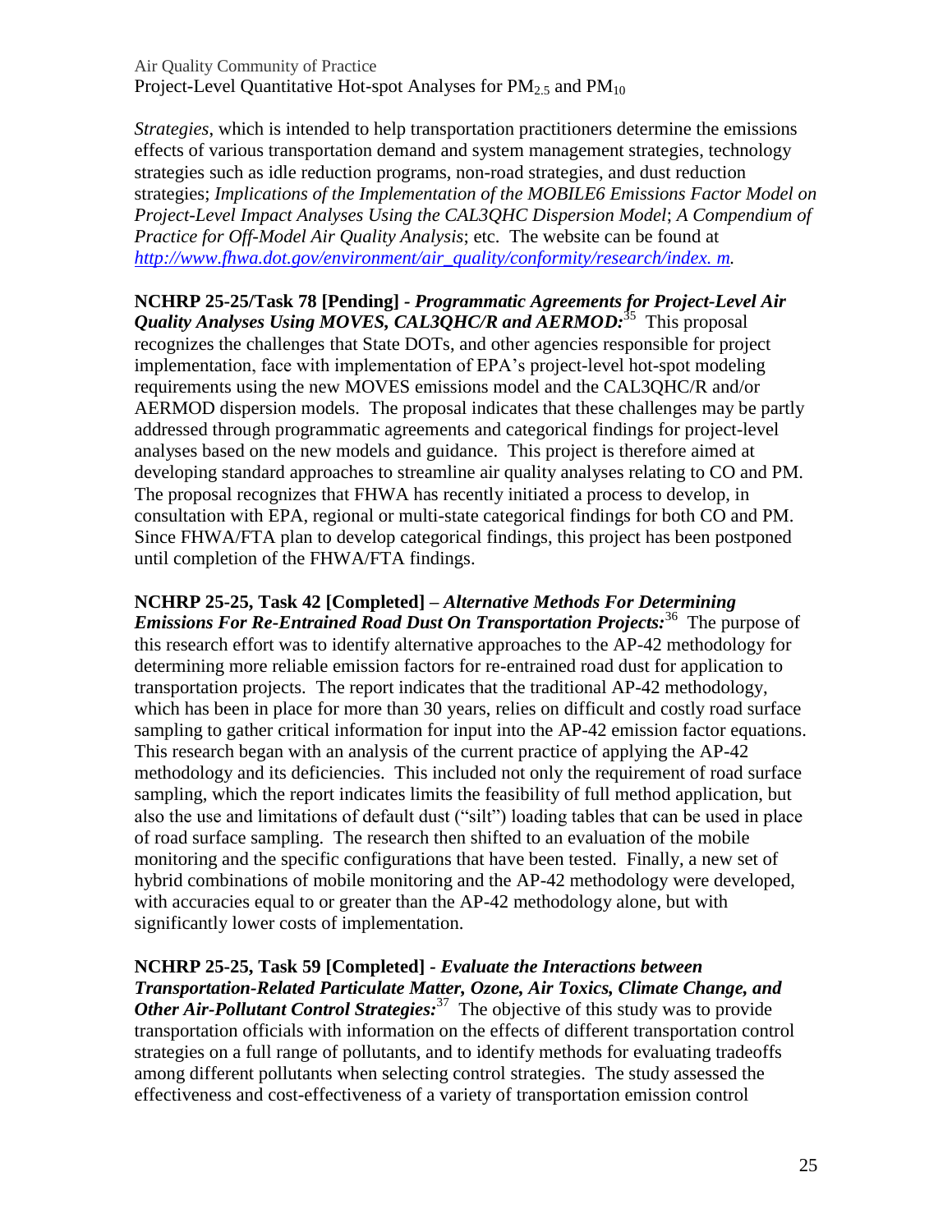strategies at reducing emissions of various pollutants, including ozone precursors, PM, air toxics, and greenhouse gases; and identifies which strategies may reduce some pollutants while increasing others. A total of 34 control strategies were reviewed in three categories – transportation demand management, transportation systems management, and vehicle and fuel technology.

**NCHRP 25-25/Task 71 [Completed]** *- Templates for Project-Level Analyses Using MOVES and AERMOD*:<sup>38</sup> The purpose of this project was to develop a project-level analysis air quality technical report template for use by State DOTs in the preparation of project-level analyses for PM and other pollutants to address transportation conformity and NEPA requirements. The template is intended to reduce the time and cost necessary to complete air quality studies, to improve the consistency and quality of these studies, and to assist transportation agencies in meeting new modeling and documentation requirements. The report indicates that the focus of the template was on: 1) PM hot-spot analyses with MOVES2010 and AERMOD or CAL3QHCR and 2) CO hot‐spot analyses with MOVES2010 and CAL3QHC or CAL3QHCR. The report further indicates that the template was also designed to briefly address the topics of road dust and construction air quality impacts, mobile source air toxics and indirect effects and cumulative impacts to air quality. The preliminary project‐level analyses template provides suggested language, guidelines and organization for air quality technical reports prepared to comply with the transportation conformity rules and guidance, and as well as NEPA. EPA indicates they will be finalizing the template before the grace period ends in December.

**NCHRP 25-38, [Active] -** *Input Guidelines for Motor Vehicle Emissions Simulator Model*<sup>39</sup> The purpose of this research is to produce guidelines for transportation practitioners on methods, procedures, and datasets needed to develop and obtain transportation-related regional and project-level inputs for using MOVES2010a to estimate emissions of criteria pollutants, air toxics, and greenhouse gases. The guidelines are intended for all practitioners at State DOT and MPO agencies that are addressing transportation air quality analyses at the regional or project level. This effort will include two phases. Phase I will include: 1) the creation of a detailed plan to review current practices and data sources for MOVES2010a, 2) the collection and/assembling of the information in a structured manner; 3) the preparation of a technical memorandum summarizing the state of practice for developing inputs for MOVES2010a, and after NCHRP approval 4) the submission of an interim report. Phase II will include the development of guidelines on methods, procedures, and datasets to obtain transportationrelated regional and project-level inputs for using MOVES2010a for criteria pollutants, air toxics, and greenhouse gases along with illustrative real-world examples.

**NCHRP 25-18 [Final] -** *Particulate-Matter (PM2.5 and PM10) Apportionment for On-Road Mobile Sources:*<sup>40</sup> This research suggested that improved methodologies were needed to estimate  $PM_{2.5}$  and  $PM_{10}$  emissions and that research was needed to determine emission factors from transportation-related sources. Since large variations in particulate emissions occur because of various factors such as vehicle type and condition, roadway type, and climate, the research indicated these factors needed to be quantified. Consequently, the objectives of this research were to: (1) apportion, from among major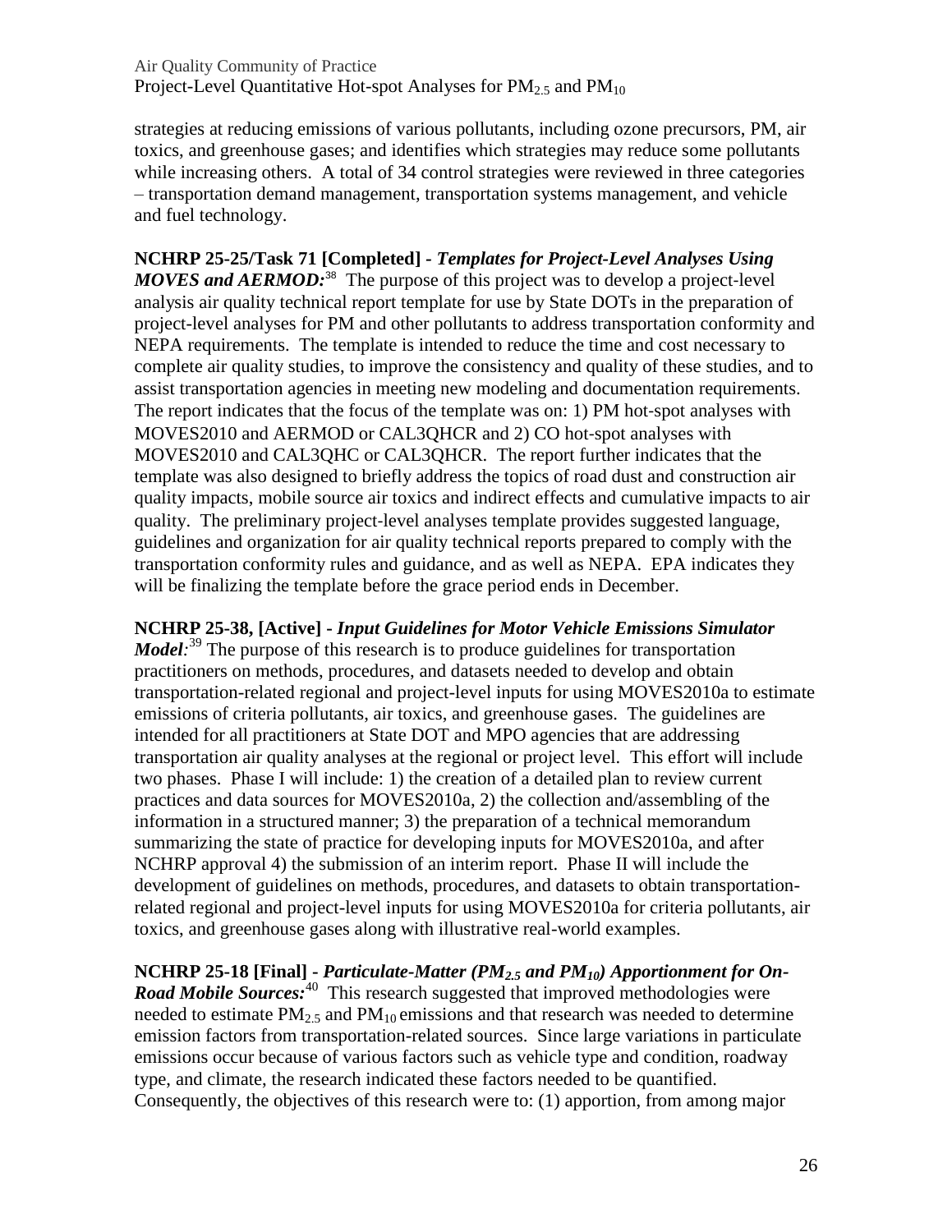sources, the contribution of on-road mobile sources of direct and indirect emissions that contribute to ambient  $PM_{2.5}$  and  $PM_{10}$  concentrations near roadways and (2) determine appropriate  $PM_{2.5}$  and  $PM_{10}$  emission factors for use in estimating emission rates with micro-scale dispersion models.

**Hao Chen, Song Bai, Douglas Eisinger, and Deb Niemeier, University of California, Davis; and Michael Claggett, FHWA -** *Predicting Near-Road PM2.5 Concentrations: Comparative Assessment of CALINE4, CAL3QHC, and AERMOD:*<sup>41</sup> This TRB Journal Article indicates that accurately predicting near-road  $PM<sub>2.5</sub>$  concentrations is important for project-level transportation conformity and health risk analyses. This study assessed the capability and performance of the CALINE4, CAL3QHC, and AERMOD dispersion models in predicting near-road  $PM_{2.5}$  concentrations. According to the report, the comparative assessment included identifying differences among the three models in relation to methodology and data requirements. An intersection in Sacramento, California, and a busy road in London were used as sampling sites to evaluate how model predictions differed from observed  $PM_{2.5}$  concentrations. The report states that screen plots and statistical tests indicated that, at the Sacramento site, CALINE4 and CAL3QHC performed moderately well, while AERMOD under predicted  $PM<sub>2.5</sub>$  concentrations. For the London site, both CALINE4 and CAL3QHC resulted in over predictions when incremental concentrations due to on-road emission sources were low, while under predictions occurred when incremental concentrations were high. The report states that the street canyon effect and receptor location likely contributed to the relatively poor performance of the models at the London site.

**Cornell University** *- Development of Advanced Modeling Tools for Hotspot Analysis of Transportation Emissions:*<sup>42</sup> This report indicates that Gaussian plume dispersion models of line sources have been widely used in quantitative hot-spot analyses of CO from transportation sources and have proven successful in modeling inert gaseous pollutants such as CO. However, the Gaussian dispersion models do not account for any chemical reactions or other physical dynamics such as condensation, coagulation and deposition; which have been shown critical for quantitative modeling of PM on hot-spot spatial scales. The report indicates that quantitative hot-spot modeling tools are scarce to adequately characterize gradients in concentrations of PM, PM components (such as black carbon), and PM precursors near roadways. This report presents the development of two advanced modeling tools that can be applied to hot-spot analysis of transportation emissions. One is a multi-link dispersion model based on EPA's AERMOD model. The other is a computation fluid dynamics model that incorporates vehicle-induced turbulence and roadinduced turbulence. The study implies that roadway designs can significantly influence the near-road air pollution. Thus the study recommends that mitigating near-road air pollution through roadway design be considered in the air quality and transportation management.

### **Future Research Needs**

The AASHTO Transportation Environmental Research Ideas (TERI) database, which is a central storehouse for tracking and sharing new transportation and environmental research ideas, recommends the following additional research measures be developed and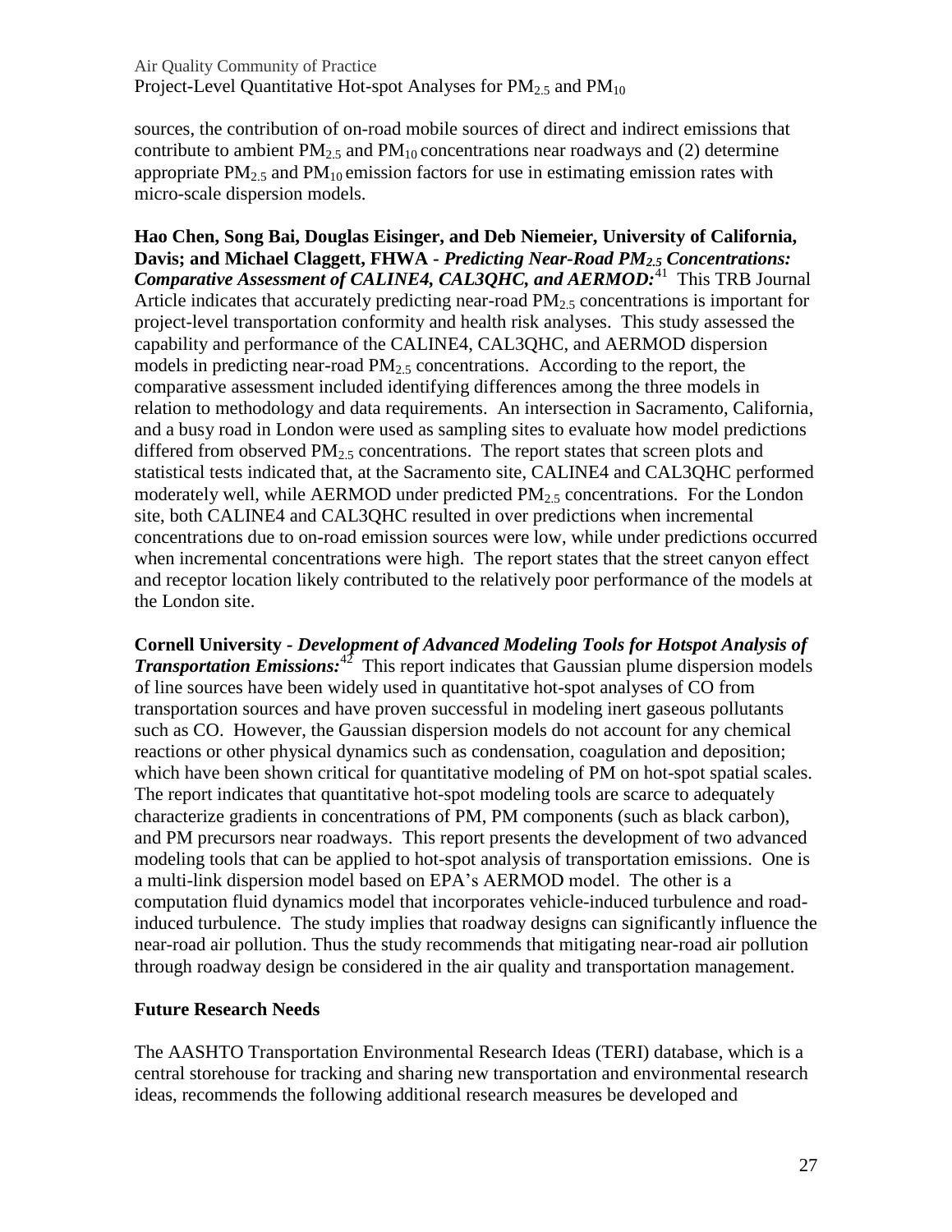implemented to advance the state-of-the-practice for conducting PM project-level hot-spot analyses:

- *Establishing Representative Background Concentrations for Quantitative Hot*spot Analyses for Particulate Matter:<sup>43</sup> This research proposal was posted on the AASHTO TERI database on May 7, 2012. The proposal states that background concentrations representative of a project area are the most critical information needed for transportation projects subject to the new EPA guidance for quantitative PM hot-spot analyses. The proposal indicates that State DOTs need methodologies for establishing representative background concentrations based on existing ambient air quality monitoring and associated data or on forecasts using air quality models. While the EPA hot-spot guidance discusses a few factors to consider in establishing PM background concentrations, research is needed to identify and evaluate other methodologies not yet specified. Among other things, this research is intended to provide procedures and methodologies that transportation consultation partners can use to determine future forecasted background concentrations for  $PM_{10}$  and  $PM_{2.5}$ . The proposal further indicates that the research needs to also provide methodologies and associated rationale to identify and account for exceptional events and pollutant transport when establishing background concentrations. *[Note: This proposal was selected for funding in FY2013 as a NCHRP 25-25 project (Task 89). Work should begin by August 2013.]*
- *On-road Traffic Operation Data Aligned with Model Validation Need for Project-Level PM***2.5** *Conformity Analysis:* This research proposal was posted on the AASHTO TERI database on April 25, 2011. The proposal indicates that it is challenging to acquire accurate fleet composition and relevant traffic operation data at the local level. Therefore the goals of this proposed research are to explore the suitability of traffic data sources and data collection techniques to the local traffic data needs for project-level  $PM_{2.5}$  conformity analyses; and to provide a proof-ofconcept study on model validation for conformity analysis to MOVES and microscopic traffic simulation models in an integrated way. The research will: 1) investigate traffic data sources and collection techniques applied in numerous states in the US for various categories of roadways, 2) develop a model validation procedure in applying MOVES along with microscopic traffic simulation for project-level conformity analyses using local link-based on-road data to improve the accuracy of local scale air quality modeling assessments, and 3) evaluate regional-level and project-level MOVES input variables for conformity analyses to recommend possible changes that should be made to regional MOVES input criteria for use in the development of project-level MOVES analyses; identify new inputs for project level MOVES analyses that are currently not used; and identify traffic activity and/or operation related criteria for requiring hot-spot analyses.
- *Integration of Air Quality Models Used in Highway Air Quality Analysis:* This research proposal was posted on the AASHTO TERI database on April 19, 2011. The proposal indicates that each traffic operations, transportation demand, emission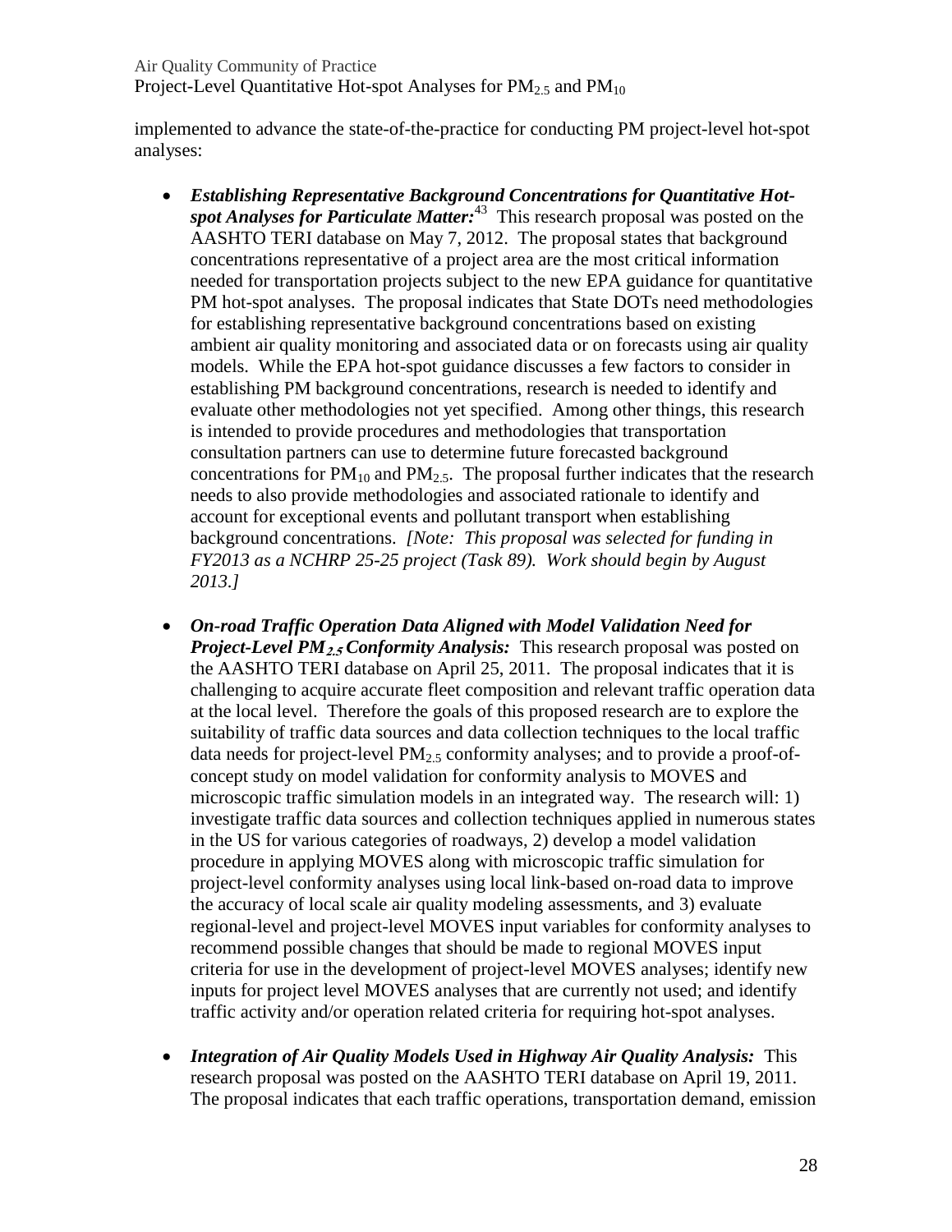Project-Level Quantitative Hot-spot Analyses for  $PM_{2.5}$  and  $PM_{10}$ 

factor, and dispersion model has certain assumptions built into its design and those assumptions need to be explored especially as it relates to the output they generate and how that output is then used as inputs in other models. This study, therefore, proposes to examine the transportation demand and traffic models commonly used when initiating air quality analyses. The emission factor models would generally focus on MOVES and EMFAC and include an examination of the models' assumptions made in the traffic and transportation model outputs which are used with the emission factor models to yield inventories for regional analysis or as inputs themselves to dispersion models. In addition, dispersion model discussions would evaluate the AERMOD and CAL3QHCR models, and possibly other dispersion models that may be considered useful. The study would include an assessment of the accuracies and limitations of such models; and increase the validity in using the models and the confidence in the results obtained from the models.

#### **Survey Responses**

In the AASHTO survey, States were asked what additional research and technical assistance, if any, they needed to more efficiently conduct quantitative project-level PM hot-spot analyses. Responses included the following needs:

#### *Guidance:*

- Develop guidance for the determination of appropriate current and future background concentration levels for use in PM project-level analyses. This should also include an acceptable approach for addressing locations that are relatively remote from existing meteorological and air quality monitoring sites, perhaps involving some kind of regional modeling done on a large-project or other basis, since local monitoring is not feasible in most cases due to cost and schedule. This effort could be combined with the TERI database project *Establishing Representative Background Concentrations for Quantitative Hot-spot Analyses for Particulate Matter* noted above.
- Develop initial categorical findings that: 1) focus on the highest priority projects; and 2) that the development of categorical findings be an ongoing process so the categorical findings are updated periodically as needed to adjust to changes in models and guidance (and the level and form of the applicable NAAQS), to add or expand the types and scopes of projects covered, etc. This could be coordinated with the NCHRP 25-25/Task 78 project for *Programmatic Agreements for Project-Level Air Quality Analyses Using MOVES, CAL3QHC/R and AERMOD* noted above.
- Develop, as appropriate, associated programmatic agreements for PM, such that PM analyses are not required for NEPA purposes if they are not required for conformity purposes under the new categorical findings.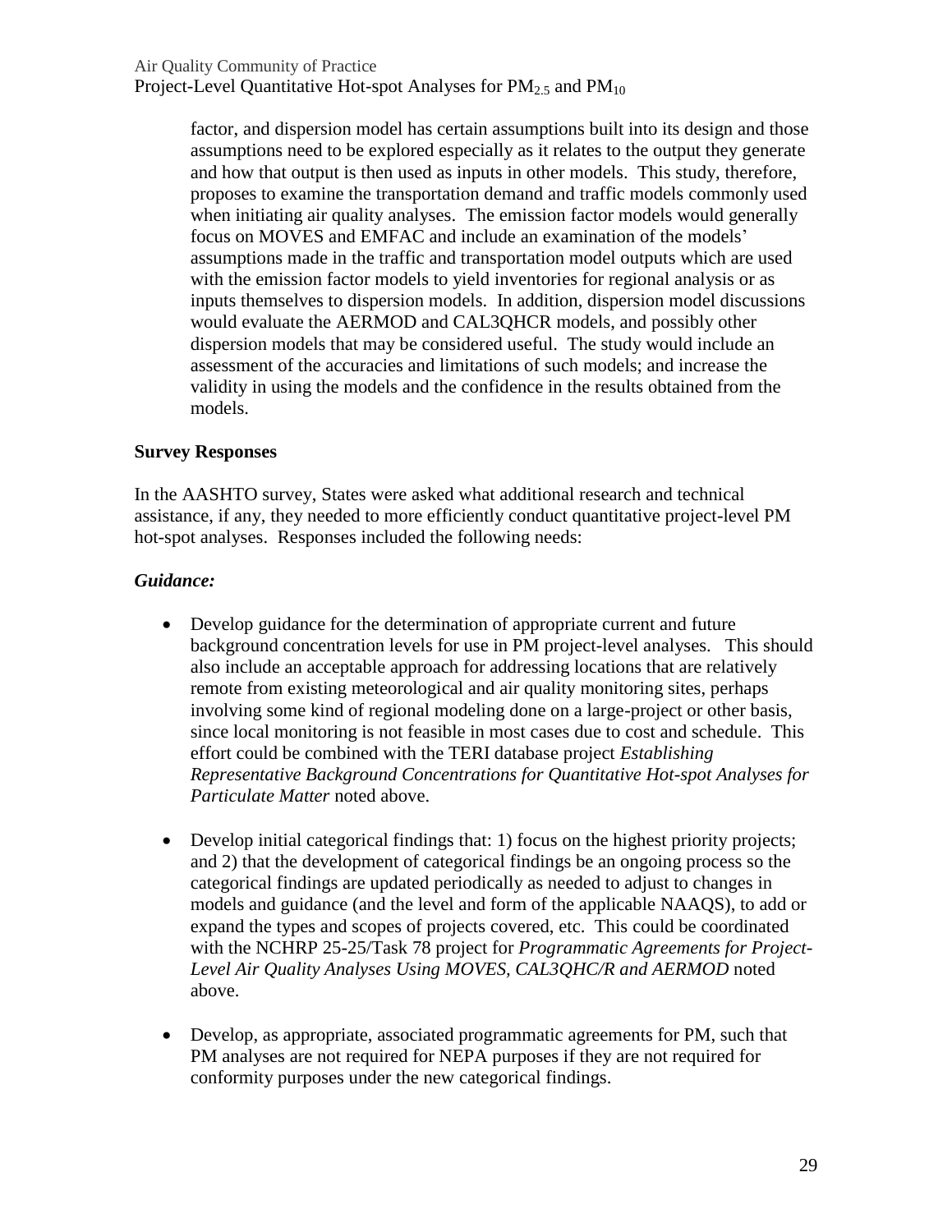#### Air Quality Community of Practice

Project-Level Quantitative Hot-spot Analyses for  $PM_{2.5}$  and  $PM_{10}$ 

 Develop worst case protocols that an area could use for different types of projects. Need general acceptance that a "worst-case-scenario" analysis means that no future analyses are needed for lesser cases and that meeting de minimis criteria means that an analysis is not required at all.

#### *Database Development/Access:*

- Develop a national resource guide that lists appropriate background emissions and meteorology information for each nonattainment area so this information would not need to be re-estimated for every project requiring a hot-spot analysis. This concept would be similar to listing applicable sensitive sources in an area for the State for other issues such as for endangered species, wildlife, waterways, etc.
- Develop utilities to aid in establishing and entering MOVES input data. This could include items such as on-line databases of input data such as meteorological, population and vehicle data; approved sample runs from other States that are put on-line and available for review; examples of completed studies and effective mitigation measures; and on-line "chat-rooms" and/or a MOVES help desk developed and run by EPA or others where specific questions can be asked and answered in real-time.
- Develop data needs and model validation for specific circumstances in States with smaller projects where traffic volumes and the number of diesel vehicles barely meet the threshold numbers in EPA's guidance.
- Provide examples of specific data inputs needed from air agencies and consultation requirements for a PM hot-spot analyses as a reference that can be provided to air agencies. One State indicated this is needed because while interagency consultation processes are very specific in terms of regional conformity they are more general for project level hot-spots analyses and air agencies were not required to be involved and provide data for project level analyses in the past.

### *Research:*

- Conduct a Survey and Assessment, or National research effort, of Commercial Software for Project-Level Analyses, to include: 1) a survey of State DOTs for software in use and experience to date; 2) a comparative assessment of commercial and other software available for use in CO and PM analyses; and 3) the identification of feature upgrades or enhancements of interest to State DOTs, for reference by model developers.
- Continue research on best practices for project-level analyses, addressing all aspects including modeling (construction, traffic, emissions and dispersion), monitoring and the determination of appropriate background concentrations, mitigation, consultation, documentation, etc.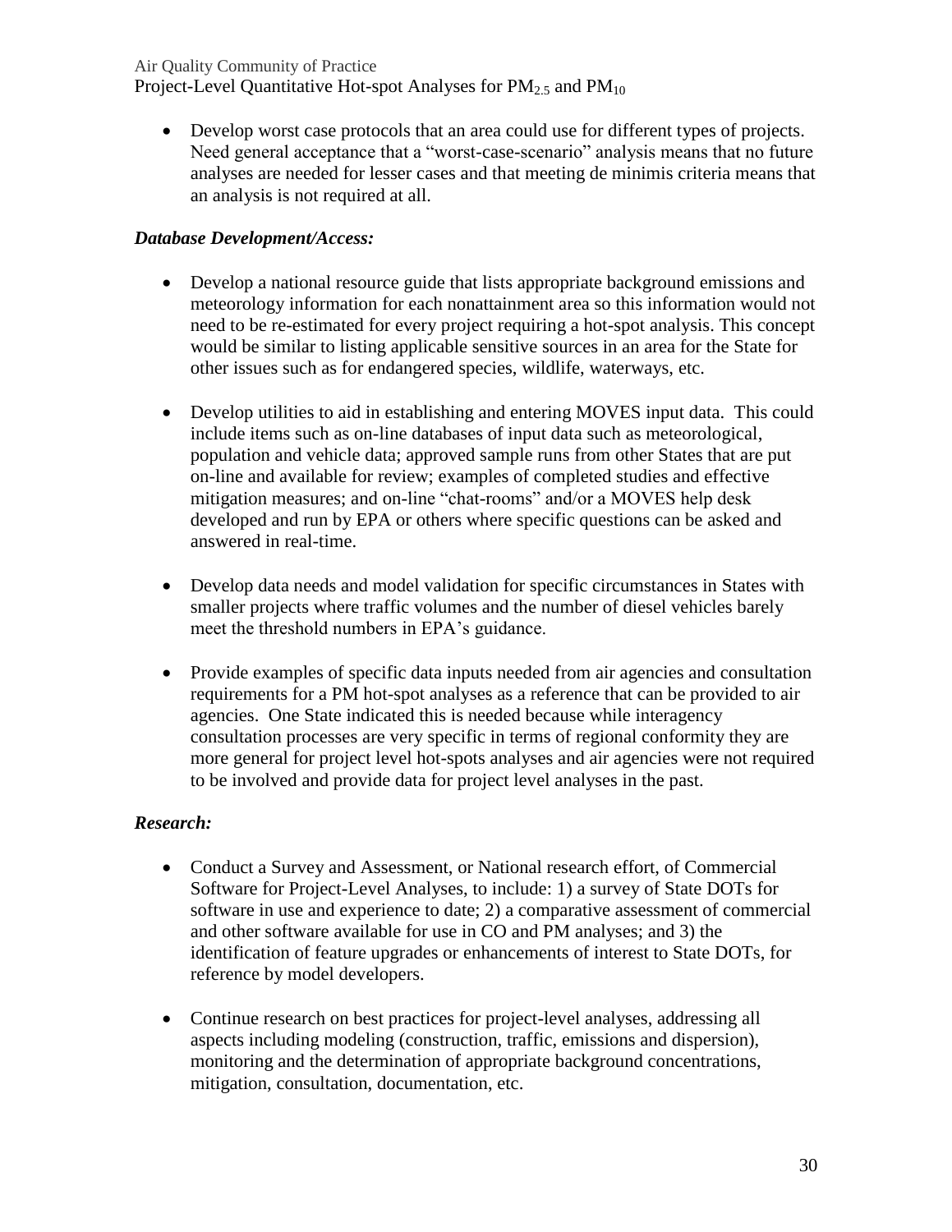Develop an expert system to help guide the analyst through the analysis process and with data input.

# <span id="page-33-0"></span>**SUMMARY**

The topic of *Project-Level Quantitative Hot-spot Analyses for PM2.5 and PM10* was selected because starting on December 20, 2012, States, except California, are required to use the EPA MOVES emissions models to complete quantitative PM hot-spot analyses for projects of air quality concern. California will need to use the EMFAC emissions model. Also since EPA proposed to strengthen the annual PM air quality standard and require some near-road monitors in urban areas, which may result in more PM nonattainment areas in the future, the State DOTs elected to look at both current and planned State procedures for conducting PM quantitative hot-spot analyses.

Since most States have not yet completed a PM quantitative hot-spot analysis, the AQ COP members decided to send out an AASHTO survey to both the States that are members of this COP, as well as those States that are represented on AASHTO's Air Quality, Energy and Climate Change Subcommittee to get a broader representation of current and planned State procedures.

The resulting report highlights EPA and FHWA/FTA requirements and guidance documents for conducting  $PM_{2.5}$  and  $PM_{10}$  quantitative hot-spot analyses; and a summary of the AASHTO survey and an overview of current and planned practices of selected State DOTs for conducting these analyses. In addition, it includes a summary of the technical details such as which models States are using or plan to use, including utility software that will help streamline and facilitate the modeling process; and current and completed research, as well as additional research or technical assistance States DOTs may need to more efficiently conduct these analyses.

As noted in the report, EPA's Transportation Conformity regulations require  $PM<sub>2.5</sub>$  and PM<sub>10</sub> qualitative hot-spot analyses for projects of air quality concern in PM nonattainment and maintenance areas until EPA releases modeling guidance for making quantitative analyses. On December 20, 2010, EPA released final guidance for *Quantitative Hot-spot Analyses in PM2.5 and PM10 Nonattainment and Maintenance Areas*. Also on this date, EPA announced in the Federal Register its approval of the use of EPA's MOVES 2010a, and the EMFAC2007 (for California) emissions models, for quantitative PM hot-spot analyses. The Federal Register indicates that EPA's approval started a two year grace period before the models are required to be used for conformity purposes. This grace period ended on December 20, 2012. Beginning on that date, States are required to use the new models to complete new quantitative hot-spot analyses for projects of air quality concern. The one exception is that a qualitative PM hot-spot analysis begun before the end of the grace period can be completed.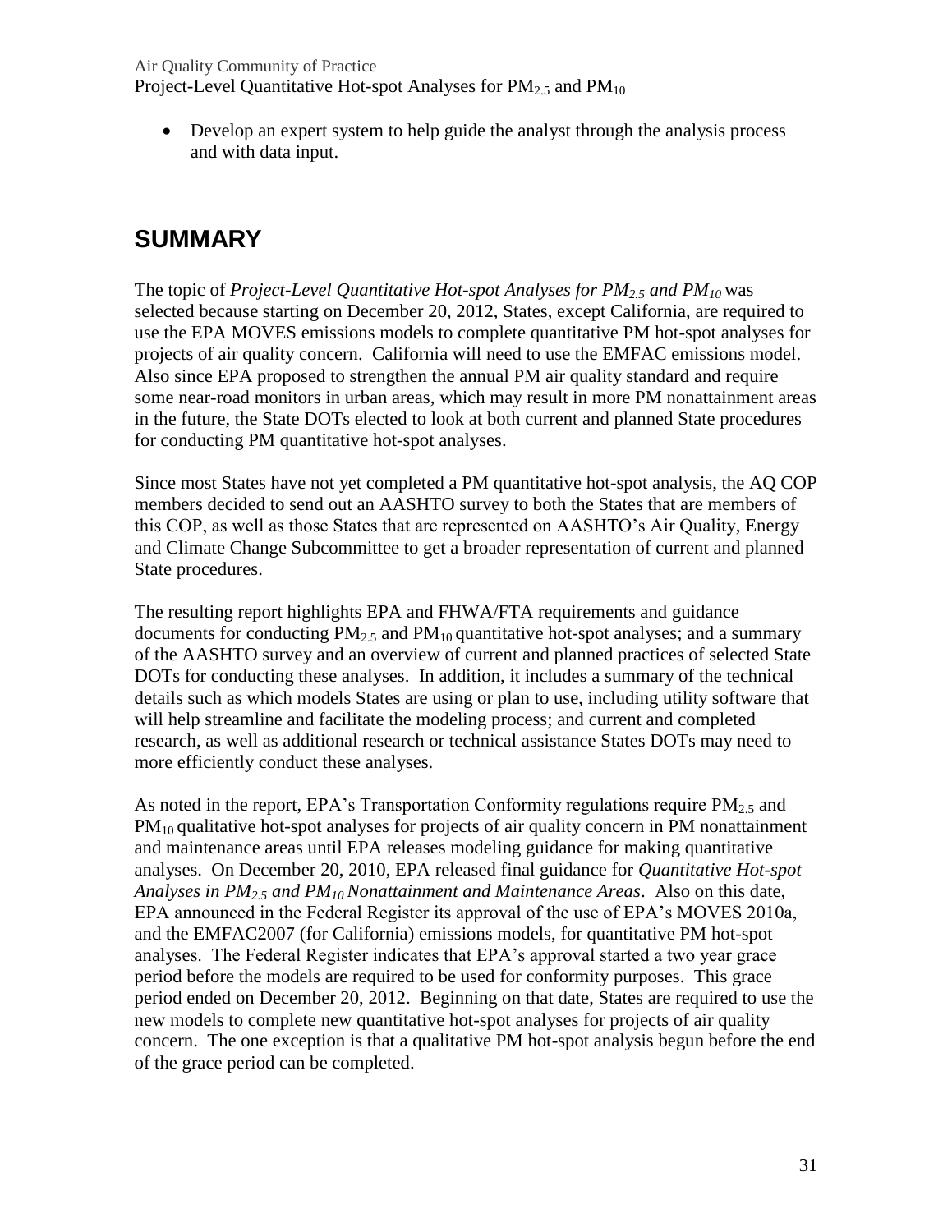The transportation conformity rule allows DOT, in consultation with EPA, to make CO and PM hot-spot categorical findings without further hot-spot analyses. The DOT, in consultation with EPA, is currently in the process of developing categorical findings for CO to assist States to more efficiently meet the CO hot-spot requirements. The process is expected to be completed in early 2013. The DOT, in consultation with EPA, is also working on an approach for a PM categorical finding.

In 1991 ISTEA authorized the CMAQ program to help fund transportation programs and projects that contribute to attainment of a NAAQS. The CMAQ program was reauthorized in 2005 under SAFETEA-LU, and in 2012 the program was continued under MAP–21. MAP-21 indicates that States and MPOs must give CMAQ funding priority to projects that are proven to reduce  $PM<sub>2.5</sub>$  emissions, including diesel retrofits in  $PM<sub>2.5</sub>$  nonattainment or maintenance areas. In addition MAP-21 indicates that a State or MPO may elect to obligate funds to install diesel emission control technology on non-road diesel equipment or on-road diesel equipment that is operated on a highway construction project within a  $PM<sub>25</sub>$  nonattainment or maintenance area. This program can therefore help to fund the types of strategies that will assist State and local agencies to reduce PM emissions and to meet the EPA hot-spot requirements.

Most States reported that they have not completed, nor do they have underway, any PM quantitative hot-spot analyses. However, Illinois has completed an analysis under the new EPA guidance, and three other States reported they are in the early stages of completing analyses. The Illinois project was for a complex multi-model project that included roadway, transit, and bicycle/pedestrian improvements and the analysis is documented in the draft and final EIS. The DEIS indicates that the Illinois Interagency Workgroup agreed on the PM<sub>2.5</sub> hot-spot analysis and that EPA is on the consultation team and provided input and guidance on the analyses. Consequently, other States may want to consider the Illinois PM hot-spot analyses process as they gear up to develop their analyses.

The Illinois analyses indicated that it used the highest monitored PM concentration level in the project area for PM background concentration levels, even for future analysis years. As a result the projected PM concentration levels are likely conservative because it is expected that ambient  $PM_{2.5}$  concentrations will be lower in future years. Nevertheless, the analyses show that PM background concentration levels will likely be a major portion of predicted PM concentration levels since the concentration levels from the project itself were very small. Consequently, it will be critical for States to be able to accurately estimate future PM background concentration levels.

Most States indicated they plan to closely follow EPA's hot-spot guidance and not issue any additional guidance. Several States indicated they will update existing guidance to make it consistent with the EPA guidance, or develop new guidance documents that will supplement the EPA guidance to make it more specific to their State.

While several States indicated they do not anticipate any problems with future quantitative hot-spot analyses, or being ready by the end of the grace period for completing such analyses, most States indicated they do anticipate some problems. These problems include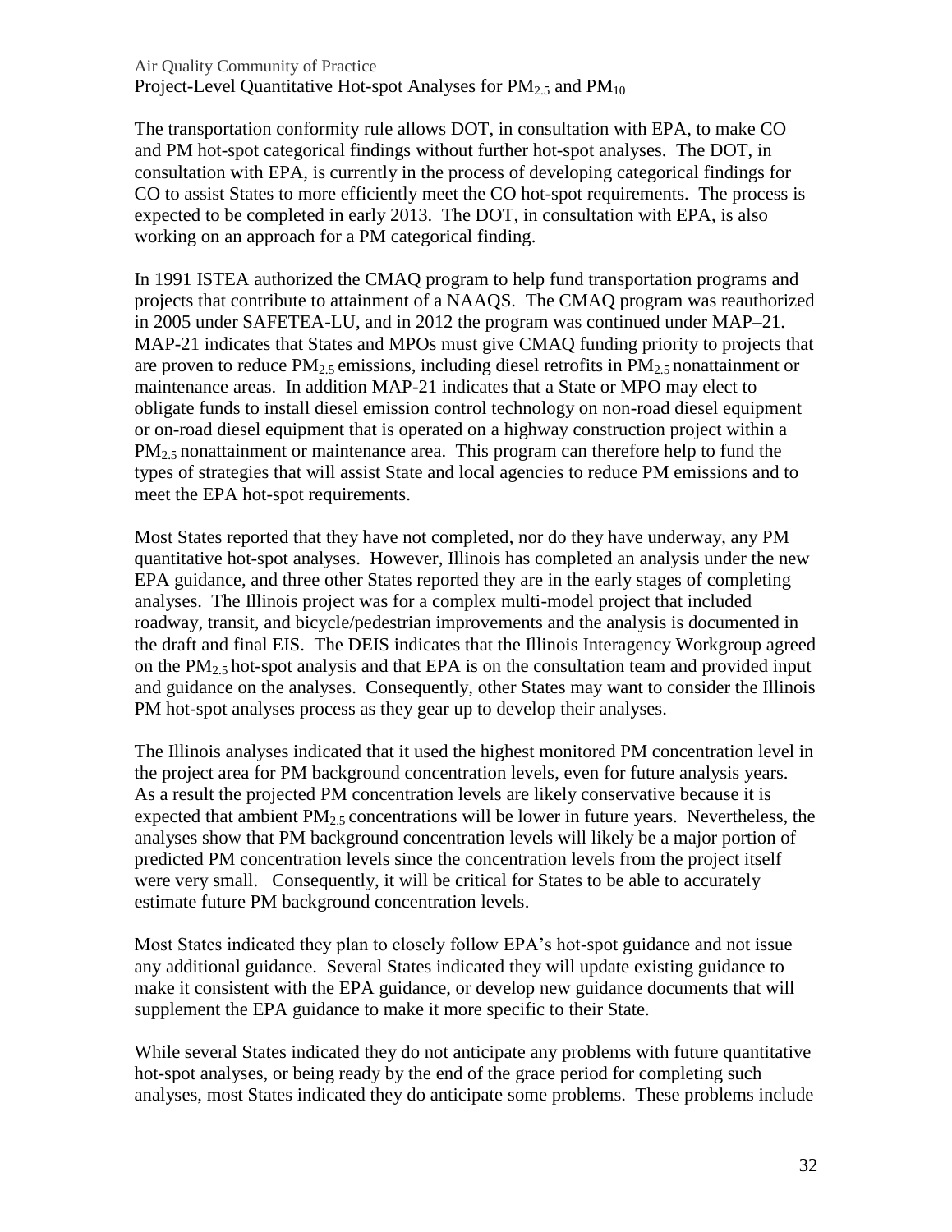items such as a lack of resources, limited modeling capabilities, obtaining input data, obtaining background concentration levels, educating project sponsors on identifying projects of air quality concern, and developing staff comfort using the EPA MOVES emissions model and the AERMOD and/or CAL3QHCR dispersion models.

Most States reported that they will use exiting interagency procedures for making quantitative PM hot-spot analyses and coordinate through the interagency process on issues such as meteorological data, dispersion models, receptor locations, planning assumptions, projects of air quality concern, analysis years, changes in design concept and scope, and data adequacy, among others. One State indicated that it wanted to enhance its interagency coordination procedures for PM quantitative hot-spot analysis by working with other agencies to develop a quality controlled centralized data warehouse or other repository which includes area-based meteorological and vehicle attribute data. This data would help assure consistent applications of model inputs for project-level and NEPA air quality related analyses by the agency and its consultants.

All States (except California) reported they will be using the EPA MOVES emissions model and the CAL3QHCR and/or AERMOD dispersion models in accordance with the EPA PM hot-spot guidance. California indicated it will use the EMFAC2007 emissions model but will be transitioning to the EMFAC2011 emissions model by early 2013. Four States indicated they will use the AERMOD dispersion model in most cases to provide consistency between projects, even those without a transit component.

Most States indicated that they have not used commercial software to help streamline and facilitate the modeling process. A few indicated that they have used or are considering CALRoads View (which combines CALINE4, CAL3QHC, and CAL3QHCR dispersion models into one integrated interface), AERMOD View (which combines AERMOD and several support programs with an integrated user interface), or BREEZE air dispersion modeling software (which also provides a user interface for the standard models).

This report also includes a summary of applicable research ideas included in the AASHTO TERI database that would help advance the state-of-the-practice for developing more effective and streamlined procedures for conducting PM quantitative hot-spot analyses*.*  These include research to: 1) establish representative PM background concentration levels for quantitative analyses, 2) explore the suitability of traffic data sources and data collection techniques to the local traffic data needs for project-level  $PM_{2.5}$  conformity analyses; and to provide a proof-of-concept study on model validation for conformity analysis to MOVES and microscopic traffic simulation models in an integrated way, and 3) integrate the air quality models used in highway air quality analysis. In addition, the report summarizes a number of other research ideas that States recommended through the AASHTO survey.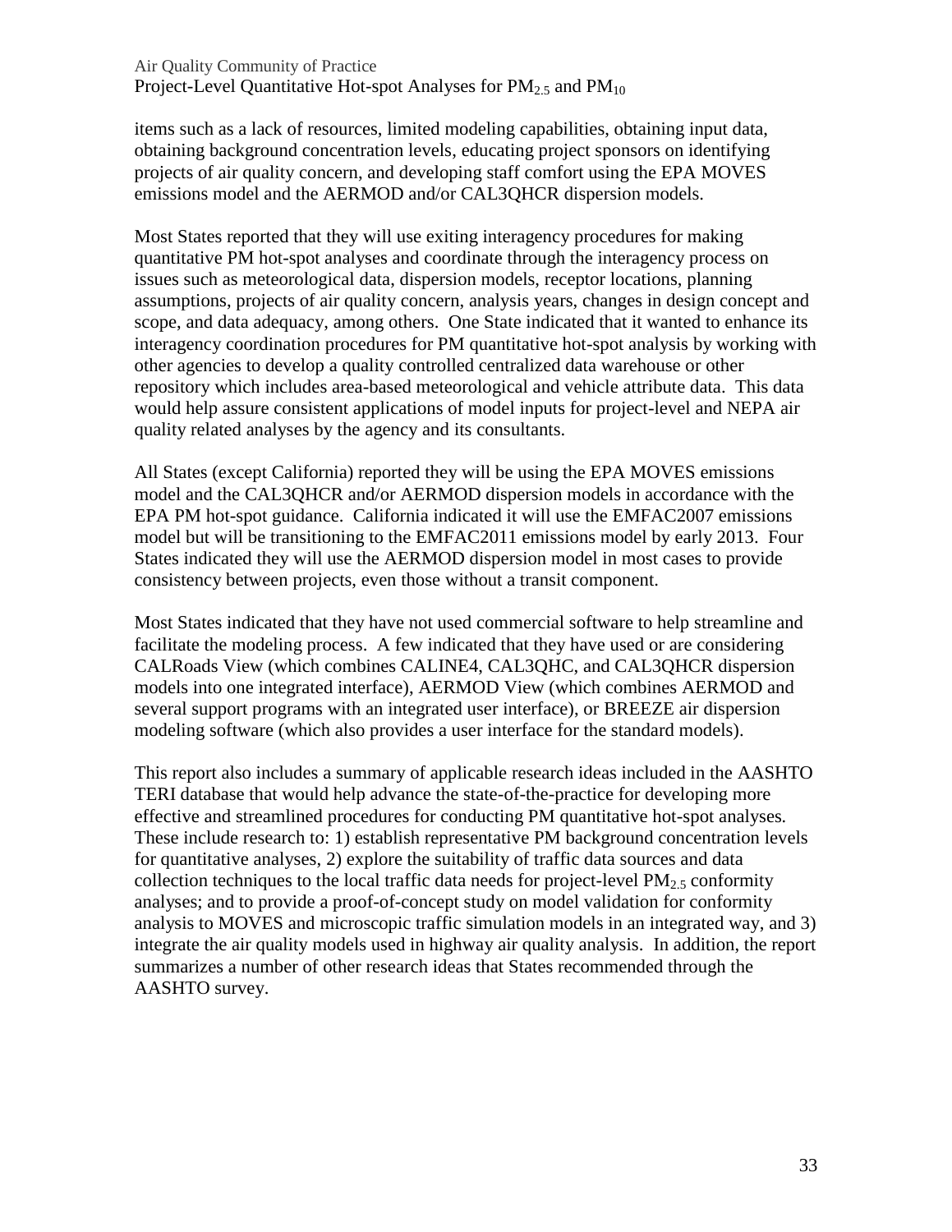# <span id="page-36-0"></span>**ACRONYMS AND ABBREVIATIONS**

The following acronyms and abbreviations are used in this report:

**AASHTO -** American Association of State Highway and Transportation Officials **AERMOD –** Air Quality Dispersion Model **AERMOD View -** An air dispersion model that integrates several dispersion models into one integrated interface. **AP-42** – EPA document that includes a compilation of air pollutant emission factors **BREEZE** – An air dispersion model for modeling continuous releases from industrial, highway, and other source types. **CAL3QHC/ CAL3QHCR** – Air Quality Dispersion Models **CALINE4** - California Line Source Dispersion Model **CALRoads View -** An air dispersion modeling package which combines CALINE4, CAL3QHC, and CAL3QHCR into one seamless integrated graphical interface. **Caltrans** – California Department of Transportation **CARB** - California Air Resources Board **CDOT** – Colorado Department of Transportation **CMAQ** - Congestion Mitigation and Air Quality Improvement Program **CO** - Carbon Monoxide **COP** – Community of Practice **DEIS** – Draft Environmental Impact Statement **DOT** – Department of Transportation **EIS -** Environmental Impact Statement **EMFAC** – A California's emission factor model that can estimate emission rates for onroad mobile sources and is used for SIP and transportation conformity purposes. **EO-WB** – Illinois Elgin O'Hare – West Bypass project **EPA** – US Environmental Protection Agency **FEIS** – Final Environmental Impact Statement **FHWA** – Federal Highway Administration **FTA** – Federal Transit Administration **ICG** - Interagency Consultation Group **IDOT** – Illinois Department of Transportation **IEPA** – Illinois Environmental Protection Agency **ISTEA** - Intermodal Surface Transportation Efficiency Act **LOS** – Level of Service **MAP-21** - Moving Ahead for Progress in the 21st Century Act **MDE** - Maryland Department of the Environment **MDOT** - Maryland Department of Transportation **METAR** - Meteorological Aviation Report **MOBILE** – EPA's Emission Factor Model **MOVES** – EPA's Motor Vehicle Emission Simulator Model **MPO** – Metropolitan Planning Organization **NAAQS** – National Ambient Air Quality Standards **NCHRP** - National Cooperative Highway Research Program **NEPA** - National Environmental Policy Act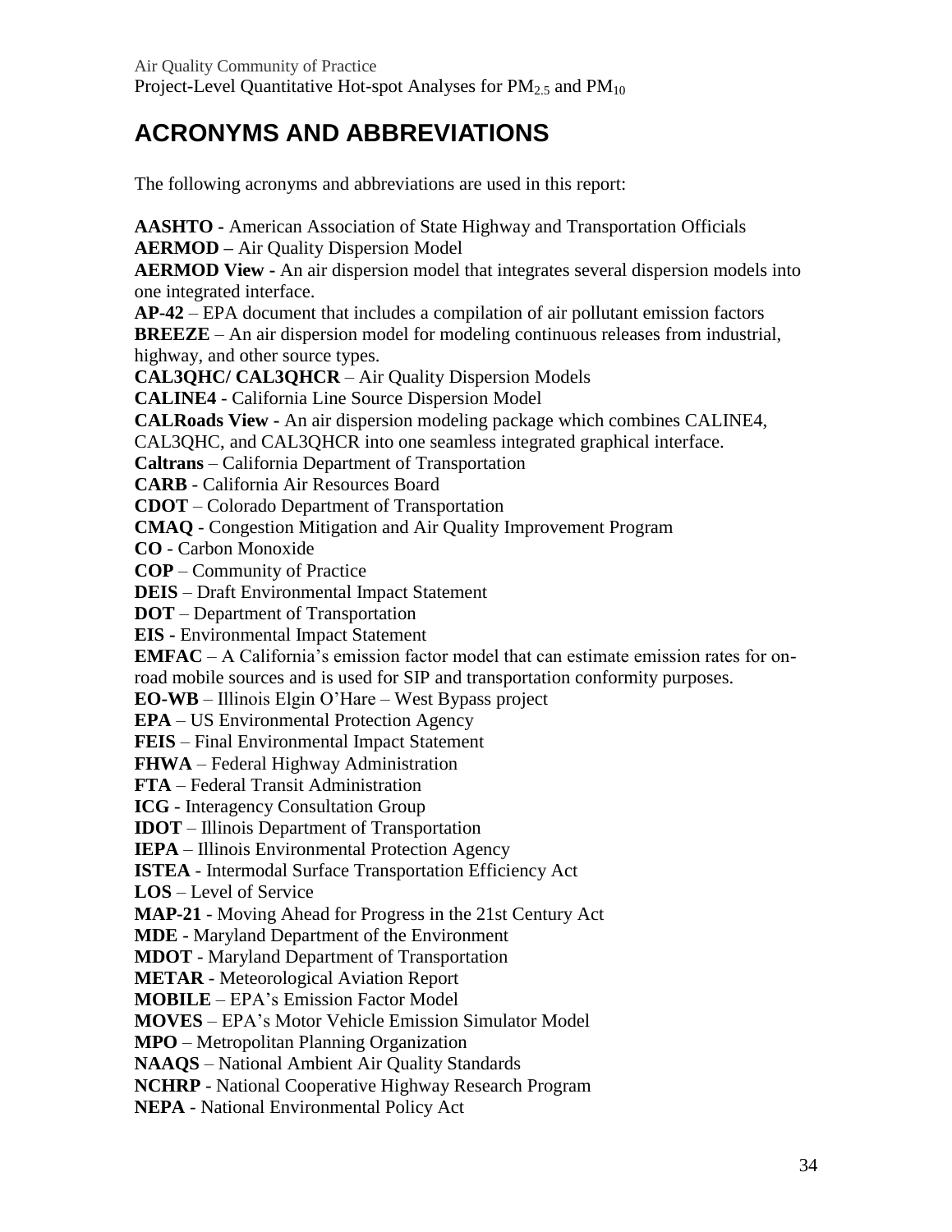**NOAA** *-* National Oceanic and Atmospheric Administration

**NO<sup>2</sup>** – Nitrogen Dioxide

**NO<sup>x</sup>** – Nitrogen Oxides

**PaDEP** - Pennsylvania Department of Environmental Protection

**PennDOT** – Pennsylvania Department of Transportation

**PM2.5 -** Particle matter with an aerodynamic diameter less than or equal to a nominal 2.5 micrometers

**PM**<sub>10</sub> **-** Particle matter with an aerodynamic diameter less than or equal to a nominal 10 micrometers

**SAFETEA-LU** - Safe, Accountable, Flexible, Efficient Transportation Equity Act: A Legacy for Users

**SCAG** – Southern California Association of Governments'

**SIP** – State Implementation Plan

**TCEQ** - Texas Commission on Environmental Quality

**TERI** - Transportation Environmental Research Ideas

**TIP** – Transportation Improvement Program

**TxDOT** – Texas Department of Transportation

**μg/m3** - Micrograms per Cubic Meter

**VMT** - Vehicle Miles Traveled

**WDNR** - Wisconsin Department of Natural Resources

**WisDOT** – Wisconsin Department of Transportation

**WSDOT** – Washington State Department of Transportation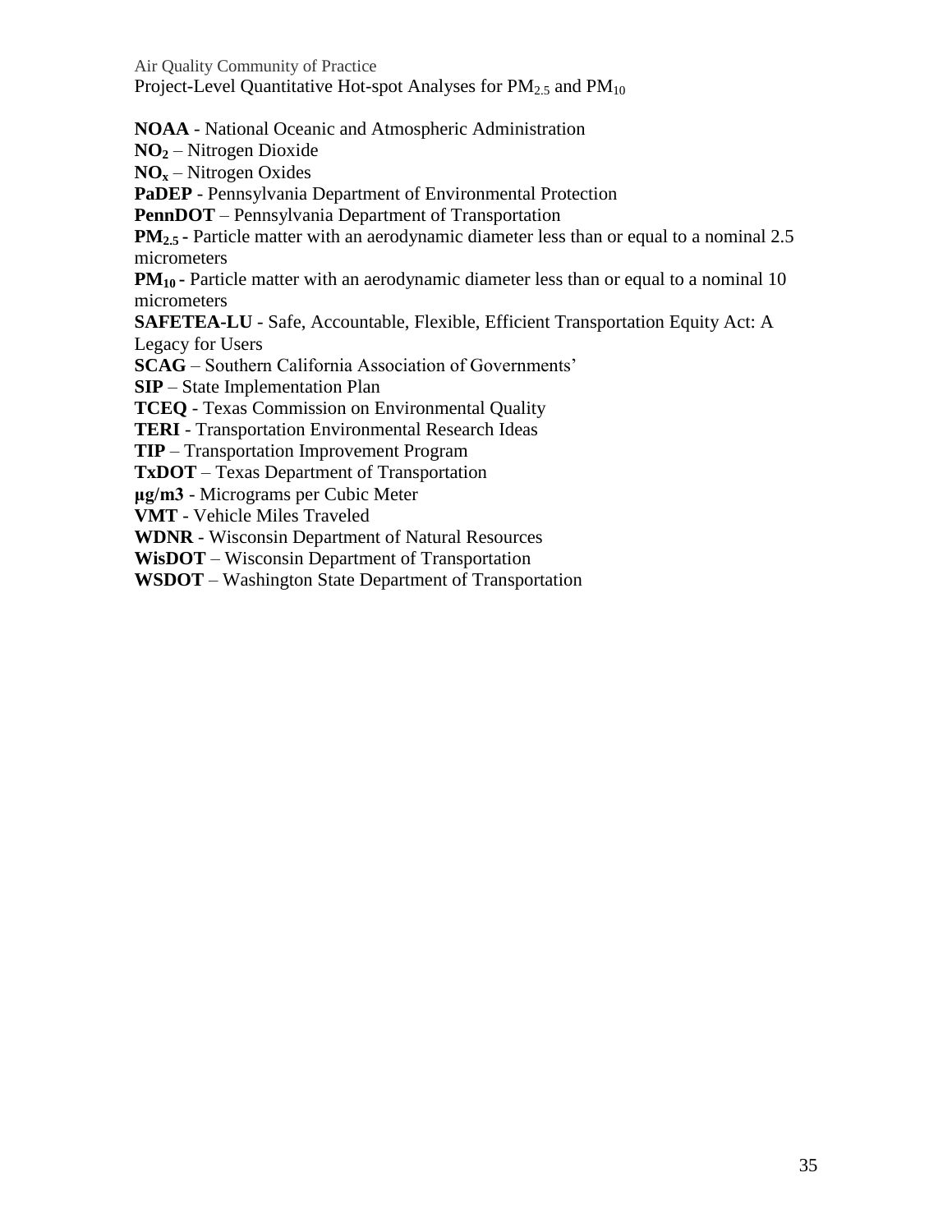# <span id="page-38-0"></span>**APENDIX A - AASHTO Survey on State Practices on Project-Level Quantitative Hot-spot Analyses for PM2.5 and PM<sup>10</sup>**

### *Background:*

The AASHTO Air Quality Community of Practice (COP), which consists of representatives from thirteen State DOTs, are researching current and planned State practices on *Project-Level Quantitative Hot-spot Analyses for PM2.5 and PM10.* This research effort is intended to identify: 1) EPA and FHWA/FTA requirements and guidance documents for conducting  $PM_{2.5}$  and  $PM_{10}$  quantitative hot-spot analyses; 2) current and planned practices of selected State DOTs for conducting these analyses; 3) technical details such as which models States are using or plan to use, including utility software that will help streamline and facilitate the modeling process; and 4) current and completed research, as well as additional research or technical assistance States DOT's may need to more efficiently conduct the analyses.

The AQ COP is sending out this survey to a wider range of State DOTs in order to assist in this research effort, and to solicit your ideas for future research and technical assistance needs to help meet the new EPA quantitative PM hot-spot requirements.

If you have any comments or questions on this survey, please contact Jen Brickett [\(JBrickett@aashto.org;](mailto:JBrickett@aashto.org) 202-624-8815); Tim Sexton [\(sextont@wsdot.wa.gov;](mailto:sextont@wsdot.wa.gov) 206-440- 4549); or James Shrouds [\(j.shrouds@verizon.net;](mailto:j.shrouds@verizon.net) 703-455-7413).

### *Survey Questions for PM Quantitative Hot-spot Analyses:*

1) Do you have any PM2.5 and/or PM10 nonattainment and maintenance areas in your State? Do you anticipate any new PM2.5 nonattainment areas under EPA's proposed revisions to the PM standard? If so, identify the areas and the PM standard for which they are nonattainment or maintenance.

2) Have you developed, or plan to develop, any policies and/or procedures for quantitative PM hot-spot analyses to supplement EPA's *Transportation Conformity Guidance for Quantitative Hot-spot Analyses in PM2.5 and PM10 Nonattainment and Maintenance Areas*?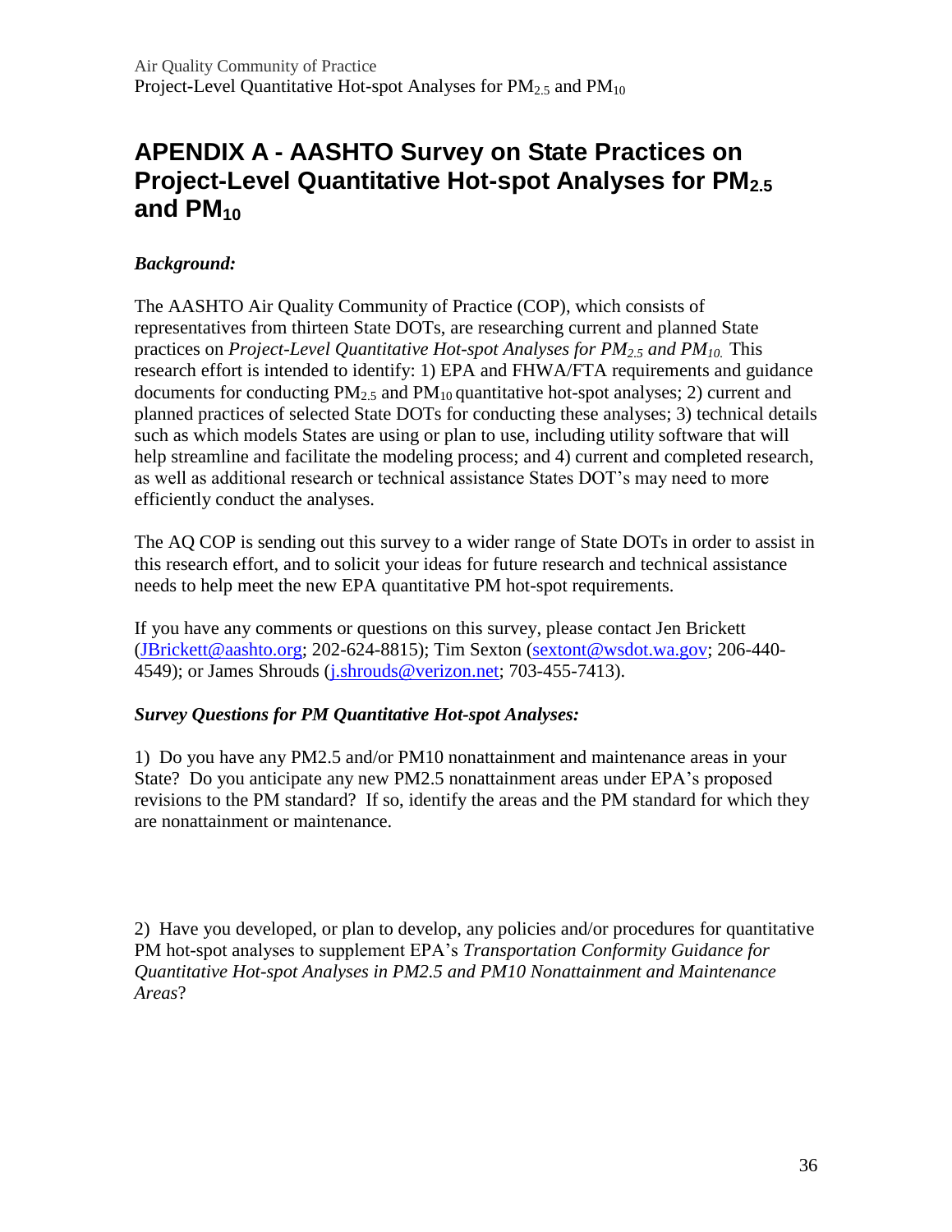3) Have you completed, or are you in the process of completing, any PM quantitative hotspot analyses? If so, how many have you completed and/or have underway? Have you been able to demonstrate conformity in all cases? Please send in a copy of, or provide a link to, the analysis.

4) If you have not completed, or are not in the process of completing, any PM quantitative hot-spot analyses, when do you anticipate doing the first such analysis (before or after the grace period which ends 12/20/12)?

5) Does the State anticipate any problems with future quantitative hot-spot analysis, or being ready by the end of the grace period? If so, what issues do you anticipate?

6) What issues will be determined thru interagency consultation (i.e. background levels, sensitive receptors/locations, projects of air quality concern, models, etc.)?

7) What agencies will be involved in the interagency consultation process for PM hotspots?

8) What interagency coordination procedures will be used in your PM nonattainment area(s) for PM quantitative hot-spot analysis?

9) What models are you planning to use (i.e. MOVES2010a, MOVES2010b, EMFAC (in California), CAL3QHCR, AERMOD, etc.)? Is your State experienced with the use of these models? Do you anticipate any problems using these models?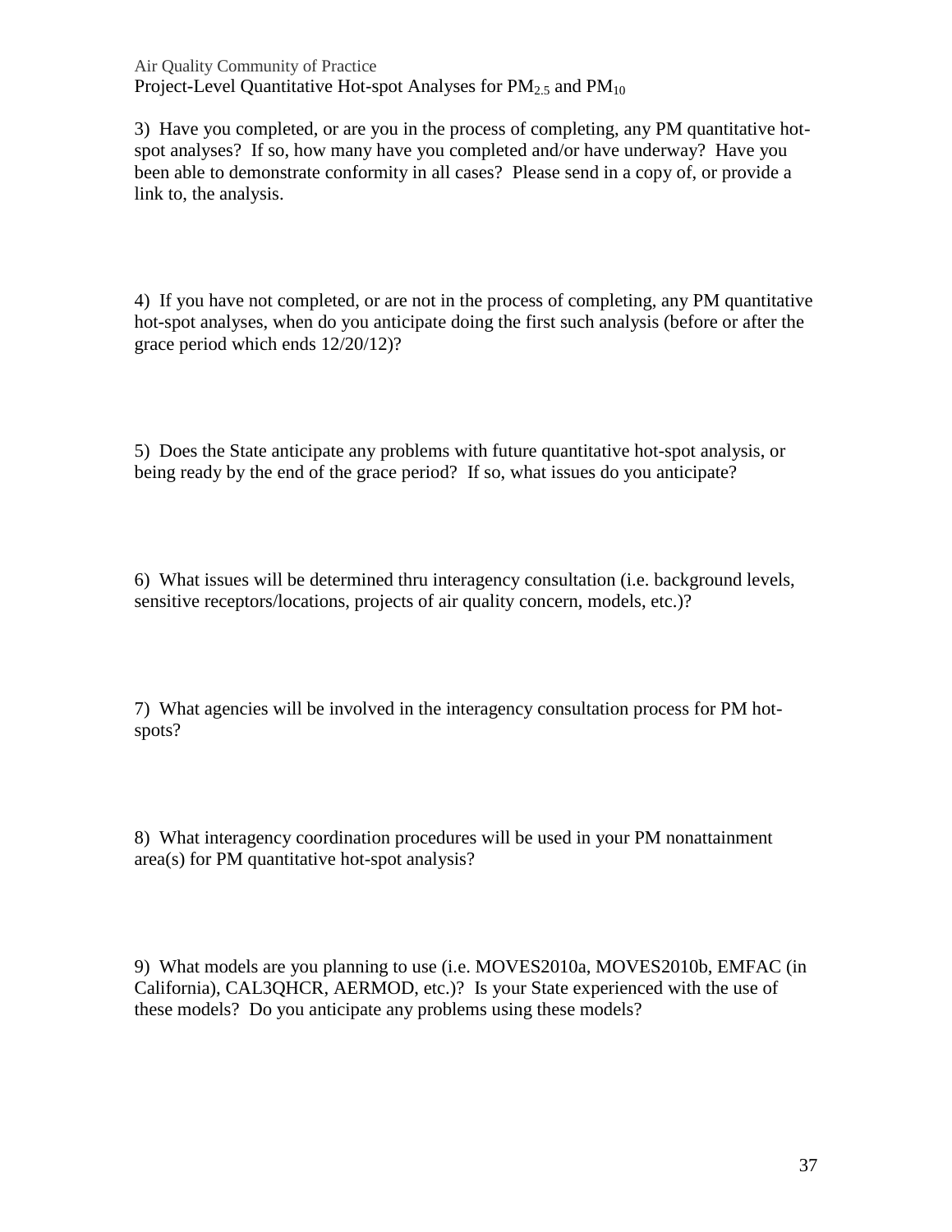10) Have you used, or plan to use, any vendors or utility software, that will help streamline and facilitate the modeling process? If so, please list the vendors, and give a brief description of the software and its intended use.

11) Have you incorporated any mitigation measures into the analyses in order to demonstrate conformity? If so, what kinds of mitigation measures have been incorporated?

12) How do you determine whether or not a significant change in design concept and scope of a project has occurred, especially as it relates to PM hot-spot analysis?

13) What additional research, if any, do State DOTs need to more efficiently conduct quantitative project-level PM hot-spot analyses?

14) What additional technical assistance do State DOTs need to more efficiently conduct quantitative project-level PM hot-spot analyses?

#### *Contact Information:*

Please provide your contact information: name, State DOT, title, phone number, and e-mail address.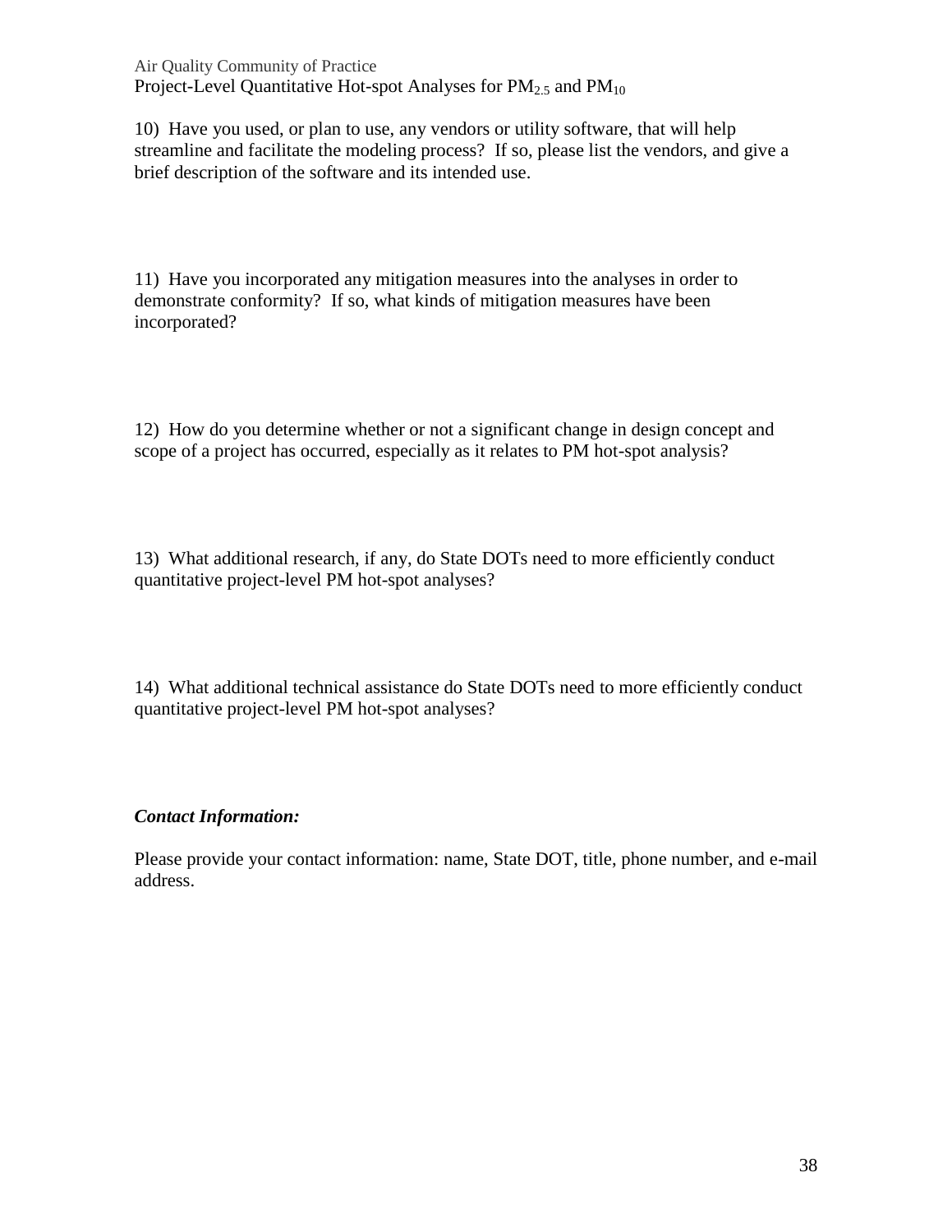# **REFERENCES**

 $\overline{a}$ 

<sup>1</sup> AASHTO, *Air Quality Practitioner's Conference*, Albany, N.Y., November 17-20, 2008.

<sup>2</sup> AASHTO, State-of-The-Practice Report on *Mobile Source Air Toxics*, May 2009, available at http://environment.transportation.org/pdf/communities of practice/mobile soruce air toxics final 063009. [pdf.](http://environment.transportation.org/pdf/communities_of_practice/mobile_soruce_air_toxics_final_063009.pdf)

<sup>3</sup> AASHTO, State-of-the-Practice Report on *Short Term Impacts from Construction Equipment and Operations*, March 2010, available at [http://environment.transportation.org/pdf/communities\\_of\\_practice/airqualconstr.pdf.](http://environment.transportation.org/pdf/communities_of_practice/airqualconstr.pdf)

<sup>4</sup> AASHTO, State-of-the-Practice Report on *Air Quality Interagency Coordination*, June 2010, available at [http://environment.transportation.org/pdf/communities\\_of\\_practice/aq%20interagency%20coordination%20r](http://environment.transportation.org/pdf/communities_of_practice/aq%20interagency%20coordination%20report%206%2021%2010%20final.pdf) [eport%206%2021%2010%20final.pdf](http://environment.transportation.org/pdf/communities_of_practice/aq%20interagency%20coordination%20report%206%2021%2010%20final.pdf)

<sup>5</sup> AASHTO State-of-the-Practice Report on *Establishing Air Quality Background Concentration Levels for Projects,* December 2010, available at [http://environment.transportation.org/pdf/communities\\_of\\_practice/aqcopbackconc12-17-10.pdf.](http://environment.transportation.org/pdf/communities_of_practice/aqcopbackconc12-17-10.pdf)

<sup>6</sup> AASHTO State-of-the-Practice Report on *Use of Transportation Control Measures and Reasonably Available Control Measures in Approved or Submitted State Implementation Plans,* April 2011, available at [http://environment.transportation.org/pdf/announcement/aq%20tcms](http://environment.transportation.org/pdf/announcement/aq%20tcms-racms%20report%204%2021%2011.pdf)[racms%20report%204%2021%2011.pdf.](http://environment.transportation.org/pdf/announcement/aq%20tcms-racms%20report%204%2021%2011.pdf)

<sup>7</sup> AASHTO State-of-the-Practice Report on *Public Education Programs,* January 2012, available at [http://environment.transportation.org/pdf/communities\\_of\\_practice/aqpublicedreport.pdf.](http://environment.transportation.org/pdf/communities_of_practice/aqpublicedreport.pdf)

<sup>8</sup> AASHTO State-of-the-Practice Report on *Establishing and Coordinating Motor Vehicle Emissions Budgets*, June 2012, available at [http://environment.transportation.org/pdf/communities\\_of\\_practice/aqsop6-](http://environment.transportation.org/pdf/communities_of_practice/aqsop6-20-2.pdf) [20-2.pdf.](http://environment.transportation.org/pdf/communities_of_practice/aqsop6-20-2.pdf)

<sup>9</sup> EPA, *Transportation Conformity Regulations*, updated April 2012, available at [http://www.epa.gov/otaq/stateresources/transconf/regs/420b12013.pdf.](http://www.epa.gov/otaq/stateresources/transconf/regs/420b12013.pdf)

<sup>10</sup> EPA, Final Rule: *National Ambient Air Quality Standards for Particulate Matter*, Notice dated December 14, 2012, available at [http://www.epa.gov/pm/2012/finalrule.pdf.](http://www.epa.gov/pm/2012/finalrule.pdf)

<sup>11</sup> EPA, *Draft Guidance: Particulate Matter (PM) Advance*, dated November 8, 2012, available at [http://www.epa.gov/air/tribal/pdfs/PM\\_Advance\\_Guidance\\_DRAFT\\_Nov8\\_2012.pdf.](http://www.epa.gov/air/tribal/pdfs/PM_Advance_Guidance_DRAFT_Nov8_2012.pdf)

<sup>12</sup> EPA, *Tool to generate EMISFACT portion of an AERMOD input file,* dated October 2012, available at <http://www.epa.gov/oms/models/moves/tools.htm#emis>.

<sup>13</sup> EPA, Proposed Rule: *Revisions to the National Ambient Air Quality Standards (NAAQS) for Particulate Matter (PM )*, 77 FR 38890, dated June 29, 2012, available at *[http://www.gpo.gov/fdsys/pkg/FR-2012-06-](http://www.gpo.gov/fdsys/pkg/FR-2012-06-29/pdf/2012-15017.pdf) [29/pdf/2012-15017.pdf](http://www.gpo.gov/fdsys/pkg/FR-2012-06-29/pdf/2012-15017.pdf)*

<sup>14</sup> EPA *- Policy Guidance on the Use of MOVES2010 and Subsequent Minor Revisions for State Implementation Plan Development, Transportation Conformity, and Other Purposes*, dated April 2012, available a[t http://www.epa.gov/otaq/models/moves/documents/420b12010.pdf.](http://www.epa.gov/otaq/models/moves/documents/420b12010.pdf)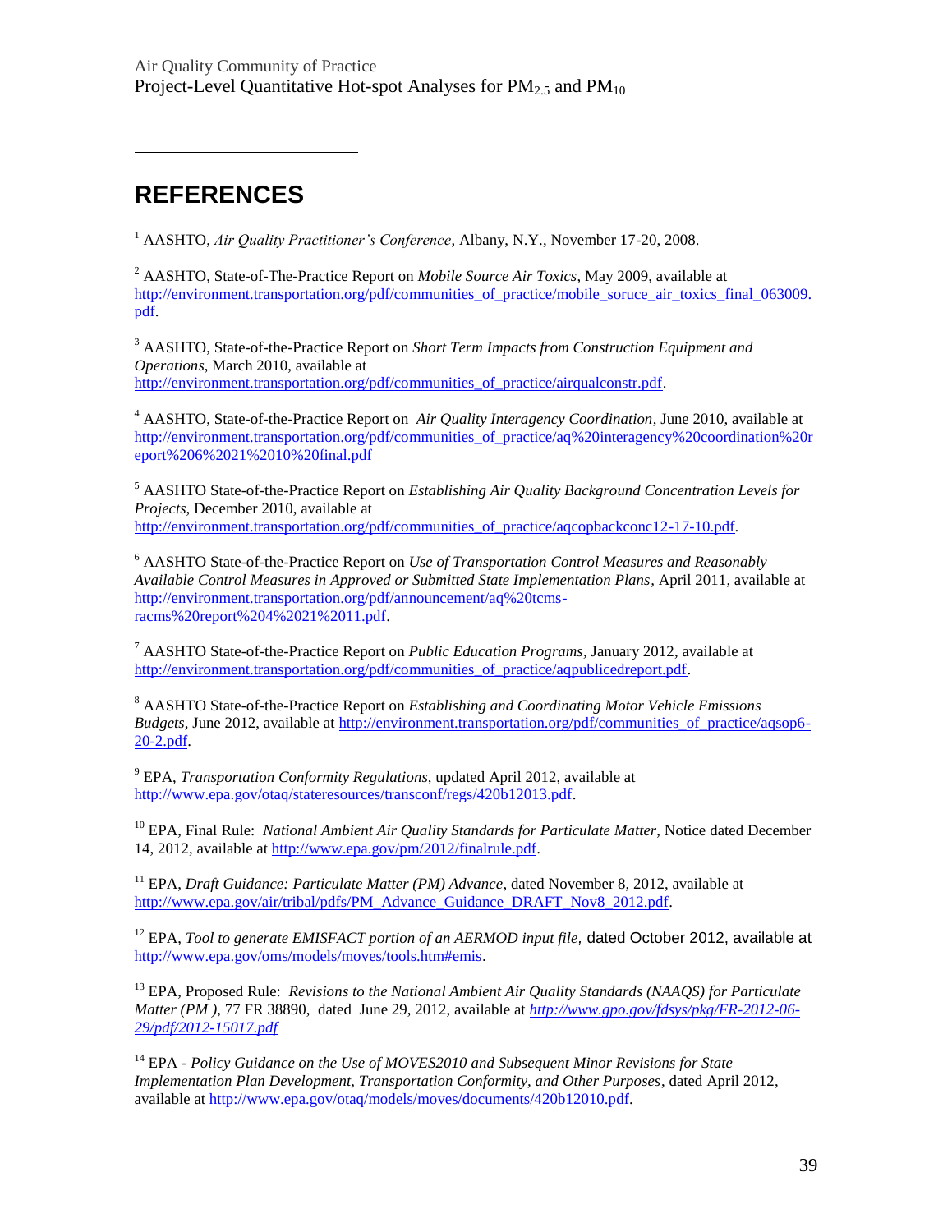$\overline{a}$ 

<sup>15</sup> EPA, *Notice of Availability: Official Release of the MOVES2010a and EMFAC2007 Motor Vehicle Emissions Models for Transportation Conformity Hot-Spot Analyses and Availability of Modeling Guidance*, 75 FR 79370, dated December 20, 2010, available a[t http://www.gpo.gov/fdsys/pkg/FR-2010-12-](http://www.gpo.gov/fdsys/pkg/FR-2010-12-20/pdf/2010-31909.pdf) [20/pdf/2010-31909.pdf.](http://www.gpo.gov/fdsys/pkg/FR-2010-12-20/pdf/2010-31909.pdf)

<sup>16</sup> EPA, *Transportation Conformity Guidance for Quantitative Hot-spot Analyses in PM2.5 and PM<sup>10</sup> Nonattainment and Maintenance Areas,* dated December 2010, available at [http://www.epa.gov/otaq/stateresources/transconf/policy/420b10040.pdf.](http://www.epa.gov/otaq/stateresources/transconf/policy/420b10040.pdf)

<sup>17</sup> EPA, *AP-42, Compilation of Air Pollutant Emission Factors*, available at [http://www.epa.gov/ttn/chief/ap42/index.html.](http://www.epa.gov/ttn/chief/ap42/index.html)

<sup>18</sup> *Moving Ahead for Progress in the 21st Century Act (MAP–21)*, dated 2012, available at [http://www.fhwa.dot.gov/map21/.](http://www.fhwa.dot.gov/map21/)

<sup>19</sup> FHWA, *Final Guidance on the Congestion Mitigation and Air Quality (CMAQ) Improvement Program under the Safe, Accountable, Flexible, Efficient Transportation Equity Act: A Legacy for Users*, dated November 17, 2008, available at [http://www.fhwa.dot.gov/environment/air\\_quality/cmaq/policy\\_and\\_guidance/cmaq08gm.cfm.](http://www.fhwa.dot.gov/environment/air_quality/cmaq/policy_and_guidance/cmaq08gm.cfm)

<sup>20</sup> Ibid, *Section 12, Diesel Engine Retrofits & Other Advanced Truck Technologies*, page 24, *Final CMAQ Guidance*.

<sup>21</sup> Ibid, *Section 12, Diesel Engine Retrofits & Other Advanced Truck Technologies*, page 25, *Final CMAQ Guidance.*

<sup>22</sup> FHWA*, Fact Sheet, MAP-21: Congestion Mitigation and Air Quality Improvement Program (CMAQ),*  available at <http://www.fhwa.dot.gov/map21/cmaq.cfm>*.* 

<sup>23</sup> FHWA, *Congestion Mitigation and Air Quality (CMAQ) Program Interim Guidance* under MAP-21 - Moving Ahead for Progress in the 21st Century, available at [http://www.fhwa.dot.gov/map21/guidance/guidecmaq.cfm.](http://www.fhwa.dot.gov/map21/guidance/guidecmaq.cfm)

<sup>24</sup> FHWA, *Ouestions and Answers* on the CMAQ program under MAP-21, available at [http://www.fhwa.dot.gov/map21/qandas/qacmaq.cfm.](http://www.fhwa.dot.gov/map21/qandas/qacmaq.cfm)

<sup>25</sup> FHWA, *Transportation Conformity: A Basic Guide for State and Local Officials, dated 2010, available at [http://www.fhwa.dot.gov/environment/air\\_quality/conformity/guide/.](http://www.fhwa.dot.gov/environment/air_quality/conformity/guide/)* 

<sup>26</sup> Southern California Association of Governments, *PM Conformity Hot Spot Analysis Summary Form for Interagency Consultation,* dated August 1, 2007, available at [http://www.scag.ca.gov/tcwg/.](http://www.scag.ca.gov/tcwg/)

<sup>27</sup> IDOT, *Elgin O'Hare – West Bypass Study: Tier Two Draft EIS*, dated March 2012, available at [http://elginohare](http://elginohare-westbypass.org/DEIS_2012/Section_3_Environmental%20Resources_Impacts_Mitigation/3.9_Air%20Quality.pdf)[westbypass.org/DEIS\\_2012/Section\\_3\\_Environmental%20Resources\\_Impacts\\_Mitigation/3.9\\_Air%20Qualit](http://elginohare-westbypass.org/DEIS_2012/Section_3_Environmental%20Resources_Impacts_Mitigation/3.9_Air%20Quality.pdf) [y.pdf](http://elginohare-westbypass.org/DEIS_2012/Section_3_Environmental%20Resources_Impacts_Mitigation/3.9_Air%20Quality.pdf)

<sup>28</sup> IDOT, *Air Quality Technical Report*, dated March 2012, available at [http://elginohare](http://elginohare-westbypass.org/DEIS_2012/Tier%20Two%20DEIS_Appendix%20Material/2012-Mar_AppendixI_AirQuality.pdf)[westbypass.org/DEIS\\_2012/Tier%20Two%20DEIS\\_Appendix%20Material/2012-](http://elginohare-westbypass.org/DEIS_2012/Tier%20Two%20DEIS_Appendix%20Material/2012-Mar_AppendixI_AirQuality.pdf) [Mar\\_AppendixI\\_AirQuality.pdf.](http://elginohare-westbypass.org/DEIS_2012/Tier%20Two%20DEIS_Appendix%20Material/2012-Mar_AppendixI_AirQuality.pdf)

<sup>29</sup> Pennsylvania Department of Transportation, *Project-Level Air Quality Handbook*, dated September, 2012, available a[t ftp://ftp.dot.state.pa.us/public/PubsForms/Publications/PUB%20321.pdf.](ftp://ftp.dot.state.pa.us/public/PubsForms/Publications/PUB 321.pdf)